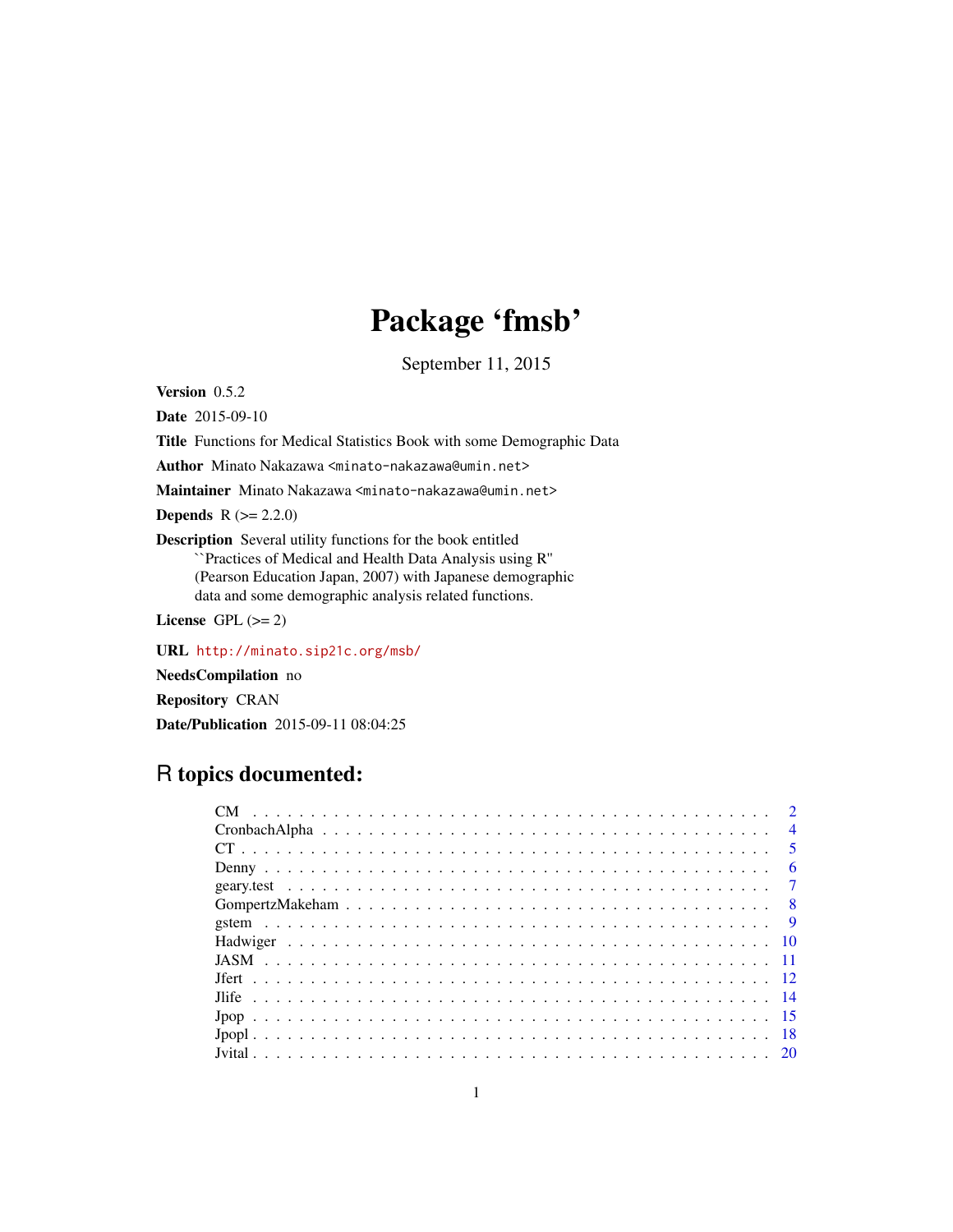| 46 |  |
|----|--|
|    |  |

CM *Coale and McNeil's model nupitiality and its fitting*

radarchart . . . . . . . . . . . . . . . . . . . . . . . . . . . . . . . . . . . . . . . . . . [34](#page-33-0) ratedifference . . . . . . . . . . . . . . . . . . . . . . . . . . . . . . . . . . . . . . . . [36](#page-35-0) rateratio . . . . . . . . . . . . . . . . . . . . . . . . . . . . . . . . . . . . . . . . . . . [37](#page-36-0) riskdifference . . . . . . . . . . . . . . . . . . . . . . . . . . . . . . . . . . . . . . . . [38](#page-37-0) riskratio . . . . . . . . . . . . . . . . . . . . . . . . . . . . . . . . . . . . . . . . . . . [39](#page-38-0) roc . . . . . . . . . . . . . . . . . . . . . . . . . . . . . . . . . . . . . . . . . . . . . . [40](#page-39-0) S60MPJ . . . . . . . . . . . . . . . . . . . . . . . . . . . . . . . . . . . . . . . . . . . [41](#page-40-0) Siler . . . . . . . . . . . . . . . . . . . . . . . . . . . . . . . . . . . . . . . . . . . . . [41](#page-40-0) SIQR . . . . . . . . . . . . . . . . . . . . . . . . . . . . . . . . . . . . . . . . . . . . [43](#page-42-0) truemedian . . . . . . . . . . . . . . . . . . . . . . . . . . . . . . . . . . . . . . . . . [43](#page-42-0) VIF . . . . . . . . . . . . . . . . . . . . . . . . . . . . . . . . . . . . . . . . . . . . . [44](#page-43-0)

#### Description

Implementing Coale and McNeil's model (1972) for the age-specific probability of first marriage and fitting the model to actual data.

#### Usage

```
CM(scale=0.8, a0=18, k=2)
fitCM(initialpar=c(0.8, 18, 2), data, ages=10:60, mode=1, Method="Nelder-Mead", ...)
```
#### Arguments

| scale      | The parameter C of the Coale-McNeil model, the scale parameter for total nupi-<br>tiality. Almost same as 1-(probability of never marring for whole life)         |
|------------|-------------------------------------------------------------------------------------------------------------------------------------------------------------------|
| a0         | The parameter ao of the Coale-McNeil model, the age of the beginning of first<br>marriage. The beginning means about $1\%$ of the population having ever married. |
| k          | The parameter k of the Coale-McNeil model, how fast the population marry<br>after a <sub>0</sub> .                                                                |
| initialpar | Initial value for the parameters to be estimated. If not given, $c(0.8, 18, 2)$ is<br>used.                                                                       |

<span id="page-1-0"></span>2 and 2 cm  $\sim$  CM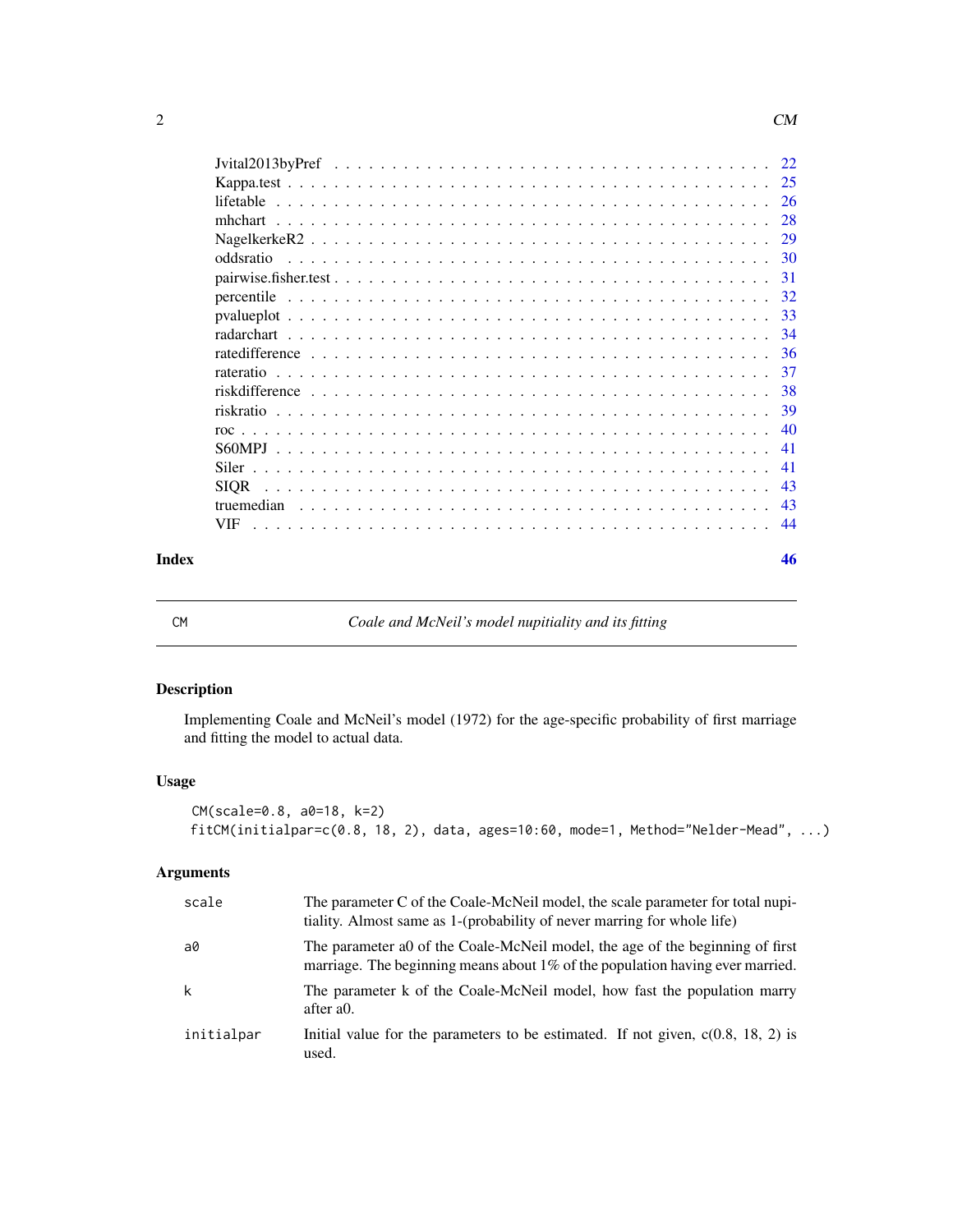<span id="page-2-0"></span>

| data     | Actual vector of the age-specific probability of first marriage when the mode is<br>1, otherwise the proportion ever married by each age.         |
|----------|---------------------------------------------------------------------------------------------------------------------------------------------------|
| ages     | The age ranges for the data. It must be within the range from 10 to 60. Default<br>is 10:60. It must have the same lengths as data.               |
| mode     | The mode of fitting, 1 means fitting for the probability of first marriage, other-<br>wise fitting for the proportion ever married. Default is 1. |
| Method   | The method to be used in optim() function. Default is "Nelder-Mead".                                                                              |
| $\cdots$ | Other options to be passed to optim().                                                                                                            |

#### Value

CM() returns model schedule of nupitiality for ages from 10 to 60 as a list, composed of g (the numeric vector for the probability of first marriage happening for each age), G (the numeric vector for the proportion ever married by each age), mu (mean age of first marriage among total population), and sigma (standard deviation of the ages of first marriage). fitCM() returns the numeric vector of fitted parameters C, a0 and k, RMSE for those values, and the flag of convergence.

# Author(s)

Minato Nakazawa <minato-nakazawa@umin.net> <http://minato.sip21c.org/>

#### References

Coale AJ, McNeil DR (1972) The distribution by age of the frequency of first marriage in a female cohort. Journal of the American Statistical Association, 67(340): 743-749.

Newell C (1988) Methods and Models in Demography. The Guilford Press, New York.

<http://www.jstor.org/stable/2284631>

#### See Also

**[CT](#page-4-1)** 

```
# The data of Japanese population census 2010 for the whole country
# The proportion of ever married females for ages from 15 to 60.
# http://www.e-stat.go.jp/SG1/estat/List.do?bid=000001034991&cycode=0
Ages <-15:60EverMarriedFemales <- c(0.003081039, 0.003203058, 0.006502558,
0.014261608, 0.028378604, 0.048903318, 0.07596101, 0.110311095,
 0.153365573, 0.2090648, 0.273819118, 0.342672073, 0.41259517,
 0.479789489, 0.536291775, 0.589919881, 0.631937609, 0.663719195,
 0.691411757, 0.71775138, 0.740807817, 0.760155848, 0.775400475,
 0.788445244, 0.799522713, 0.81108241, 0.821591503, 0.830695486,
 0.840776283, 0.846773585, 0.85921777, 0.867991763, 0.876908992,
 0.886388747, 0.894302114, 0.902385961, 0.909329207, 0.914662575,
 0.920327092, 0.925013244, 0.929551158, 0.933150578, 0.935851652,
 0.938421122, 0.940089719, 0.943223398)
```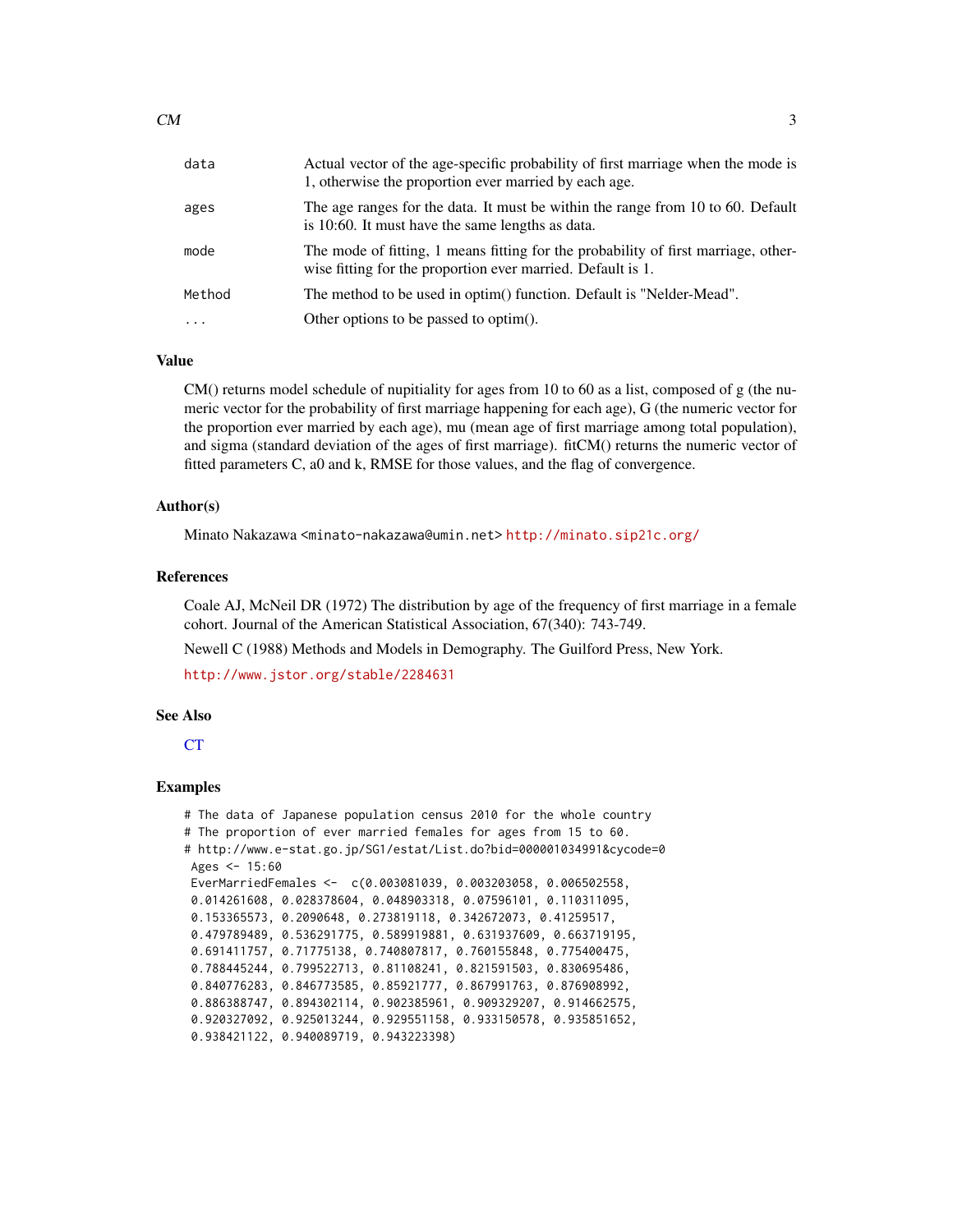```
res <- fitCM(initialpar=c(0.8, 18, 2), data=EverMarriedFemales,
ages=Ages, mode=2)
print(res)
plot(Ages, EverMarriedFemales,
main="Proportion ever married by each age\n for 2010 Japanese females")
fitted <- CM(res[1], res[2], res[3])
lines(Ages, fitted$G[6:51], col="red")
NoteForm <- "C=%3.1f, a0=%3.1f, k=%3.1f\n mu=%3.1f, sd=%3.1f"
text(40, 0.2, sprintf(NoteForm, res[1], res[2], res[3], fitted$mu, fitted$sigma))
# mean age of first marriage happening
print(sum(Ages*fitted$g[Ages-9]/sum(fitted$g[Ages-9])))
```
CronbachAlpha *Calculate Cronbach's alpha coefficient.*

#### Description

Calculate Cronbach's alpha coefficient from a matrix or data.frame with more than 2 columns.

#### Usage

CronbachAlpha(X)

#### Arguments

X A matrix or data.frame with more than 2 columns.

# Value

Single numeric value of Cronbach's alpha.

#### Author(s)

Minato Nakazawa <minato-nakazawa@umin.net> <http://minato.sip21c.org/>

#### References

Bland JM, Altman DG (1997) Statistics notes: Cronbach's alpha. BMJ, 314: 572.

# Examples

QUEST <- data.frame( Q1=c(1, 5, 2, 3, 4, 2, 3, 4, 3, 2), Q2=c(2, 4, 1, 2, 4, 1, 2, 5, 2, 1), Q3=c(2, 5, 1, 3, 3, 2, 2, 4, 2, 2)) CronbachAlpha(QUEST)

<span id="page-3-0"></span>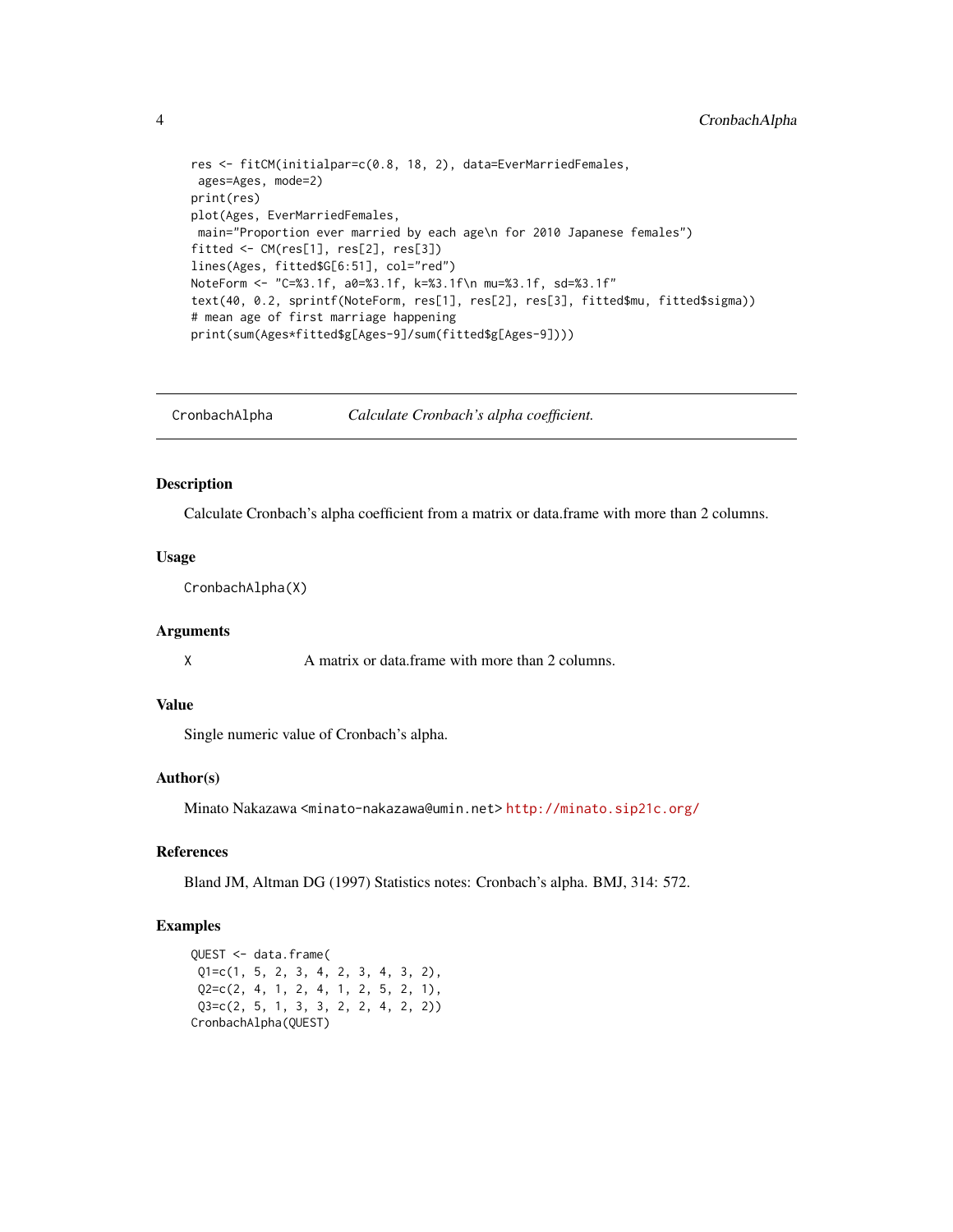<span id="page-4-1"></span><span id="page-4-0"></span>Implementing Coale and Trussell's model of age-specific marital fertility rates and fitting the model to actual ASMFR.

#### Usage

```
CT(M=1, m=0)
fitCT(initialpar=c(1.0, 1.0), data, Method="Nelder-Mead", ...)
```
# Arguments

| М          | The parameter M of the CT model, the scale (peak height) parameter of fertility                                                                        |
|------------|--------------------------------------------------------------------------------------------------------------------------------------------------------|
| m          | The parameter m of the CT model, the strength of downward discordance from<br>natural fertility with aging                                             |
| initialpar | Initial value for the parameters to be estimated. If not given, $c(1.0, 1.0)$ is used.                                                                 |
| data       | Actual vector of ASMFR (which must be given for from age 12 to age 49 for<br>each age) to be used to obtain the best-fit parameters of the CT's model. |
| Method     | The method to be used in optim() function. Default is "Nelder-Mead".                                                                                   |
| $\cdots$   | Other options to be passed to optim().                                                                                                                 |

# Value

CT() returns model ASMFR for ages from 12 to 49. fitCT() returns the numeric vector of fitted parameters M and m, RMSE for those values, and the flag of convergence.

# Author(s)

Minato Nakazawa <minato-nakazawa@umin.net> <http://minato.sip21c.org/>

# References

Coale AJ, Trussell TJ (1978) Technical Note: Finding the Two Parameters That Specify a Model Schedule of Marital Fertility. Population Index, 44(2): 203-213.

<http://www.jstor.org/stable/2735537>

# See Also

**J**fert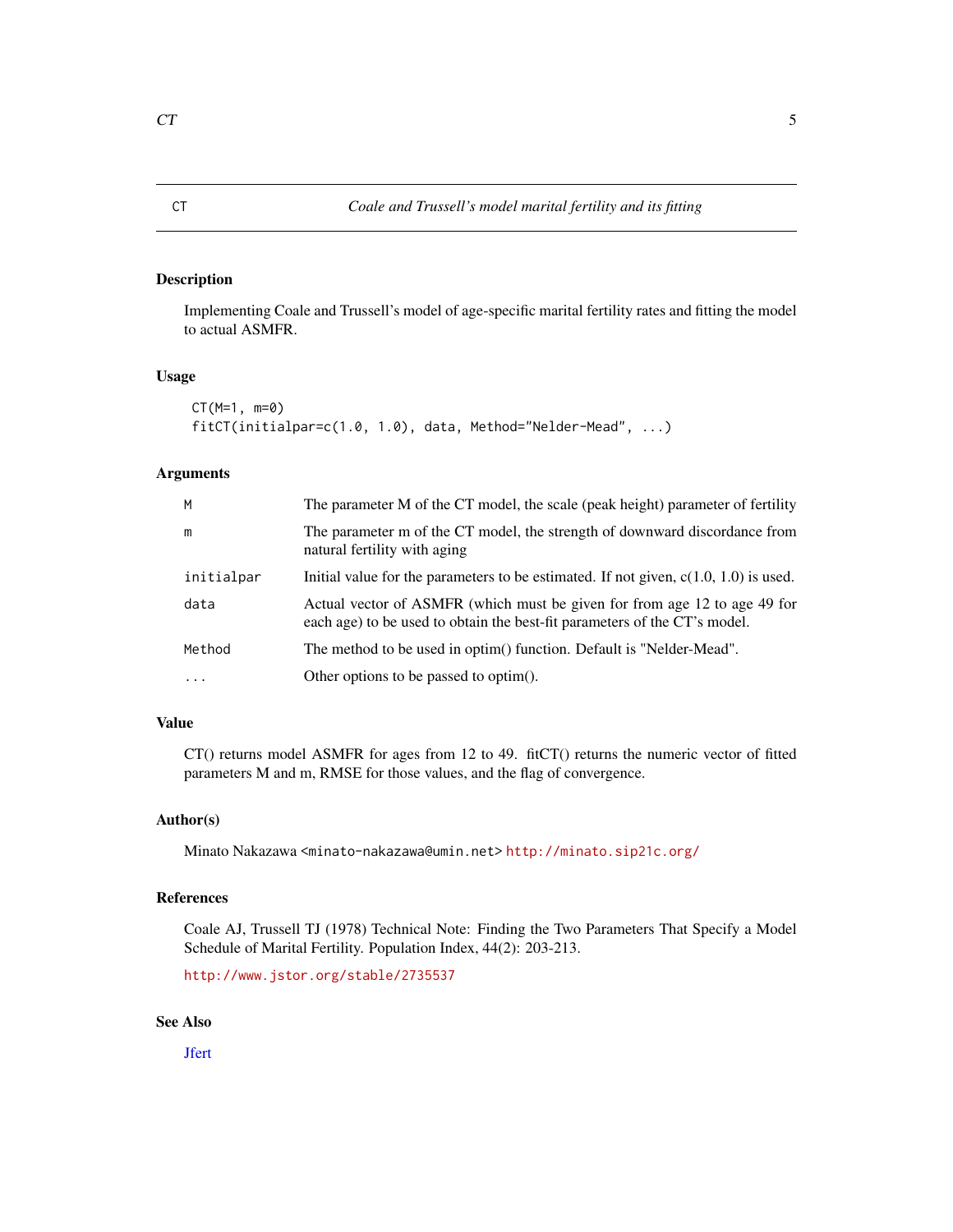# Examples

```
ASMFR <- c(0, 0, 0, Jfert$ASMFR2000[1:35]) # Jfert's ASMFR should be rearranged to 12:49
res <- fitCT(,ASMFR)
FLAG < - res[4]while (FLAG>0) {
  res <- fitCT(res[1:2], ASMFR)
  FLAG < - res[4]}
print(res)
```
Denny *Denny's model mortality for lx and its fitting*

# Description

Implementing Denny's model mortality function of lx and fitting the model to actual lx of given lifetable.

# Usage

```
Denny(a, b, c, t)
fitDenny(initialpar=rep(0.1, 3), data, mode=3, Method="Nelder-Mead", ...)
```
#### Arguments

| a          | The parameter a of the Denny model, $l(t)=1/(1+a*(t/(105-t))^3+ b*sqrt(cxt)(t/(105-t))^2)$<br>t))-1)+c*(1-exp(-2*t))).                                                                                    |
|------------|-----------------------------------------------------------------------------------------------------------------------------------------------------------------------------------------------------------|
| b          | The parameter b of the Denny model, $l(t)=1/(1+a*(t/(105-t))^3+ b^*sqrt(cxp(t/(105-t))^2))$<br>t))-1)+c*(1-exp(-2*t))).                                                                                   |
| C          | The parameter c of the Denny model, $l(t)=1/(1+a*(t/(105-t))^3+ b^*sqrt(cxp(t/(105-t))^3))$<br>t))-1)+c*(1-exp(-2*t))).                                                                                   |
| t          | Age (vector OK) in years. The t must be less than 105, otherwise the value by<br>Denny() become 0.                                                                                                        |
| initialpar | Initial value for the parameters to be estimated. If not given, $rep(0.1, 3)$ is used.                                                                                                                    |
| data       | Actual vector of qx in the lifetable to be used to obtain the best-fit parameters<br>of the Denny's model. If the ages for qx are equal or elder than 105 years old,<br>those will be ignored in fitting. |
| mode       | Which of lifetable functions should be used to calculate the RMSE: 1 qx, 2 dx,<br>otherwise lx. Default is 3.                                                                                             |
| Method     | The method to be used in optim() function. Default is "Nelder-Mead".                                                                                                                                      |
| $\cdots$   | Other options to be passed to optim().                                                                                                                                                                    |

# Value

Denny() returns model lx for the same length with t. fitDenny() returns the numeric vector of fitted parameters a, b, and c, RMSE for those values, and the flag of convergence.

<span id="page-5-0"></span>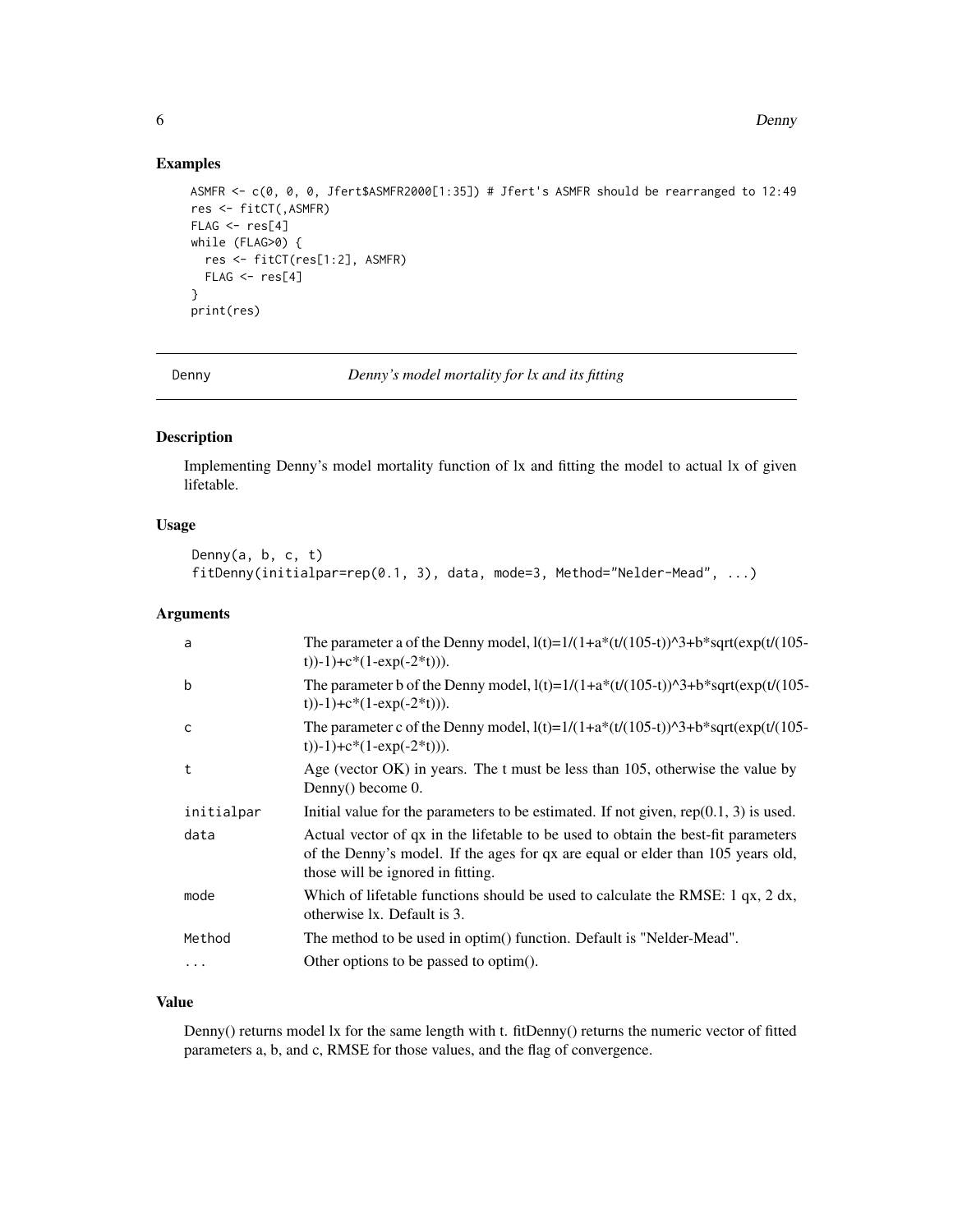#### <span id="page-6-0"></span>geary.test 7

#### Author(s)

Minato Nakazawa <minato-nakazawa@umin.net> <http://minato.sip21c.org/>

# References

Denny C (1997) A model of the probability of survival from birth. Mathematical and Computer Modelling, 26: 69-78.

<http://www.sciencedirect.com/science/article/pii/S0895717797001702>

#### See Also

**[Jlife](#page-13-1)** 

# Examples

```
res <- fitDenny(,qxtolx(Jlife$qx2005M))
FLAG < - res[5]while (FLAG>0) {
  res <- fitDenny(res[1:3], qxtolx(Jlife$qx2005M))
  FLAG < - res[5]}
print(res)
```
geary.test *Geary's test for normality about kurtosis.*

#### Description

Geary's test for normality. Null hypothesis is that the data obeys to normal distribution.

#### Usage

```
geary.test(X)
```
#### Arguments

X A numeric vector.

#### Value

| statistic | Geary's test statistic G                                    |
|-----------|-------------------------------------------------------------|
| p.value   | The significant probability of the null-hypothesis testing. |

# Author(s)

Minato Nakazawa <minato-nakazawa@umin.net> <http://minato.sip21c.org/>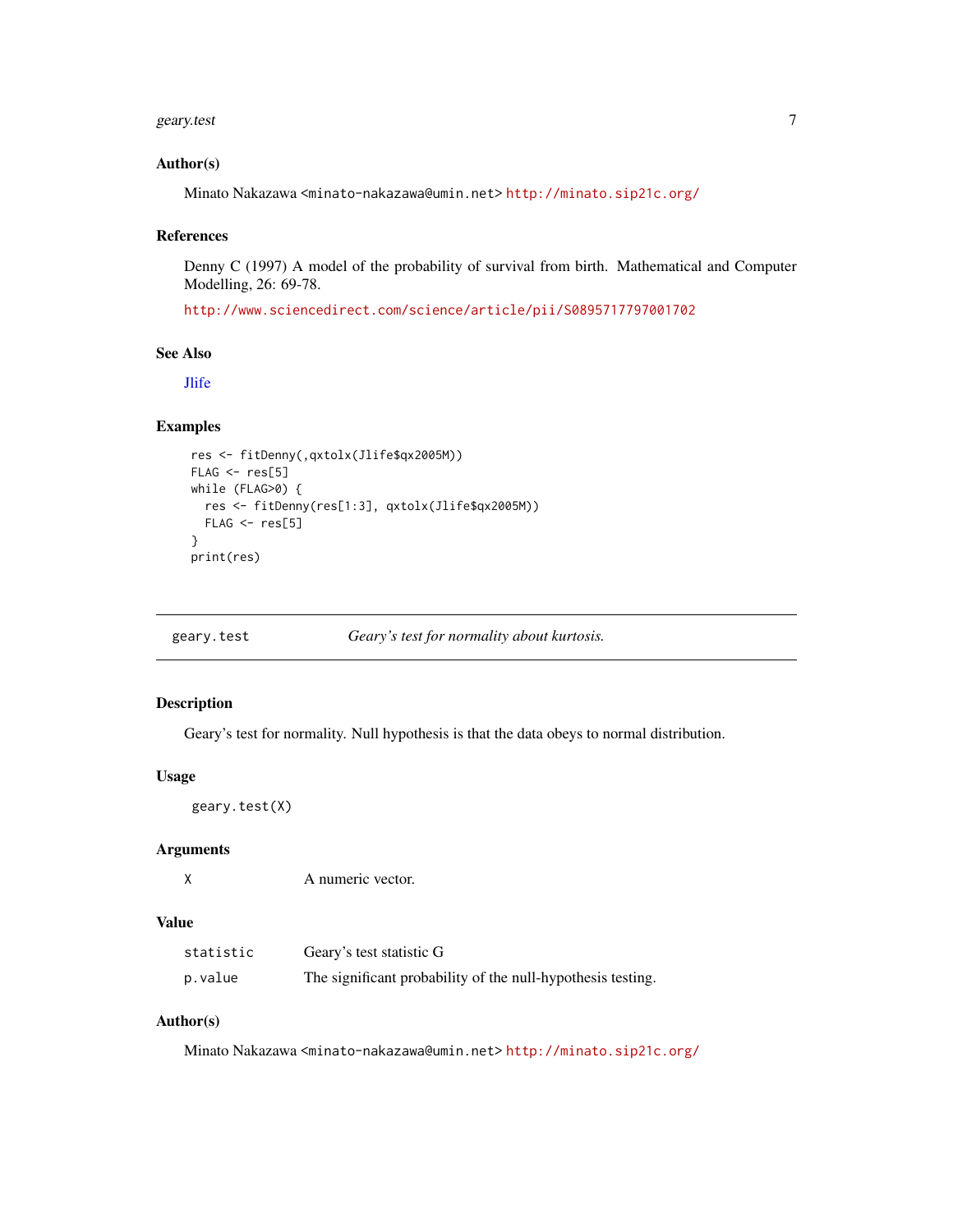# <span id="page-7-0"></span>Examples

```
geary.test(rnorm(100))
geary.test(20:50)
```
GompertzMakeham *Gompertz-Makeham's model mortality for u(x) and its fitting*

# Description

Implementing Gompertz-Makeham's model mortality function of the force of mortality u(x) with conversion into qx and fitting the model to actual qx of given lifetable.

#### Usage

```
GompertzMakeham(A, B, C, t)
fitGM(initialpar=c(0.01, 0.0003, 0.07), data, mode=1, Method="Nelder-Mead", ...)
```
# Arguments

| $\overline{A}$ | The parameter A of the Gompertz-Makeham model $u(t) = A^*expB^*t + C$ .                                                                                         |
|----------------|-----------------------------------------------------------------------------------------------------------------------------------------------------------------|
| B              | The parameter B of the Gompertz-Makeham model $u(t) = A*expB*t+C$ .                                                                                             |
| C              | The parameter C of the Gompertz-Makeham model $u(t) = A*expB*t+C$ .                                                                                             |
| t              | Age (vector $OK$ ) in years                                                                                                                                     |
| initialpar     | Initial value for the parameters to be estimated. If not given, $c(0.01, 0.0003,$<br>$(0.07)$ is used.                                                          |
| data           | Actual vector of qx in the lifetable to be used to obtain the best-fit parameters of<br>the Gompertz-Makeham model.                                             |
| mode           | Which of lifetable functions should be used to calculate the RMSE, which is to<br>be minimized in optim() function: $1$ qx, $2$ dx, otherwise lx. Default is 1. |
| Method         | The method to be used in optim() function. Default is "Nelder-Mead".                                                                                            |
| $\ddots$       | Other options to be passed to optim().                                                                                                                          |

#### Value

GompertzMakeham() returns model qx for the same length with t, where  $u(x)$  is internally converted into qx. fitGM() returns the numeric vector of fitted parameters of A, B and C, RMSE for those values, and the flag of convergence.

#### Author(s)

Minato Nakazawa <minato-nakazawa@umin.net> <http://minato.sip21c.org/>

# See Also

[Jlife](#page-13-1)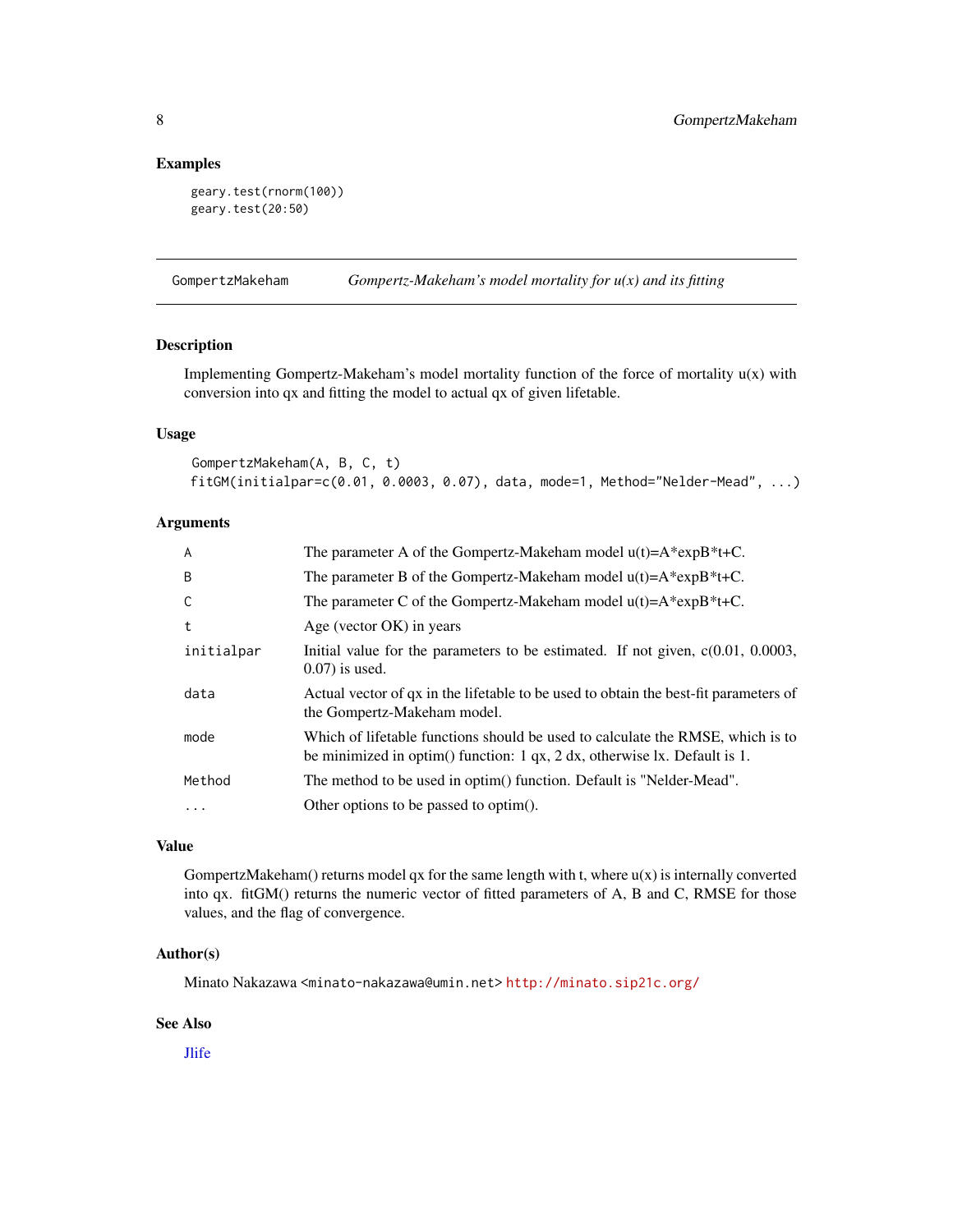#### <span id="page-8-0"></span>gstem 2008 by the set of the set of the set of the set of the set of the set of the set of the set of the set of the set of the set of the set of the set of the set of the set of the set of the set of the set of the set of

# Examples

```
res <- fitGM(,Jlife$qx2005M)
FLAG < - res[5]while (FLAG>0) {
 res <- fitGM(res[1:3], Jlife$qx2005M)
 FLAG < - res[5]}
print(res)
```
gstem *Draw the stem and leaf plot in a graphic device.*

#### Description

Capture the output of stem() function and plot them into graphic devices. However, the result of setting scale parameter as 2 may be controversial.

#### Usage

gstem(X, scale)

# Arguments

|       | A numeric vector.                                        |
|-------|----------------------------------------------------------|
| scale | Parameter to control plot length of graph. Default is 1. |

# Author(s)

Minato Nakazawa <minato-nakazawa@umin.net> <http://minato.sip21c.org/>

```
x <- rnorm(100, 10, 1)
stem(x)
stem(x, 2)
layout(t(1:2))
gstem(x)
gstem(x, 2)
```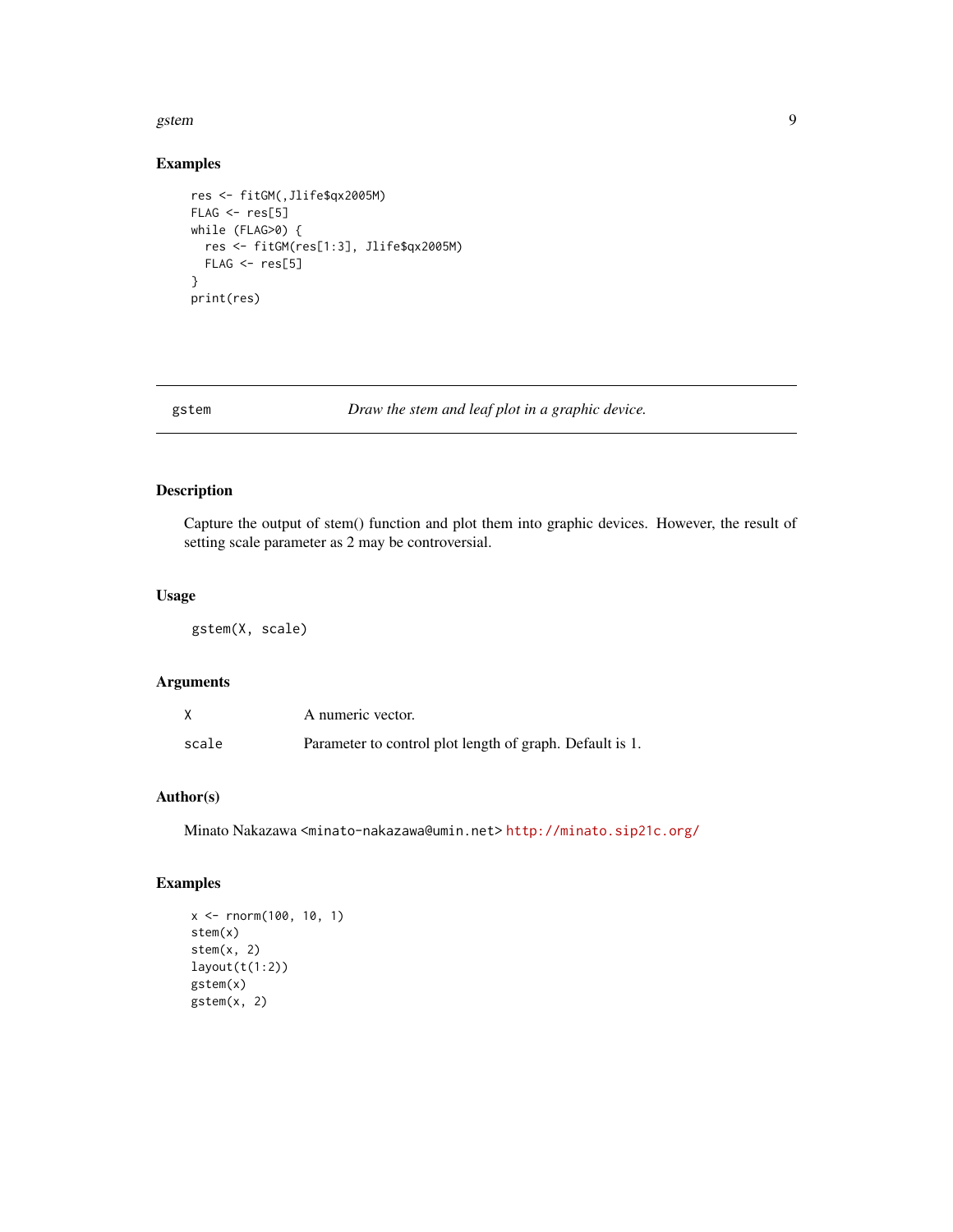<span id="page-9-0"></span>

Implementing Hadwiger's model of age-specific fertility rates and fitting the model to actual ASFR.

### Usage

```
Hadwiger(a=3.4, b=2.5, c=22.2)
fitHad(initialpar=c(3.4, 2.5, 22.2), data, Method="Nelder-Mead", ...)
```
#### Arguments

| a          | The parameter a of the Hadwiger model, $ASFR(x) = a^*b/c^*(c/x)^{1.5*}exp(-$<br>$b^2*(c/x + x/c-2)$ for age x from 15 to 54.                                  |
|------------|---------------------------------------------------------------------------------------------------------------------------------------------------------------|
| b          | The parameter b of the Hadwiger model, $ASFR(x) = a^*b/c^*(c/x)^{1.5*}exp(-$<br>$b^2*(c/x + x/c-2)$ for age x from 15 to 54.                                  |
| C          | The parameter c of the Hadwiger model, $ASFR(x) = a^*b/c^*(c/x)^{\Lambda}1.5^*exp(-\Lambda)$<br>$b^{2*}(c/x+x/c-2)$ for age x from 15 to 54.                  |
| initialpar | Initial value for the parameters to be estimated. If not given, $c(3.4, 2.5, 22.2)$ is<br>used.                                                               |
| data       | Actual vector of ASFR (which must be given for from ages from 15 to 54 for<br>each age) to be used to obtain the best-fit parameters of the Hadwiger's model. |
| Method     | The method to be used in optim() function. Default is "Nelder-Mead".                                                                                          |
| $\cdots$   | Other options to be passed to optim().                                                                                                                        |

## Value

Hadwiger() returns model ASFR for ages from 15 to 54. fitHad() returns the numeric vector of fitted parameters a, b and c, RMSE for those values, and the flag of convergence.

# Author(s)

Minato Nakazawa <minato-nakazawa@umin.net> <http://minato.sip21c.org/>

# References

Chandola T, Coleman DA, Horns RW (1999) Recent European fertility patterns: fitting curves to 'distorted' distributions. Population Studies, 53(3): 317-329.

<http://www.jstor.org/stable/2584702>

# See Also

**J**fert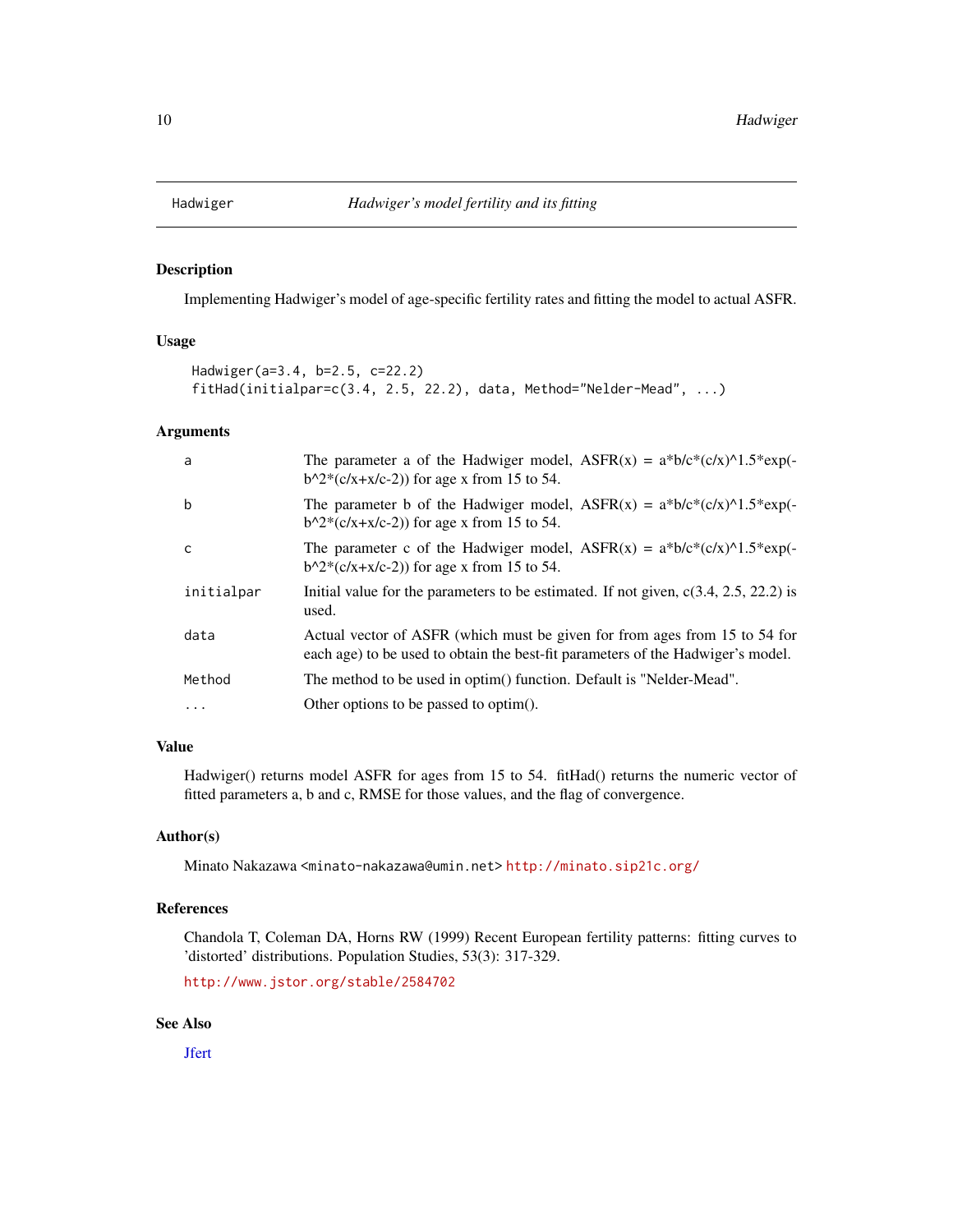#### <span id="page-10-0"></span> $JASM$  11

# Examples

```
res <- fitHad(,Jfert$ASFR2000)
FLAG < - res[5]while (FLAG>0) {
  res <- fitHad(res[1:3], Jfert$ASFR2000)
  FLAG \leftarrow res[5]}
print(res)
```
JASM *Japanese mortality data*

# Description

The data gives the sex and age-class (by five) specific numbers of death in Showa 60 (S60 = 1985), Heisei 2 (H02 = 1990), Heisei 7 (H07 = 1995), Heisei 12 (H12 = 2000), Heisei 17 (H17 = 2005) and Heisei 22 (H22 = 2010), and corresponding populations.

# Usage

JASM

# Format

A data frame with 18 observations on 26 variables.

| [, 1]    | <b>AGECLASS</b>    | Factor w/18 levels | Age class (years old)                                |
|----------|--------------------|--------------------|------------------------------------------------------|
| 2]<br>L, | S60MODEL           | numeric            | Model population in 1985                             |
| 3]<br>L, | <b>S60M</b>        | numeric            | Number of males' death by age classes in 1985        |
| 4]<br>L, | H02M               | numeric            | Number of males' death by age classes in 1990        |
| 5]<br>Ε, | H07M               | numeric            | Number of males' death by age classes in 1995        |
| [ , 6]   | <b>H12M</b>        | numeric            | Number of males' death by age classes in 2000        |
| 7]<br>L, | <b>H17M</b>        | numeric            | Number of males' death by age classes in 2005        |
| 8]<br>L, | H22M               | numeric            | Number of males' death by age classes in 2010        |
| 9]<br>Ε, | S60F               | numeric            | Number of females' death by age classes in 1985      |
| [,10]    | H02F               | numeric            | Number of females' death by age classes in 1990      |
| [, 11]   | H07F               | numeric            | Number of females' death by age classes in 1995      |
| [, 12]   | <b>H12F</b>        | numeric            | Number of females' death by age classes in 2000      |
| [, 13]   | <b>H17F</b>        | numeric            | Number of females' death by age classes in 2005      |
| [, 14]   | H <sub>2</sub> 2F  | numeric            | Number of females' death by age classes in 2010      |
| [, 15]   | S60MP              | numeric            | Number of males' population by age classes in 1985   |
| [, 16]   | H02MP              | numeric            | Number of males' population by age classes in 1990   |
| [, 17]   | H07MP              | numeric            | Number of males' population by age classes in 1995   |
| [, 18]   | H <sub>12</sub> MP | numeric            | Number of males' population by age classes in 2000   |
| [, 19]   | H17MP              | numeric            | Number of males' population by age classes in 2005   |
| [, 20]   | H <sub>22</sub> MP | numeric            | Number of males' population by age classes in 2010   |
| [, 21]   | S60FP              | numeric            | Number of females' population by age classes in 1985 |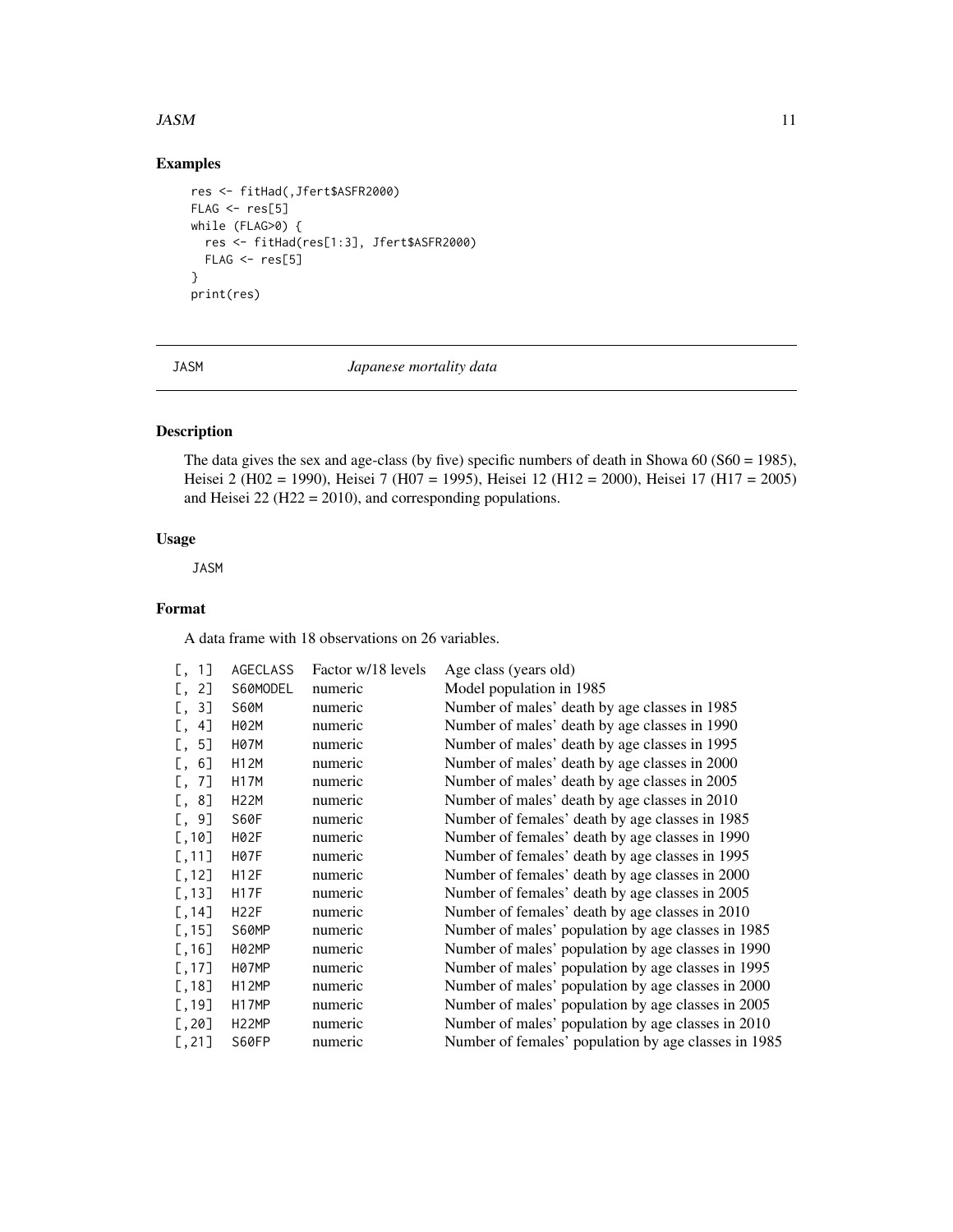<span id="page-11-0"></span>

| $\lceil .22 \rceil$ | H02FP | numeric | Number of females' population by age classes in 1990 |
|---------------------|-------|---------|------------------------------------------------------|
| $\lceil .23 \rceil$ | H07FP | numeric | Number of females' population by age classes in 1995 |
| $\lceil .24 \rceil$ | H12FP | numeric | Number of females' population by age classes in 2000 |
| $\lceil .25 \rceil$ | H17FP | numeric | Number of females' population by age classes in 2005 |
| $\lceil .26 \rceil$ | H22FP | numeric | Number of females' population by age classes in 2010 |

#### Details

Japanese mortality data by sex and age-class (by five) given as national official vital statitistics from 1985 to 2010, every 5 years.

- AGECLASS: Labels for age classes. [0-4] to [85-].
- S60MODEL: Age class specific model population of Japan in 1985.
- S60M-H22M: Age class specific number of death of males in 1985-2010.
- S60F-H22F: Age class specific number of death of females in 1985-2010.
- S60MP-H22MP: Age class specific number of males' population in 1985-2010.
- S60FP-H22FP: Age class specific number of females' population in 1985-2010.

#### Source

<http://www.stat.go.jp/data/nenkan/02.htm> [http://www.e-stat.go.jp/SG1/estat/List.](http://www.e-stat.go.jp/SG1/estat/List.do?bid=000001025191&cycode=0) [do?bid=000001025191&cycode=0](http://www.e-stat.go.jp/SG1/estat/List.do?bid=000001025191&cycode=0)

#### References

Ministry of Health, Labor and Welfare of Japan: Vital Statistics.

<span id="page-11-1"></span>

| Jfert | Age-specific fertility rates and age-specific marital fertility rates in |  |  |
|-------|--------------------------------------------------------------------------|--|--|
|       | Japan.                                                                   |  |  |

# Description

Age-specific fertility and marital fertility rates for aged 15-54 Japanese wowmen in Japan, from 1950 to 2010, every five years.

#### Usage

Jfert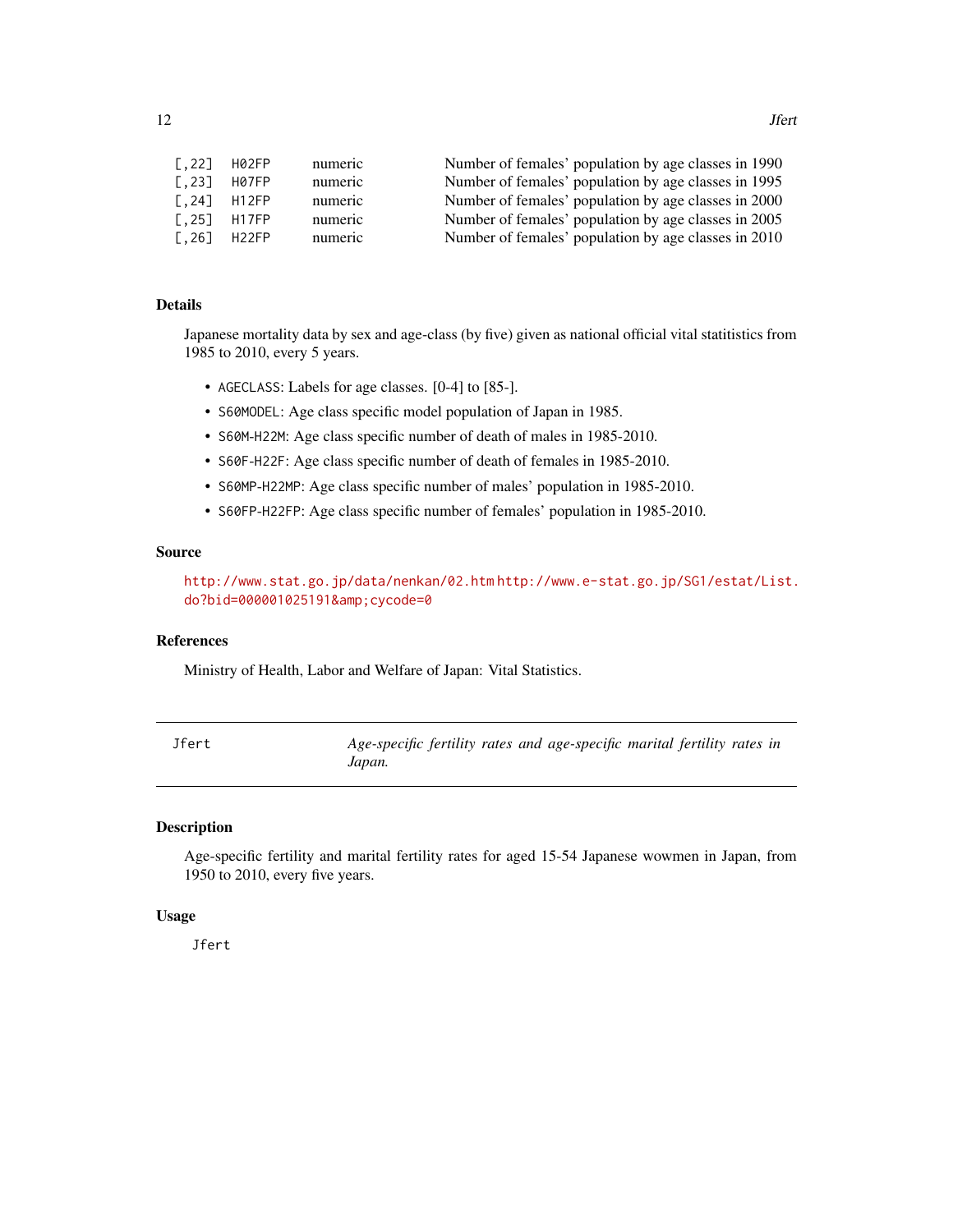#### Format

A data frame with 40 observations on 27 variables.

| [ , 1]   | Age              | integer | Ages of women                                                           |
|----------|------------------|---------|-------------------------------------------------------------------------|
| [ , 2]   | ASFR1950         | numeric | Age-specific fertility rates of Japanese women in 1950.                 |
| 3]<br>Ε. | ASFR1955         | numeric | Age-specific fertility rates of Japanese women in 1955.                 |
| [ , 4]   | ASFR1960         | numeric | Age-specific fertility rates of Japanese women in 1960.                 |
| 5]<br>Ε, | ASFR1965         | numeric | Age-specific fertility rates of Japanese women in 1965.                 |
| [0, 6]   | ASFR1970         | numeric | Age-specific fertility rates of Japanese women in 1970.                 |
| 7]<br>E. | ASFR1975         | numeric | Age-specific fertility rates of Japanese women in 1975.                 |
| [, 8]    | ASFR1980         | numeric | Age-specific fertility rates of Japanese women in 1980.                 |
| $[$ , 9] | ASFR1985         | numeric | Age-specific fertility rates of Japanese women in 1985.                 |
| [, 10]   | ASFR1990         | numeric | Age-specific fertility rates of Japanese women in 1990.                 |
| [, 11]   | ASFR1995         | numeric | Age-specific fertility rates of Japanese women in 1995.                 |
| [, 12]   | ASFR2000         | numeric | Age-specific fertility rates of Japanese women in 2000.                 |
| [, 13]   | ASFR2005         | numeric | Age-specific fertility rates of Japanese women in 2005.                 |
| [, 14]   | ASFR2010         | numeric | Age-specific fertility rates of Japanese women in 2010.                 |
| [, 15]   | ASMFR1950        | numeric | Age-specific marital fertility rates of Japanese married women in 1950. |
| [, 16]   | ASMFR1955        | numeric | Age-specific marital fertility rates of Japanese married women in 1955. |
| [, 17]   | ASMFR1960        | numeric | Age-specific marital fertility rates of Japanese married women in 1960. |
| [, 18]   | ASMFR1965        | numeric | Age-specific marital fertility rates of Japanese married women in 1965. |
| [.19]    | ASMFR1970        | numeric | Age-specific marital fertility rates of Japanese married women in 1970. |
| [, 20]   | ASMFR1975        | numeric | Age-specific marital fertility rates of Japanese married women in 1975. |
| [, 21]   | ASMFR1980        | numeric | Age-specific marital fertility rates of Japanese married women in 1980. |
| [, 22]   | ASMFR1985        | numeric | Age-specific marital fertility rates of Japanese married women in 1985. |
| [, 23]   | ASMFR1990        | numeric | Age-specific marital fertility rates of Japanese married women in 1990. |
| [, 24]   | ASMFR1995        | numeric | Age-specific marital fertility rates of Japanese married women in 1995. |
| [, 25]   | ASMFR2000        | numeric | Age-specific marital fertility rates of Japanese married women in 2000. |
| [, 26]   | <b>ASMFR2005</b> | numeric | Age-specific marital fertility rates of Japanese married women in 2005. |
| [, 27]   | <b>ASMFR2010</b> | numeric | Age-specific marital fertility rates of Japanese married women in 2010. |

# Details

The calculations were the numbers of live births divided by the numbers of women for ASFR (15- 54), and the numbers of legitimate live births divided by the numbers of married women for ASMFR (15-54). Data sources are all official publication as vital statistics and national population census, so that the data are given with 5 years intervals.

- Age: Ages of women, from 15 to 54.
- ASFR1950-ASFR2010: Age-specific fertility rates for all women aged 15-54 for 1950-2010, every 5 years.
- ASMFR1950-ASMFR2010: Age-specific marital fertility rates for married women aged 15-54 for 1950-2010, every 5 years.

# Source

```
http://www.stat.go.jp/english/data/chouki/02.htm http://www.e-stat.go.jp/SG1/estat/
List.do?bid=000001025191&cycode=0
```
**Second 13** June 13 June 13 June 13 June 13 June 13 June 13 June 13 June 13 June 13 June 13 June 13 June 13 June 14 June 14 June 14 June 14 June 14 June 14 June 14 June 14 June 14 June 14 June 14 June 14 June 14 June 14 Ju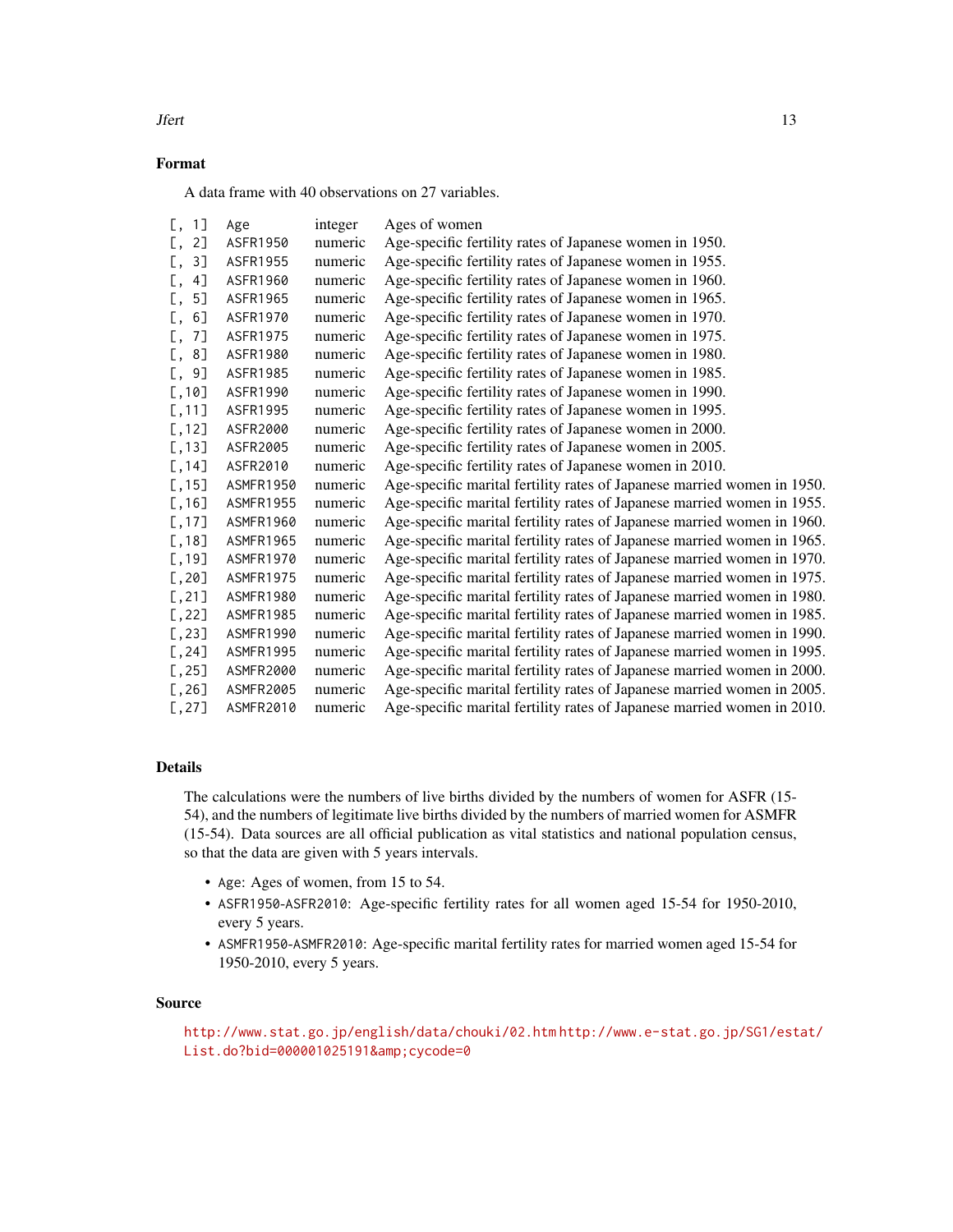# <span id="page-13-0"></span>References

Ministry of Health, Labor and Welfare of Japan: Vital Statistics. / Ministry of Internal Affairs and Communications, Statistics Bureau: Population Census.

# <span id="page-13-1"></span>Jlife *Completed lifetables in Japan.*

# Description

The qx column of the completed lifetables in Japan, from "1891-1898" to "2010", mostly every 5 years.

#### Usage

Jlife

# Format

A data frame with 117 observations (NAs are filled for the ages with no survivors) on 41 variables.

| [ , 1]   | Age     | integer | Ages of women                                                       |
|----------|---------|---------|---------------------------------------------------------------------|
| 2]<br>Ε. | qx1895M | numeric | qx of completed lifetable functions of Japanese men in 1891-1898.   |
| 3]<br>Ε, | qx1895F | numeric | qx of completed lifetable functions of Japanese women in 1891-1898. |
| 4]<br>Γ, | gx1901M | numeric | qx of completed lifetable functions of Japanese men in 1899-1903.   |
| 5]<br>Ε, | qx1901F | numeric | qx of completed lifetable functions of Japanese women in 1899-1903. |
| 6]<br>Ε. | qx1911M | numeric | qx of completed lifetable functions of Japanese men in 1909-1913.   |
| 7]<br>Γ, | qx1911F | numeric | qx of completed lifetable functions of Japanese women in 1909-1913. |
| [, 8]    | qx1923M | numeric | qx of completed lifetable functions of Japanese men in 1921-1925.   |
| 9]<br>Ε. | qx1923F | numeric | qx of completed lifetable functions of Japanese women in 1921-1925. |
| [, 10]   | gx1928M | numeric | qx of completed lifetable functions of Japanese men in 1926-1930.   |
| [, 11]   | qx1928F | numeric | qx of completed lifetable functions of Japanese women in 1926-1930. |
| [, 12]   | qx1935M | numeric | qx of completed lifetable functions of Japanese men in 1935-1936.   |
| [, 13]   | qx1935F | numeric | qx of completed lifetable functions of Japanese women in 1935-1936. |
| [, 14]   | qx1947M | numeric | qx of completed lifetable functions of Japanese men in 1947.        |
| [, 15]   | qx1947F | numeric | qx of completed lifetable functions of Japanese women in 1947.      |
| [, 16]   | qx1951M | numeric | qx of completed lifetable functions of Japanese men in 1950-1952.   |
| [, 17]   | qx1951F | numeric | qx of completed lifetable functions of Japanese women in 1950-1952. |
| [, 18]   | qx1955M | numeric | qx of completed lifetable functions of Japanese men in 1955.        |
| [, 19]   | qx1955F | numeric | qx of completed lifetable functions of Japanese women in 1955.      |
| [, 20]   | qx1960M | numeric | qx of completed lifetable functions of Japanese men in 1960.        |
| [, 21]   | qx1960F | numeric | qx of completed lifetable functions of Japanese women in 1960.      |
| [, 22]   | qx1965M | numeric | qx of completed lifetable functions of Japanese men in 1965.        |
| [, 23]   | qx1965F | numeric | qx of completed lifetable functions of Japanese women in 1965.      |
| [, 24]   | qx1970M | numeric | qx of completed lifetable functions of Japanese men in 1970.        |
| [, 25]   | gx1970F | numeric | qx of completed lifetable functions of Japanese women in 1970.      |
| [, 26]   | gx1975M | numeric | qx of completed lifetable functions of Japanese men in 1975.        |
| [, 27]   | qx1975F | numeric | qx of completed lifetable functions of Japanese women in 1975.      |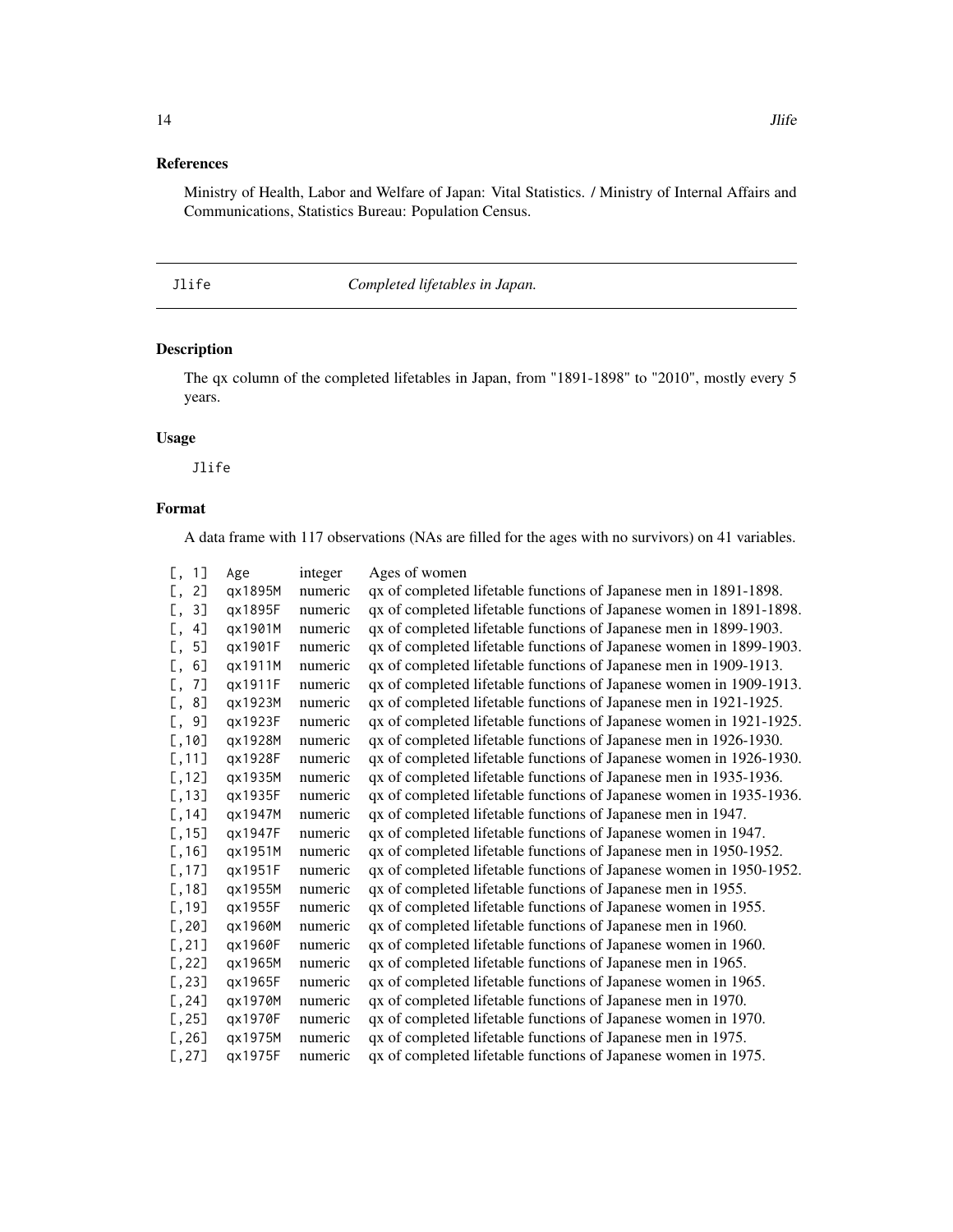<span id="page-14-0"></span>Jpop 15

| [, 28]                | qx1980M | numeric | qx of completed lifetable functions of Japanese men in 1980.   |
|-----------------------|---------|---------|----------------------------------------------------------------|
| [, 29]                | gx1980F | numeric | qx of completed lifetable functions of Japanese women in 1980. |
| [0.30]                | gx1985M | numeric | qx of completed lifetable functions of Japanese men in 1985.   |
| [, 31]                | gx1985F | numeric | qx of completed lifetable functions of Japanese women in 1985. |
| [, 32]                | gx1990M | numeric | qx of completed lifetable functions of Japanese men in 1990.   |
| [, 33]                | gx1990F | numeric | qx of completed lifetable functions of Japanese women in 1990. |
| [, 34]                | gx1995M | numeric | qx of completed lifetable functions of Japanese men in 1995.   |
| [, 35]                | gx1995F | numeric | qx of completed lifetable functions of Japanese women in 1995. |
| [0.36]                | gx2000M | numeric | qx of completed lifetable functions of Japanese men in 2000.   |
| [, 37]                | gx2000F | numeric | qx of completed lifetable functions of Japanese women in 2000. |
| [, 38]                | gx2005M | numeric | qx of completed lifetable functions of Japanese men in 2005.   |
| $\lbrack .39 \rbrack$ | gx2005F | numeric | qx of completed lifetable functions of Japanese women in 2005. |
| [, 40]                | gx2010M | numeric | qx of completed lifetable functions of Japanese men in 2010.   |
| [, 41]                | ax2010F | numeric | qx of completed lifetable functions of Japanese women in 2010. |

# Details

qx columns were cited from the completed life tables in Japan for the 1st to 21st one (7th one was not made, so that it is missing).

- Age: Ages from 0 to 116.
- qx1895M-qx2010M: qx of 1st to 21st completed lifetables for Japanese men.
- qx1895F-qx2010F: qx of 1st to 21st completed lifetables for Japanese women.

#### Source

<http://www.stat.go.jp/english/data/chouki/02.htm> [http://www.stat.go.jp/data/chou](http://www.stat.go.jp/data/chouki/zuhyou/02-35.xls)ki/ [zuhyou/02-35.xls](http://www.stat.go.jp/data/chouki/zuhyou/02-35.xls) <http://www.mhlw.go.jp/toukei/saikin/hw/life/20th/index.html> [http](http://www.mhlw.go.jp/toukei/saikin/hw/life/21th/index.html): [//www.mhlw.go.jp/toukei/saikin/hw/life/21th/index.html](http://www.mhlw.go.jp/toukei/saikin/hw/life/21th/index.html)

# References

Ministry of Health, Labor and Welfare of Japan: Completed lifetables. / Ministry of Internal Affairs and Communications, Statistics Bureau: Historical Statistics of Japan.

Jpop *Japanese population data*

# Description

The data gives the sex and age specific population for the all census results in Japan.

#### Usage

Jpop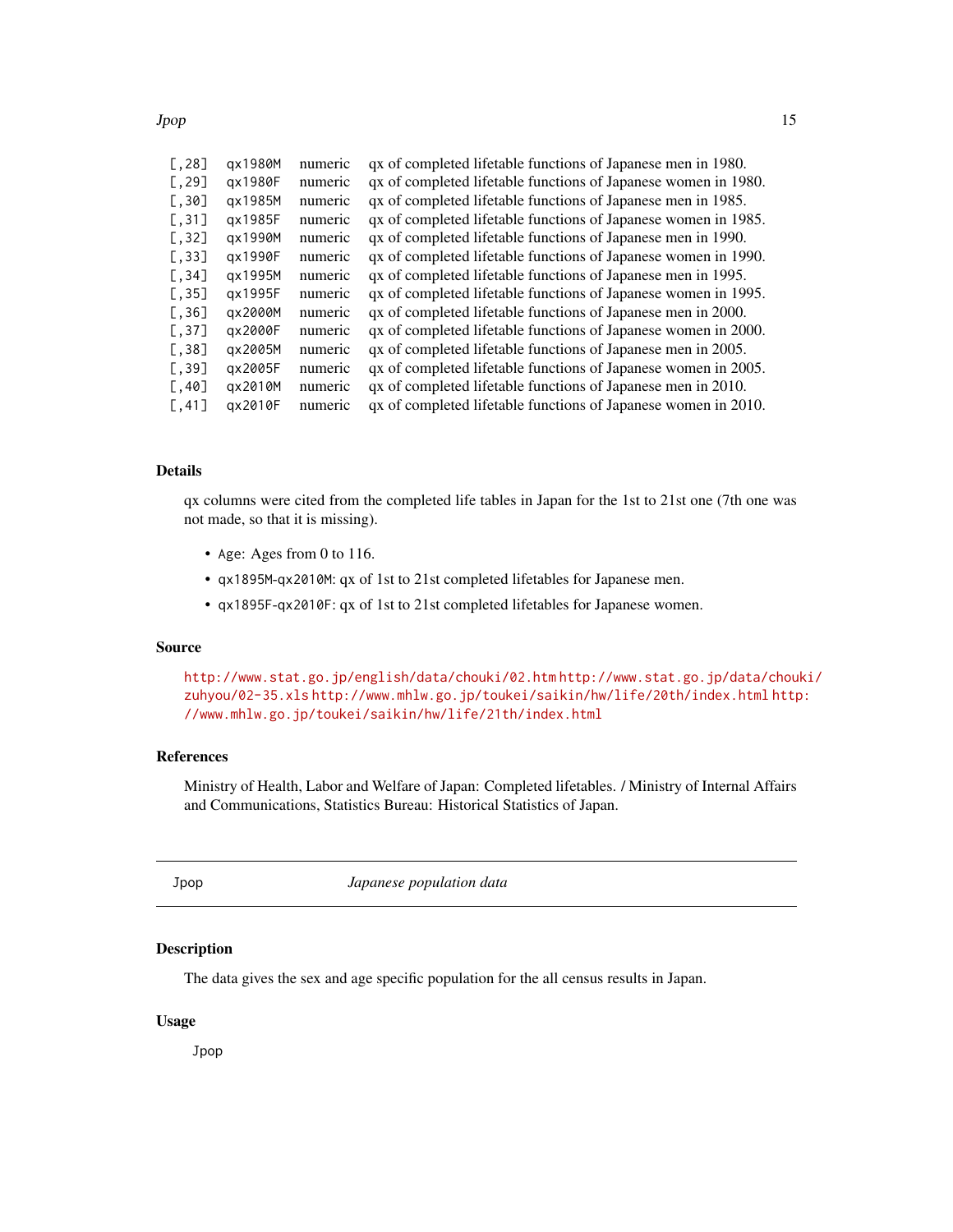A data frame with 86 observations on 53 variables.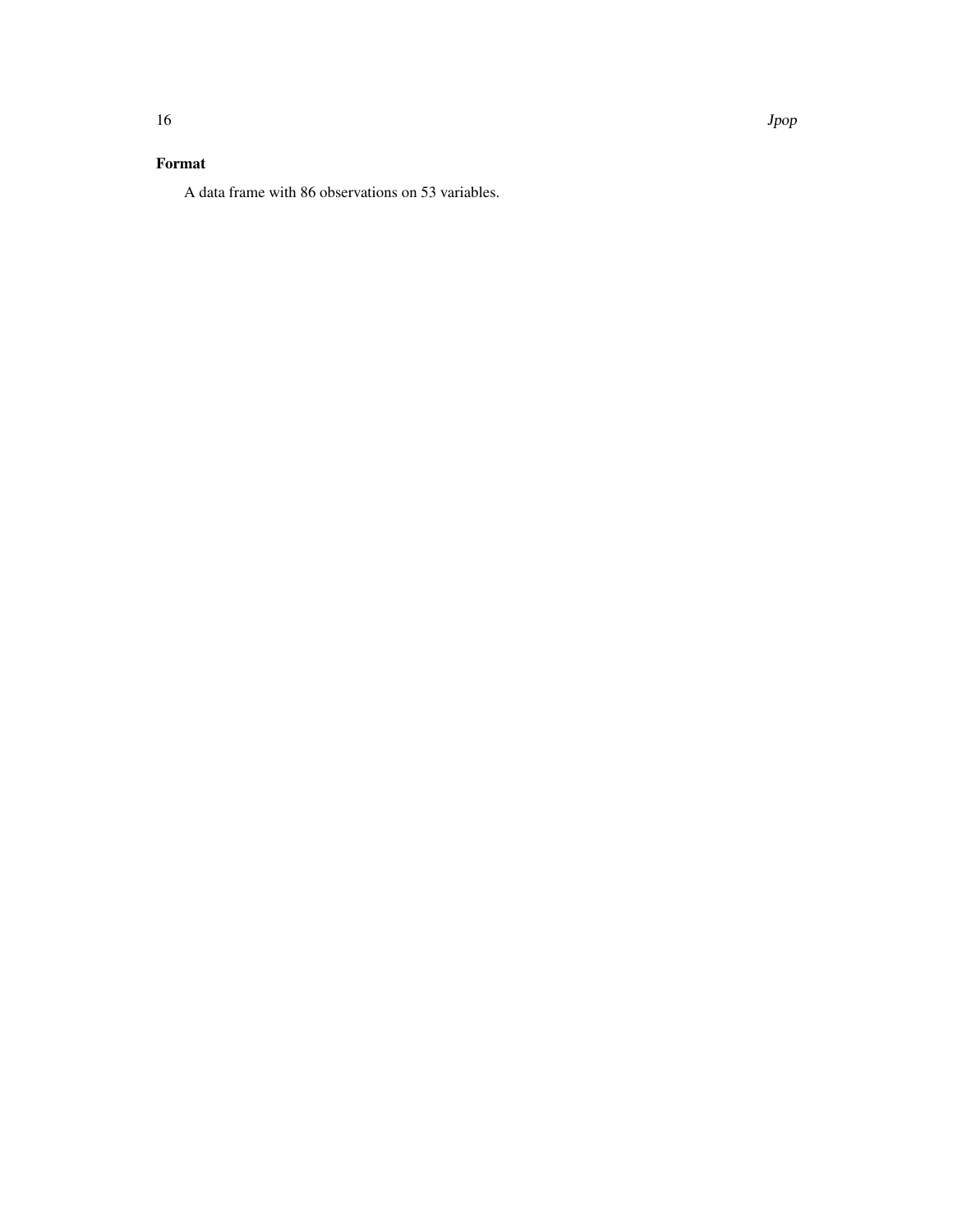| $[, 1]$   | Age   | Factor w/86 levels | Ages (years old, combined for $85+$ )      |
|-----------|-------|--------------------|--------------------------------------------|
| Γ,<br>2]  | M1888 | numeric            | Age specific population of males in 1888   |
| Γ,<br>3]  | F1888 | numeric            | Age specific population of females in 1888 |
| 4]<br>Γ,  | M1893 | numeric            | Age specific population of males in 1893   |
| Γ,<br>5]  | F1893 | numeric            | Age specific population of females in 1893 |
| Γ,<br>6]  | M1898 | numeric            | Age specific population of males in 1898   |
| Γ,<br>7]  | F1898 | numeric            | Age specific population of females in 1898 |
| 8]<br>Γ,  | M1903 | numeric            | Age specific population of males in 1903   |
| Γ,<br>9]  | F1903 | numeric            | Age specific population of females in 1903 |
| [, 10]    | M1908 | numeric            | Age specific population of males in 1908   |
| [,11]     | F1908 | numeric            | Age specific population of females in 1908 |
| $[, 12]$  | M1913 | numeric            | Age specific population of males in 1913   |
| $[,$ 13]  | F1913 | numeric            | Age specific population of females in 1913 |
| [, 14]    | M1918 | numeric            | Age specific population of males in 1918   |
| [, 15]    | F1918 | numeric            | Age specific population of females in 1918 |
| [, 16]    | M1920 | numeric            | Age specific population of males in 1920   |
| [, 17]    | F1920 | numeric            | Age specific population of females in 1920 |
| [, 18]    | M1925 | numeric            | Age specific population of males in 1925   |
| [, 19]    | F1925 | numeric            | Age specific population of females in 1925 |
| [, 20]    | M1930 | numeric            | Age specific population of males in 1930   |
| [, 21]    | F1930 | numeric            | Age specific population of females in 1930 |
| $[, 22]$  | M1935 | numeric            | Age specific population of males in 1935   |
| $[ , 23]$ | F1935 | numeric            | Age specific population of females in 1935 |
| [, 24]    | M1940 | numeric            | Age specific population of males in 1940   |
| [, 25]    | F1940 | numeric            | Age specific population of females in 1940 |
| [, 26]    | M1947 | numeric            | Age specific population of males in 1947   |
| [, 27]    | F1947 | numeric            | Age specific population of females in 1947 |
| [, 28]    | M1950 | numeric            | Age specific population of males in 1950   |
| [, 29]    | F1950 | numeric            | Age specific population of females in 1950 |
| [, 30]    | M1955 | numeric            | Age specific population of males in 1955   |
| [, 31]    | F1955 | numeric            | Age specific population of females in 1955 |
| [, 32]    | M1960 | numeric            | Age specific population of males in 1960   |
| [, 33]    | F1960 | numeric            | Age specific population of females in 1960 |
| [, 34]    | M1965 | numeric            | Age specific population of males in 1965   |
| [, 35]    | F1965 | numeric            | Age specific population of females in 1965 |
| [, 36]    | M1970 | numeric            | Age specific population of males in 1970   |
| [, 37]    | F1970 | numeric            | Age specific population of females in 1970 |
| [, 38]    | M1975 | numeric            | Age specific population of males in 1975   |
| [, 39]    | F1975 | numeric            | Age specific population of females in 1975 |
| [,40]     | M1980 | numeric            | Age specific population of males in 1980   |
| [,41]     | F1980 | numeric            | Age specific population of females in 1980 |
| [,42]     | M1985 | numeric            | Age specific population of males in 1985   |
| [,43]     | F1985 | numeric            | Age specific population of females in 1985 |
| [,44]     | M1990 | numeric            | Age specific population of males in 1990   |
| [, 45]    | F1990 | numeric            | Age specific population of females in 1990 |
| [,46]     | M1995 | numeric            | Age specific population of males in 1995   |
| [, 47]    | F1995 | numeric            | Age specific population of females in 1995 |
| [,48]     | M2000 | numeric            | Age specific population of males in 2000   |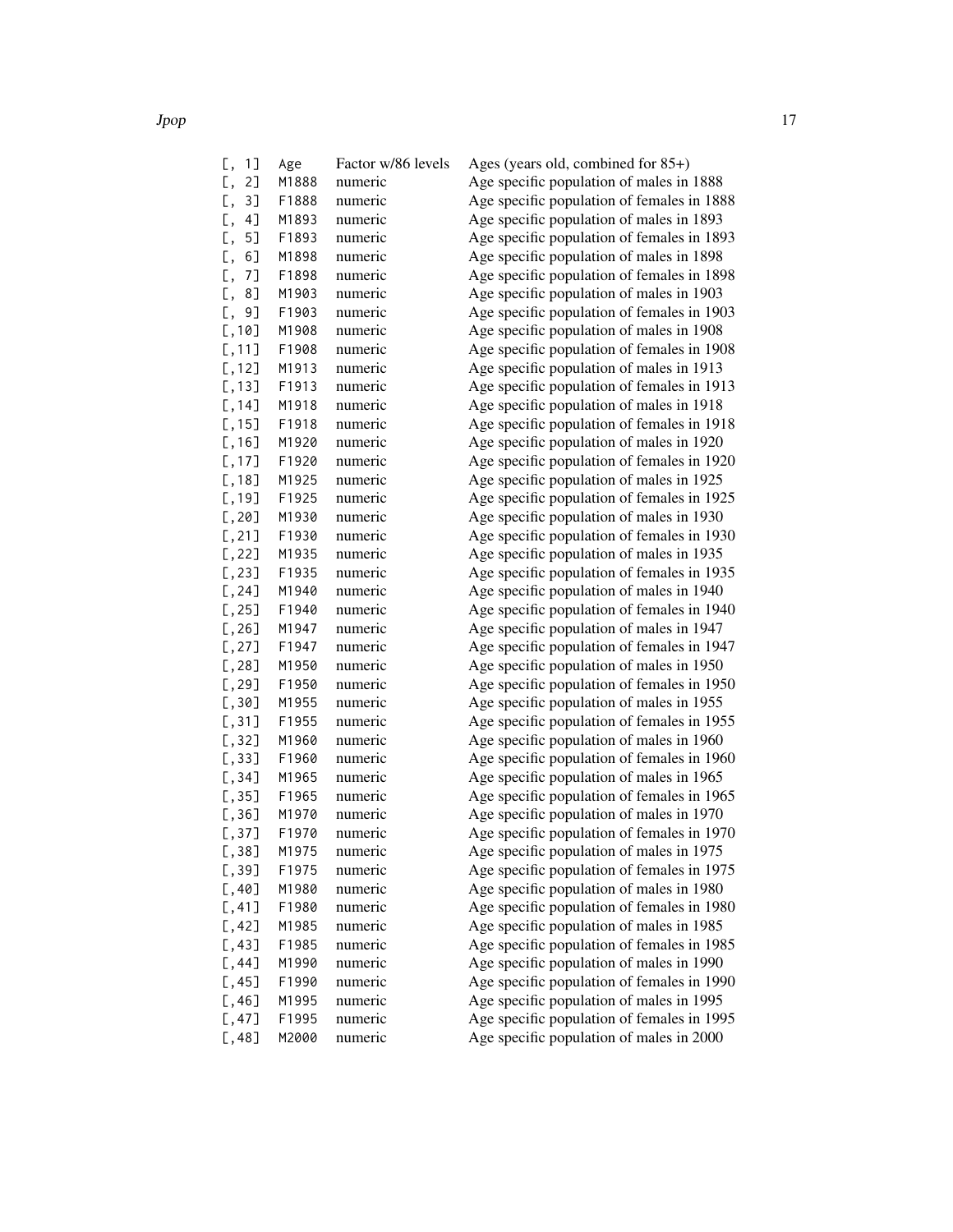<span id="page-17-0"></span>

| Г.491         | F2000 | numeric | Age specific population of females in 2000 |
|---------------|-------|---------|--------------------------------------------|
| <b>T.501</b>  | M2005 | numeric | Age specific population of males in 2005   |
| $\Gamma$ .511 | F2005 | numeric | Age specific population of females in 2005 |
| $\sqrt{521}$  | M2010 | numeric | Age specific population of males in 2010   |
| $\Gamma$ .531 | F2010 | numeric | Age specific population of females in 2010 |
|               |       |         |                                            |

# Details

Japanese population data by sex and age given as national official census record.

- Age: Ages, combined for 85+.
- M1888-M2010: Age specific number of males' population in 1988-2010.
- F1888-F2010: Age specific number of females' population in 1988-2010.

#### Source

<http://www.stat.go.jp/english/data/kokusei/index.htm> [http://www.stat.go.jp/engli](http://www.stat.go.jp/english/data/chouki/02.htm)sh/ [data/chouki/02.htm](http://www.stat.go.jp/english/data/chouki/02.htm)

# References

Statistics Bureau, Ministry of Internal Affairs and Communications: Population Census, 1888- 2010.

Jpopl *Japanese population data (unshrunken version)*

# Description

The data gives the sex and age specific population for the all census results in Japan.

## Usage

Jpopl

#### Format

A data frame with 111 observations on 59 variables.

| [, 1]                                              | Age   | Factor w/111 levels | Ages (years old, combined for $110+$ )     |
|----------------------------------------------------|-------|---------------------|--------------------------------------------|
| $\left[ \begin{matrix} 1 & 2 \end{matrix} \right]$ | M1888 | numeric             | Age specific population of males in 1888   |
| $\left[ \begin{matrix} 1 & 3 \end{matrix} \right]$ | F1888 | numeric             | Age specific population of females in 1888 |
| $\left[ \begin{array}{cc} 4 \end{array} \right]$   | M1893 | numeric             | Age specific population of males in 1893   |
| $\left[ \begin{matrix} 1 & 5 \end{matrix} \right]$ | F1893 | numeric             | Age specific population of females in 1893 |
| 6]<br>Г.                                           | M1898 | numeric             | Age specific population of males in 1898   |
| L. 71                                              | F1898 | numeric             | Age specific population of females in 1898 |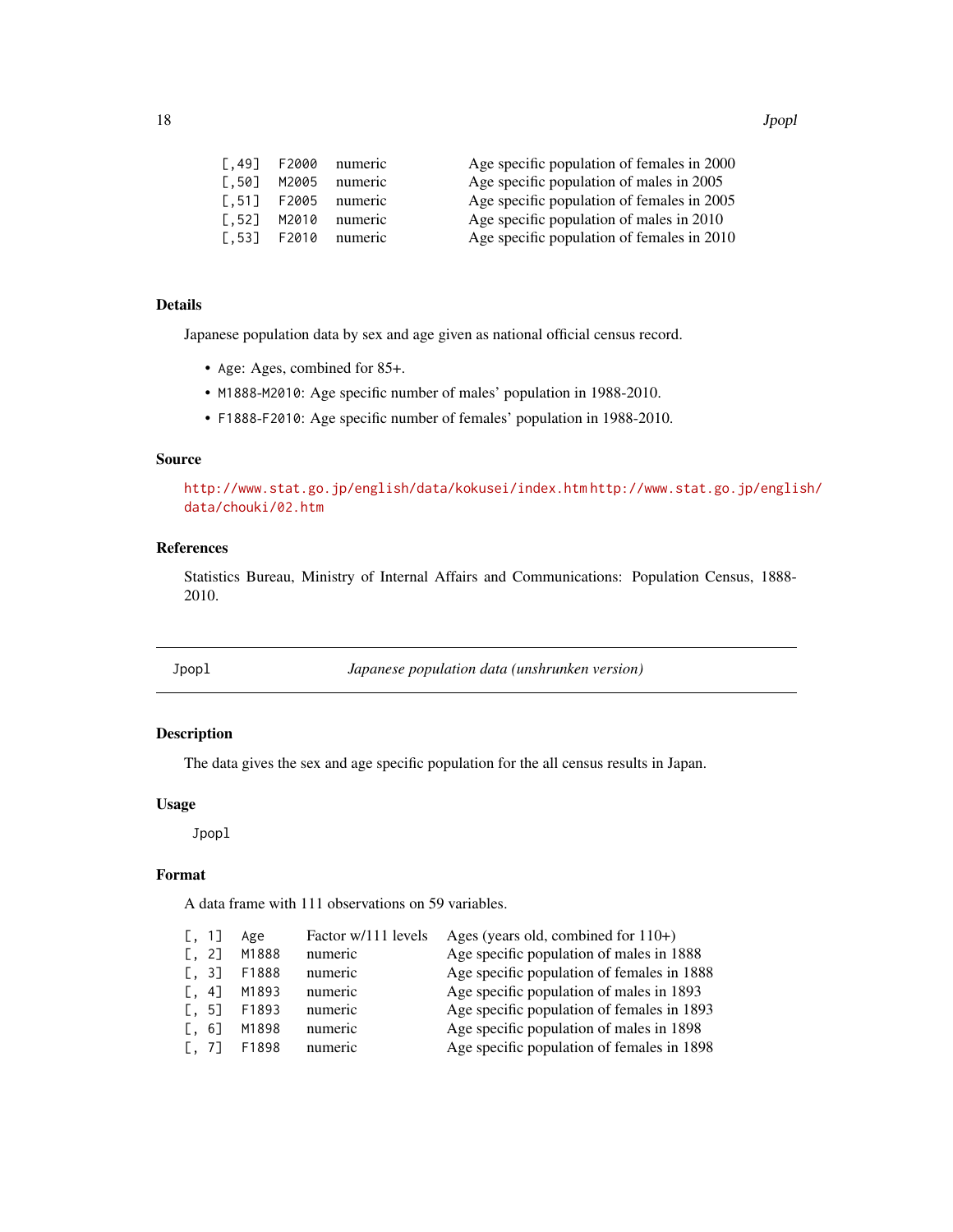Jpopl 19

| L,<br>ιŏ     | <b>MIYOS</b> | numeric |
|--------------|--------------|---------|
| 9]<br>С,     | F1903        | numeric |
| [,10]        | M1908        | numeric |
| 11]<br>[,    | F1908        | numeric |
| $12$ ]<br>[, | M1913        | numeric |
| $13$ ]<br>С, | F1913        | numeric |
| 14]          | M1918        | numeric |
| С,           | F1918        |         |
| $15$ ]<br>С, |              | numeric |
| $16$ ]<br>С, | M1920        | numeric |
| $17$ ]<br>С, | F1920        | numeric |
| $18$ ]<br>С, | M1925        | numeric |
| $19$ ]<br>С, | F1925        | numeric |
| [, 20]       | M1930        | numeric |
| $[$ , 21]    | F1930        | numeric |
| $[$ ,22]     | M1935        | numeric |
| [, 23]       | F1935        | numeric |
| [, 24]       | M1940        | numeric |
| [, 25]       | F1940        | numeric |
| [, 26]       | M1947        | numeric |
|              | F1947        | numeric |
| [, 27]       |              |         |
| [,28]        | M1950        | numeric |
| [, 29]       | F1950        | numeric |
| [, 30]       | M1955        | numeric |
| [, 31]       | F1955        | numeric |
| [, 32]       | M1960        | numeric |
| [, 33]       | F1960        | numeric |
| [, 34]       | M1965        | numeric |
| [, 35]       | F1965        | numeric |
| [, 36]       | M1970        | numeric |
| [, 37]       | F1970        | numeric |
| [, 38]       | M1975        | numeric |
| [, 39]       | F1975        | numeric |
| [,40]        | M1980        | numeric |
| [,41]        | F1980        | numeric |
|              | M1985        |         |
| [,42]        |              | numeric |
| [,43]        | F1985        | numeric |
| [,44]        | M1990        | numeric |
| [, 45]       | F1990        | numeric |
| [,46]        | M1995        | numeric |
| $[ , 47]$    | F1995        | numeric |
| [,48]        | M2000        | numeric |
| $[$ ,49]     | F2000        | numeric |
| [, 50]       | M2000J       | numeric |
| [, 51]       | F2000J       | numeric |
| [, 52]       | M2005        | numeric |
| [, 53]       | F2005        | numeric |
| $[, 54]$     | M2005J       | numeric |
| [.55]        | F2005J       | numeric |
|              |              |         |

M1903 numeric Age specific population of males in 1903 Age specific population of females in 1903 Age specific population of males in 1908 Age specific population of females in 1908 Age specific population of males in 1913 Age specific population of females in 1913 Age specific population of males in 1918 Age specific population of females in 1918 Age specific population of males in 1920 Age specific population of females in 1920 Age specific population of males in 1925 Age specific population of females in 1925 Age specific population of males in 1930 Age specific population of females in 1930 Age specific population of males in 1935 Age specific population of females in 1935 Age specific population of males in 1940 Age specific population of females in 1940 Age specific population of males in 1947 Age specific population of females in 1947 Age specific population of males in 1950 Age specific population of females in 1950 Age specific population of males in 1955 Age specific population of females in 1955 Age specific population of males in 1960 Age specific population of females in 1960 Age specific population of males in 1965 Age specific population of females in 1965 Age specific population of males in 1970 Age specific population of females in 1970 Age specific population of males in 1975 Age specific population of females in 1975 Age specific population of males in 1980 Age specific population of females in 1980 Age specific population of males in 1985 Age specific population of females in 1985 Age specific population of males in 1990 Age specific population of females in 1990 Age specific population of males in 1995 Age specific population of females in 1995 Age specific population of males in 2000 Age specific population of females in 2000 Age specific population of Japanese males in 2000 Age specific population of Japanese females in 2000 Age specific population of males in 2005 Age specific population of females in 2005 Age specific population of Japanese males in 2005 Age specific population of Japanese females in 2005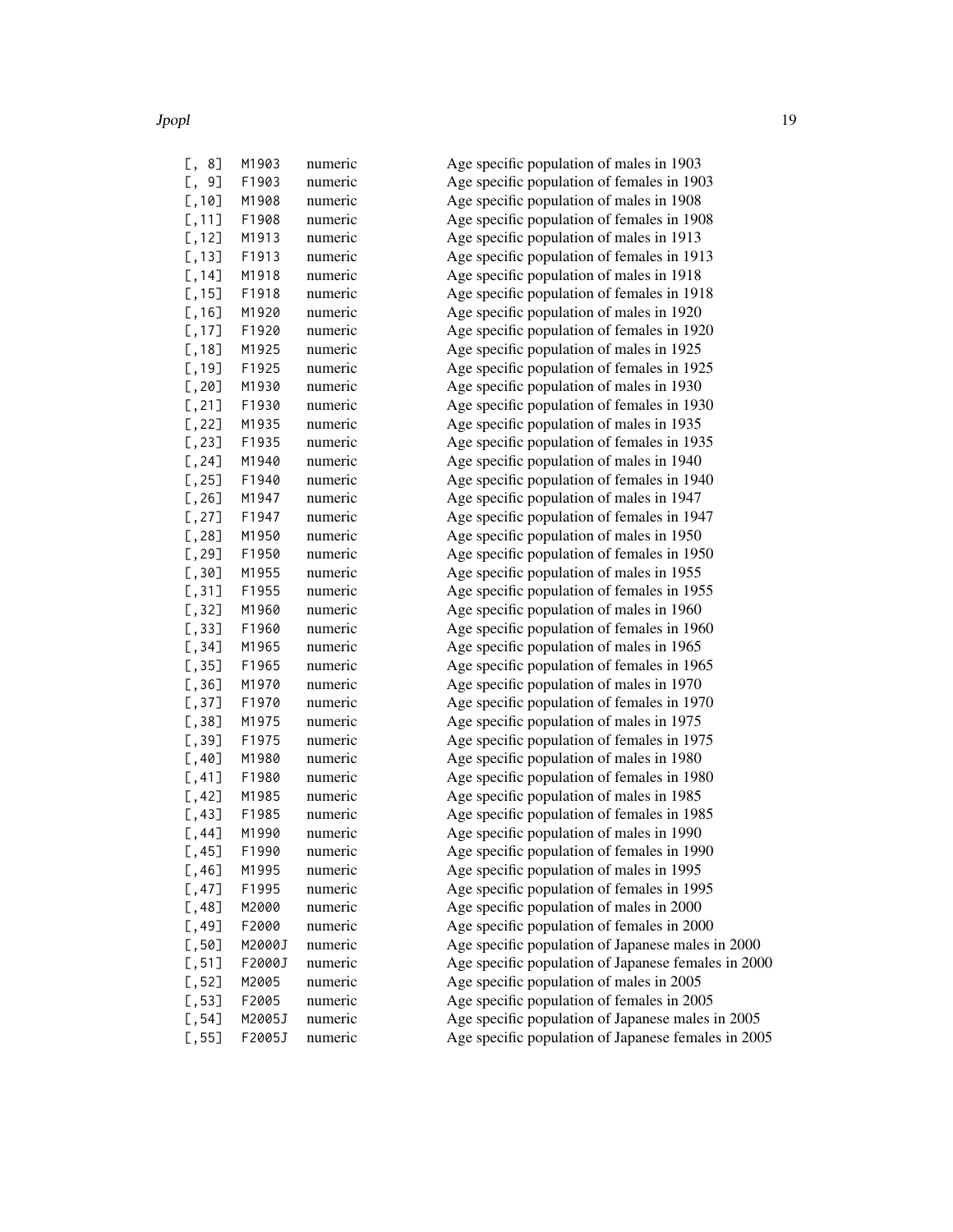<span id="page-19-0"></span>

| [.56] M2010 | numeric                            | Age specific population of males in 2010            |
|-------------|------------------------------------|-----------------------------------------------------|
| [.57] F2010 | numeric                            | Age specific population of females in 2010          |
|             | $\lceil .58 \rceil$ M2010J numeric | Age specific population of Japanese males in 2010   |
|             | $\lceil .59 \rceil$ F2010J numeric | Age specific population of Japanese females in 2010 |

#### Details

Japanese population data by sex and age given as national official census record.

- Age: Ages, combined for 110+.
- M1888-M2010: Age specific number of males' population in Japan for 1888-2010.
- F1888-F2010: Age specific number of females' population in Japan for 1888-2010.
- M2000J-M2010J: Age specific number of Japanese males' population in Japan for 2000-2010 by every 5 years.
- F2000J-F2010J: Age specific number of Japanese females' population in Japan for 2000-2010 by every 5 years.

#### Source

<http://www.stat.go.jp/english/data/kokusei/index.htm> [http://www.stat.go.jp/engli](http://www.stat.go.jp/english/data/chouki/02.htm)sh/ [data/chouki/02.htm](http://www.stat.go.jp/english/data/chouki/02.htm)

#### References

Statistics Bureau, Ministry of Internal Affairs and Communications: Population Census, 1888- 2010.

Jvital *Longitudinal data of several vital statistics in Japan*

#### Description

The data gives longitudinal data of several vital statistics in Japan. Included indices are crude birth rates, crude death rates, infant mortality rates, and so on.

#### Usage

Jvital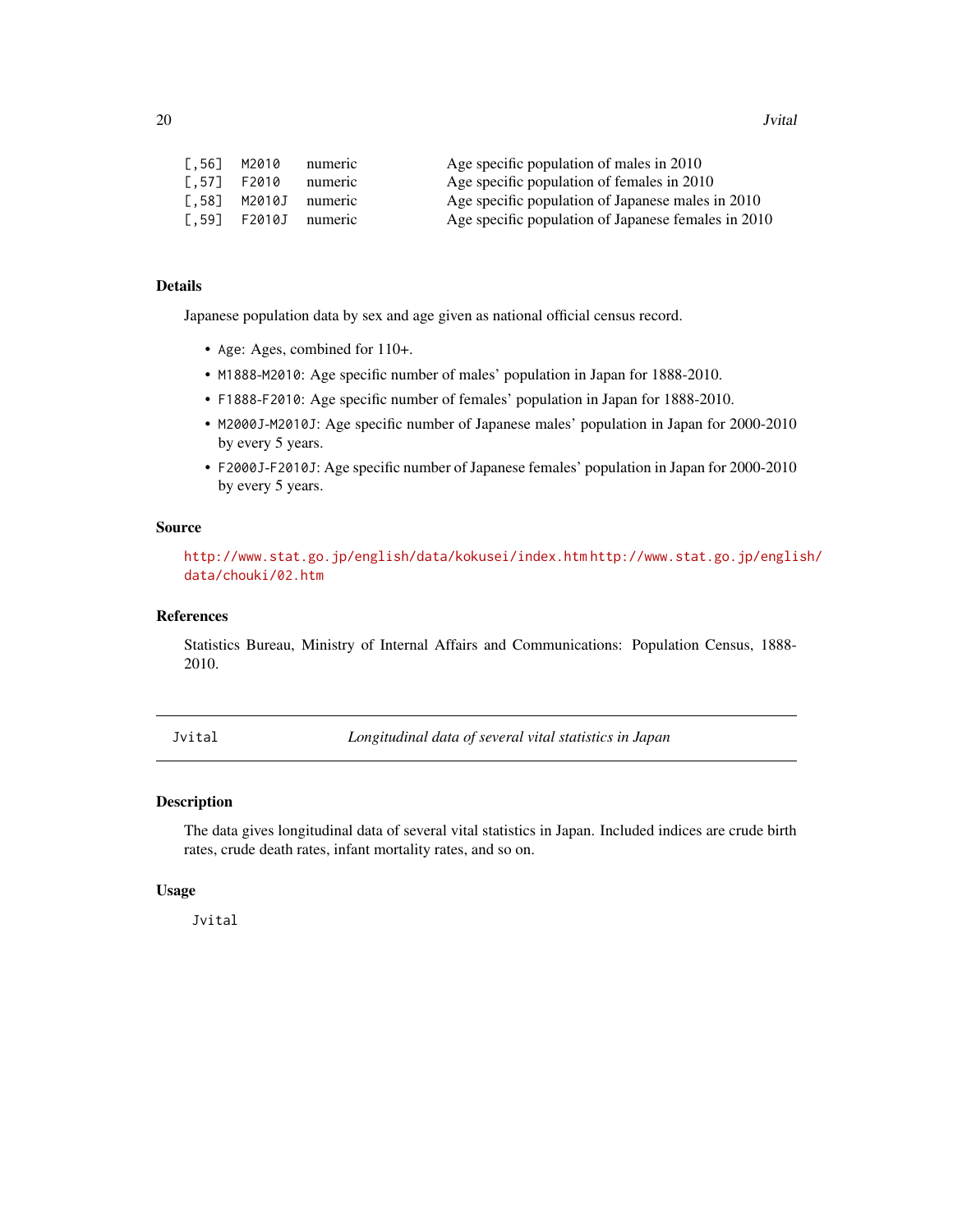#### Jvital 21

# Format

A data frame with 113 observations on 17 variables.

| 11<br>Ε.             | YEAR          | numeric | Year                                                 |
|----------------------|---------------|---------|------------------------------------------------------|
| 2]<br>L.             | CBR           | numeric | Crude birth rates of Japan                           |
| 3]<br>L.             | CDR.          | numeric | Crude death rates of Japan                           |
| 4]<br>L.             | IMR           | numeric | Infant mortality rates of Japan                      |
| 5]<br>L.             | <b>NMR</b>    | numeric | Neonatal mortality rates of Japan                    |
| 6]<br>L.             | NIR           | numeric | Natural increase rates of Japan                      |
| 7]<br>L.             | <b>SBRPB</b>  | numeric | Stillbirth rates of Japan                            |
| 8]<br>L,             | <b>SARPB</b>  | numeric | Spontaneous abortion rates of Japan                  |
| $\left[ .\right.$ 9] | ACRPB         | numeric | Artificial contraception rates of Japan              |
| [0.10]               | <b>PNMPB</b>  | numeric | Perinatal mortalities per birth of Japan             |
| [0, 11]              | MR.           | numeric | Marriage rates of Japan                              |
| [, 12]               | DR.           | numeric | Divorce rates of Japan                               |
| [, 13]               | <b>TFR</b>    | numeric | Total fertility rates of Japan                       |
| [, 14]               | <b>ASMRM</b>  | numeric | Age-standardized mortality rates of males in Japan   |
| [, 15]               | <b>ASMRF</b>  | numeric | Age-standardized mortality rates of females in Japan |
| [, 16]               | <b>PNMPLB</b> | numeric | Perinatal mortalities per live births of Japan       |
| [, 17]               | <b>MMR</b>    | numeric | Maternal mortality rates per 100000 births in Japan  |
|                      |               |         |                                                      |

# Details

Longitudinal vital statistics in Japan provided as national official vital statitistics every year from 1899 to 2014, except for 1944-1946.

- YEAR: Calender year.
- CBR: Crude birth rate. Number of all live birth / mid-year population 1000.
- CDR: Crude death rate. Number of death / mid-year population 1000.
- IMR: Infant mortality rate. Number of death at age 0 / 1000 live births.
- NMR: Neonatal mortality rate. Number of death within 4 weeks after birth / 1000 live births.
- NIR: Natural increase rate. CBR-CDR.
- SBRPB: Stillbirth rate per birth. Number of stillbirths / 1000 births.
- SARPB: Spontaneous abortion rate per birth. Number of spontaneous abortions / 1000 births.
- ACRPB: Artificial contraception (= induced abortion) rate per birth. Number of induced abortions / 1000 births.
- PNMPB: Perinatal mortality per birth. [(Number of stillbirths after gestational age 22 weeks) + (Number of early neonatal deaths within a week after birth)] per 1000 births. The denominator is the sum of the number of stillbirths after gestational age 22 weeks and the number of live births. This definition was established in 1995, but PNMPB also includes some values before 1995.
- MR: Marital rate. The number of marriages / mid-year population 1000.
- DR: Divorce rate. The number of divorces / mid-year population 1000.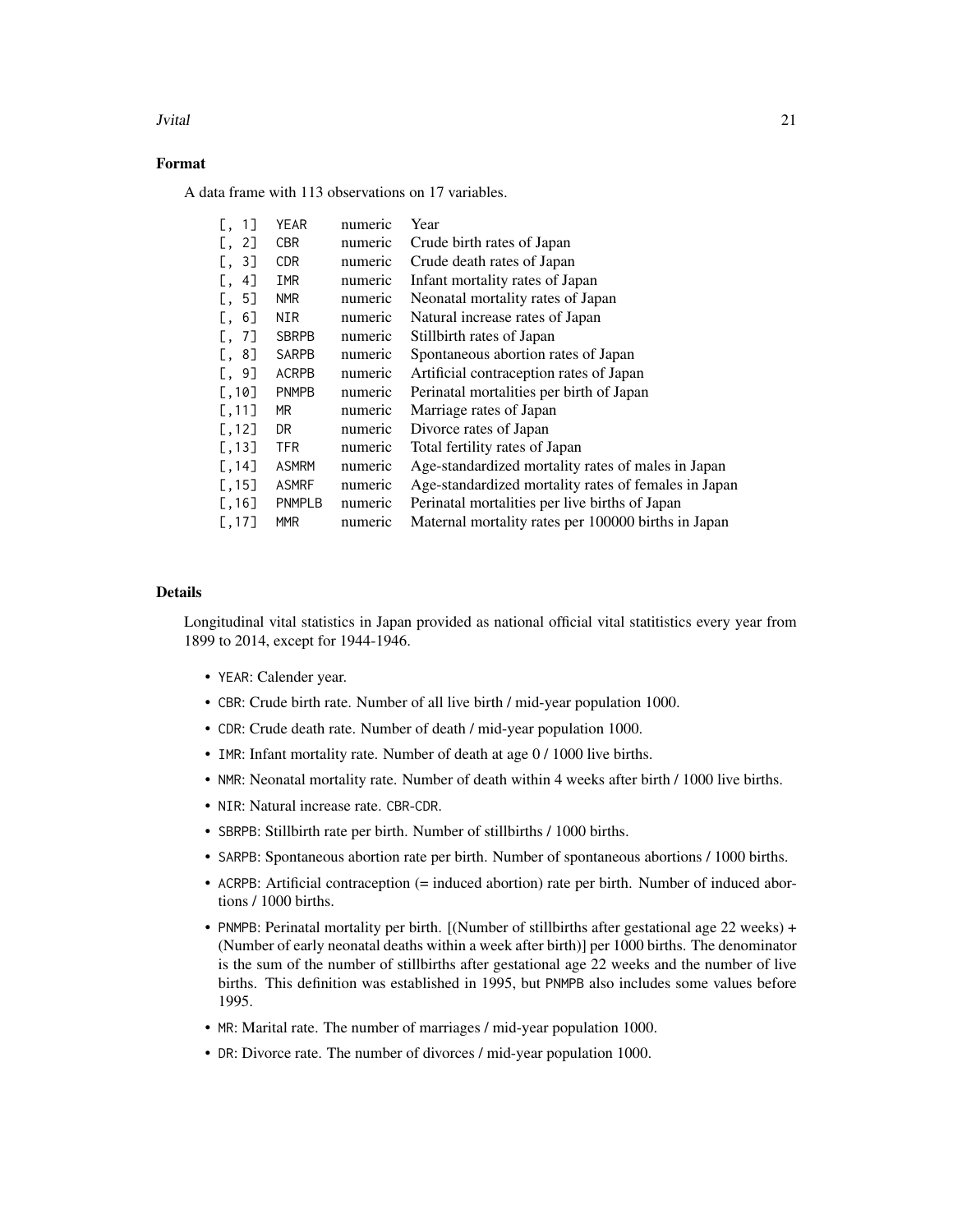- <span id="page-21-0"></span>• TFR: Total fertility rate. The sum of age-specific fertility rates, which is the number of births divided by the number of women's population for each age.
- ASMRM: Age-standardized mortality rate of males, per mid-year population 1000, where the standard population is the model population in 1985.
- ASMRF: Age-standardized mortality rate of females, per mid-year population 1000, where the standard population is the model population in 1985.
- PNMPLB: Perinatal mortality per live birth. [(Number of stillbirths after gestational age 28 weeks) + (Number of early neonatal deaths within a week after birth)] per 1000 live births (Note: the denominator does not include stillbirths!). This definition stood until 1994, but PNMPLB also includes values after 1995, for comparison.
- MMR: Maternal mortality rate (actually ratio) per birth. (Number of maternal deaths during pregnancy or postpartum periods within 42 days [90 days until 1978] after the delivery due to reproduction-related causes) / (Number of total births = live births + stillbirths)\* 100,000.

#### Source

<http://www.stat.go.jp/english/data/chouki/02.htm> [http://www.e-stat.go.jp/SG1/est](http://www.e-stat.go.jp/SG1/estat/List.do?bid=000001025191&cycode=0)at/ [List.do?bid=000001025191&cycode=0](http://www.e-stat.go.jp/SG1/estat/List.do?bid=000001025191&cycode=0) [http://www.mhlw.go.jp/toukei/saikin/hw/jin](http://www.mhlw.go.jp/toukei/saikin/hw/jinkou/geppo/nengai10/toukei02.html)kou/ [geppo/nengai10/toukei02.html](http://www.mhlw.go.jp/toukei/saikin/hw/jinkou/geppo/nengai10/toukei02.html) [http://www.ipss.go.jp/p-info/e/psj2012/PSJ2012-05.](http://www.ipss.go.jp/p-info/e/psj2012/PSJ2012-05.xls) [xls](http://www.ipss.go.jp/p-info/e/psj2012/PSJ2012-05.xls) [http://www.e-stat.go.jp/SG1/estat/GL02020101.do?method=csvDownload&fileI](http://www.e-stat.go.jp/SG1/estat/GL02020101.do?method=csvDownload&fileId=000006490047&releaseCount=1)d= [000006490047&releaseCount=1](http://www.e-stat.go.jp/SG1/estat/GL02020101.do?method=csvDownload&fileId=000006490047&releaseCount=1) [http://www.e-stat.go.jp/SG1/estat/Csvdl.do?sinfi](http://www.e-stat.go.jp/SG1/estat/Csvdl.do?sinfid=000022220050)d= [000022220050](http://www.e-stat.go.jp/SG1/estat/Csvdl.do?sinfid=000022220050) [http://www.mhlw.go.jp/toukei/saikin/hw/jinkou/kakutei12/dl/00\\_all.pdf](http://www.mhlw.go.jp/toukei/saikin/hw/jinkou/kakutei12/dl/00_all.pdf) <http://www.e-stat.go.jp/SG1/estat/Csvdl.do?sinfid=000022220091> [http://www.mhlw.g](http://www.mhlw.go.jp/toukei/saikin/hw/jinkou/kakutei13/index.html)o. [jp/toukei/saikin/hw/jinkou/kakutei13/index.html](http://www.mhlw.go.jp/toukei/saikin/hw/jinkou/kakutei13/index.html) [http://www.e-stat.go.jp/SG1/esta](http://www.e-stat.go.jp/SG1/estat/GL08020103.do?_csvDownload_&fileId=000007182419&releaseCount=1)t/ [GL08020103.do?\\_csvDownload\\_&fileId=000007182419&releaseCount=1](http://www.e-stat.go.jp/SG1/estat/GL08020103.do?_csvDownload_&fileId=000007182419&releaseCount=1) [http://ww](http://www.mhlw.go.jp/toukei/saikin/hw/jinkou/kakutei14/dl/00_all.pdf)w. [mhlw.go.jp/toukei/saikin/hw/jinkou/kakutei14/dl/00\\_all.pdf](http://www.mhlw.go.jp/toukei/saikin/hw/jinkou/kakutei14/dl/00_all.pdf) [http://www.e-stat.go.](http://www.e-stat.go.jp/SG1/estat/GL02020101.do?method=csvDownload&fileId=000007464146&releaseCount=1) [jp/SG1/estat/GL02020101.do?method=csvDownload&fileId=000007464146&releaseCount=1](http://www.e-stat.go.jp/SG1/estat/GL02020101.do?method=csvDownload&fileId=000007464146&releaseCount=1)

#### References

Ministry of Health, Labor and Welfare of Japan: Vital Statistics.

National Institude for Population and Social Security Research: Table 5-28 of Population Statistics of Japan 2012.

Jvital2013byPref *Cross sectional data of several vital statistics in Japan 2013 for each prefecture*

# **Description**

The data gives cross sectional data of several vital statistics in Japan 2013 for each prefecture. Included indices are crude birth rates, crude death rates, infant mortality rates, and so on.

#### Usage

Jvital2013byPref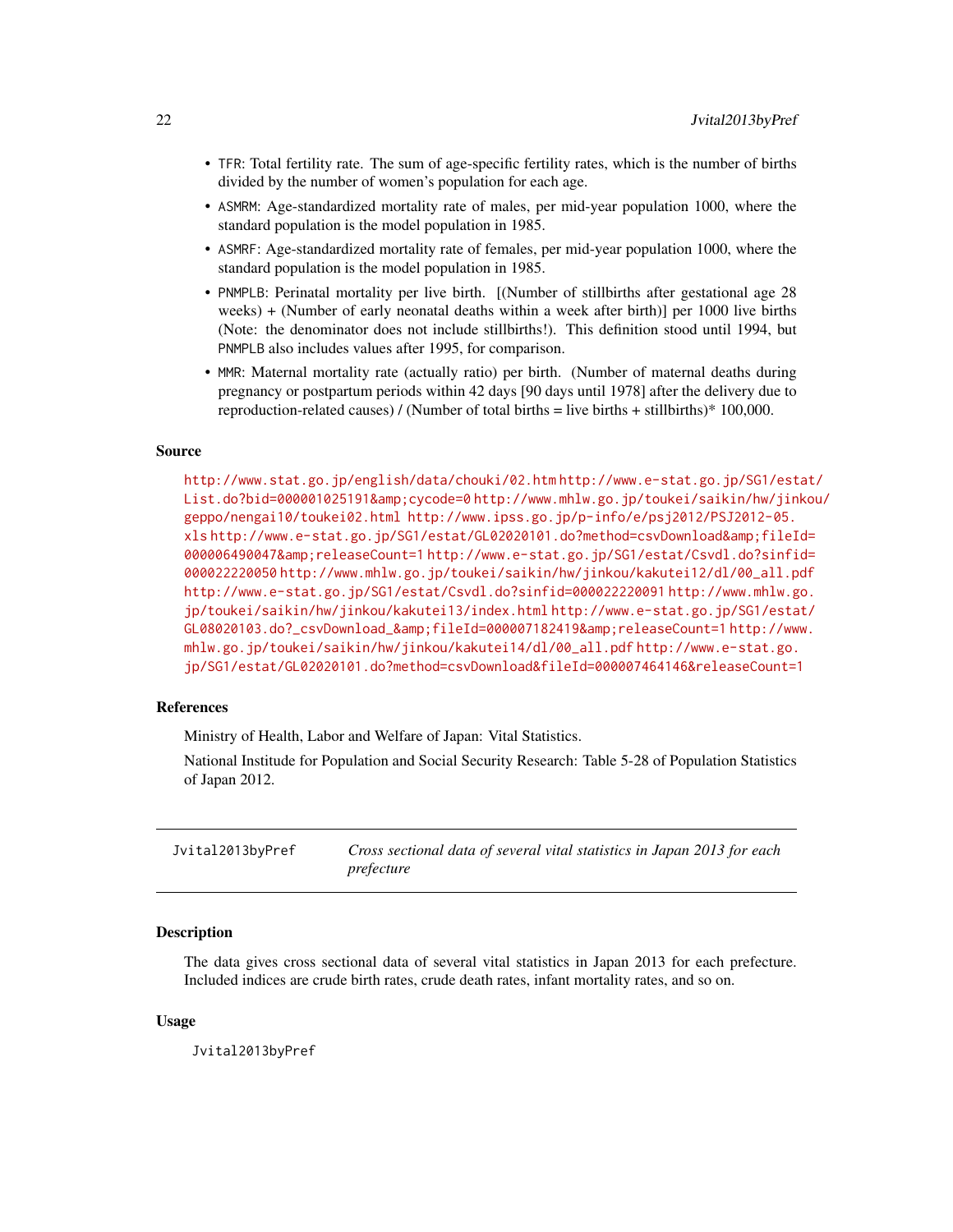# Format

A data frame with 47 observations on 34 variables.

| 1]<br>Γ,    | <b>PNAME</b> | factor w/47 levels | The name (in roma-ji) for prefectures                                    |
|-------------|--------------|--------------------|--------------------------------------------------------------------------|
| 2]<br>Γ,    | JCODE        | numeric            | Prefecture number defined by Geographical Information Authority of Japan |
| 3]<br>Ε,    | CBR          | numeric            | Crude birth rates                                                        |
| 4]<br>Γ,    | CDR          | numeric            | Crude death rates                                                        |
| 5]<br>Γ,    | IMR          | numeric            | Infant mortality rates                                                   |
| 6]<br>Γ,    | <b>NMR</b>   | numeric            | Neonatal mortality rates                                                 |
| 7]          | <b>NIR</b>   | numeric            | Natural increase rates                                                   |
| 8]<br>Γ,    | <b>SBRPB</b> | numeric            | Stillbirth rates                                                         |
| $9$ ]<br>Γ, | SARPB        | numeric            | Spontaneous abortion rates                                               |
| [,10]       | <b>ACRPB</b> | numeric            | Artificial contraception rates                                           |
| [, 11]      | <b>PNMPB</b> | numeric            | Perinatal mortalities per birth                                          |
| [,12]       | SBRA22W      | numeric            | Stillbirth rate after gestational age of 22 weeks per birth              |
| [, 13]      | <b>ENMR</b>  | numeric            | Early neonatal mortality rate per live birth                             |
| [, 14]      | MR           | numeric            | Marriage rates                                                           |
| [, 15]      | DR           | numeric            | Divorce rates                                                            |
| [, 16]      | <b>TFR</b>   | numeric            | Total fertility rates                                                    |
| [, 17]      | CSM. ALL     | numeric            | Cause-specific mortality for all causes                                  |
| [, 18]      | CSM. CANCER  | numeric            | Cause-specific mortality for cancer                                      |
| [, 19]      | CSM.HD       | numeric            | Cause-specific mortality for heart disease except for hypertention       |
| [, 20]      | CSM. PNEUM   | numeric            | Cause-specific mortality for pneumonia                                   |
| [, 21]      | CSM.CEVD     | numeric            | Cause-specific mortality for cerebrovascular disease                     |
| [, 22]      | CSM. SEN     | numeric            | Cause-specific mortality for senescence                                  |
| [, 23]      | CSM.ACC      | numeric            | Cause-specific mortality for accidents                                   |
| [, 24]      | CSM. SUI     | numeric            | Cause-specific mortality for suicide                                     |
| [, 25]      | CSM.KF       | numeric            | Cause-specific mortality for kidney failure                              |
| [, 26]      | CSM.COPD     | numeric            | Cause-specific mortality for chronic obstructive pulmonary disease       |
| [, 27]      | CSM.AA       | numeric            | Cause-specific mortality for aneuysm of aorta                            |
| [, 28]      | CSM.LIVD     | numeric            | Cause-specific mortality for liver disease                               |
| [, 29]      | CSM.DIAB     | numeric            | Cause-specific mortality for diabetes                                    |
| [, 30]      | CSM. SEP     | numeric            | Cause-specific mortality for sepsis                                      |
| [, 31]      | CSM.MNP      | numeric            | Cause-specific mortality for miscellaneous neoplasms                     |
| [, 32]      | CSM.DEM      | numeric            | Cause-specific mortality for dementia                                    |
| [, 33]      | CSM.TB       | numeric            | Cause-specific mortality for tuberculosis                                |
| [, 34]      | CSM.TA       | numeric            | Cause-specific mortality for traffic accidents                           |
|             |              |                    |                                                                          |

# Details

Official vital statistics in Japan in 2013 for each prefecture.

- PNAME: The name (in roma-ji) for prefectures.
- JCODE: Prefecture number defined by Geographical Information Authority of Japan. From 1 to 47.
- CBR: Crude birth rate. Number of all live birth / mid-year population 1000.
- CDR: Crude death rate. Number of death / mid-year population 1000.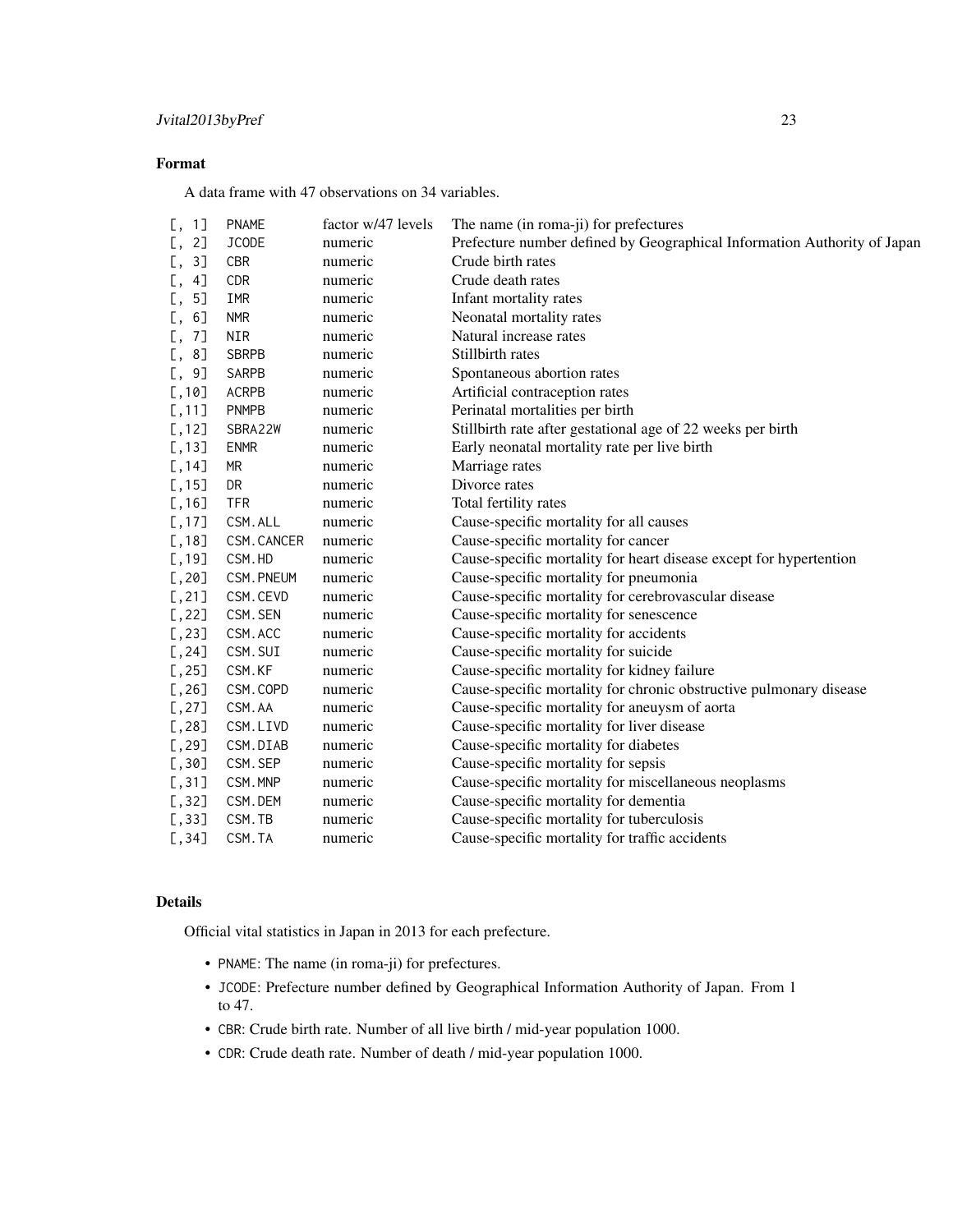- IMR: Infant mortality rate. Number of death at age 0 / 1000 live births.
- NMR: Neonatal mortality rate. Number of death within 4 weeks after birth / 1000 live births.
- NIR: Natural increase rate. CBR-CDR.
- SBRPB: Stillbirth rate per birth. Number of stillbirths / 1000 births.
- SARPB: Spontaneous abortion rate per birth. Number of spontaneous abortions / 1000 births.
- ACRPB: Artificial contraception (= induced abortion) rate per birth. Number of induced abortions / 1000 births.
- PNMPB: Perinatal mortality per birth. [(Number of stillbirths after gestational age 22 weeks) + (Number of early neonatal deaths within a week after birth)] per 1000 births. The denominator is the sum of the number of stillbirths after gestational age 22 weeks and the number of live births. This definition was established in 1995, but PNMPB also includes some values before 1995.
- SBRA22W: Stillbirth rate after gestational age of 22 weeks per 1000 births.
- ENMR: Early neonatal mortality rate per 1000 live births.
- MR: Marital rate. The number of marriages / mid-year population 1000.
- DR: Divorce rate. The number of divorces / mid-year population 1000.
- TFR: Total fertility rate. The sum of age-specific fertility rates, which is the number of births divided by the number of women's population for each age.
- CSM.ALL: Cause-specific mortality for all causes. Similar to CDR, but the denominator is midyear population 100000 instead of 1000.
- CSM.CANCER: Cause-specific mortality for cancer. The number of deaths caused by cancer / mid-year population 100000.
- CSM.HD: Cause-specific mortality for heart disease except for hypertention / mid-year population 100000.
- CSM.PNEUM: Cause-specific mortality for pneumonia / mid-year population 100000.
- CSM.CEVD: Cause-specific mortality for cerebrovascular disease / mid-year population 100000.
- CSM.SEN: Cause-specific mortality for senescence / mid-year population 100000.
- CSM.ACC: Cause-specific mortality for accidents / mid-year population 100000.
- CSM.SUI: Cause-specific mortality for suicide / mid-year population 100000.
- CSM.KF: Cause-specific mortality for kidney failure / mid-year population 100000.
- CSM.COPD: Cause-specific mortality for chronic obstructive pulmonary disease / mid-year population 100000.
- CSM.AA: Cause-specific mortality for aneuysm of aorta / mid-year population 100000.
- CSM.LIVD: Cause-specific mortality for liver disease / mid-year population 100000.
- CSM.DIAB: Cause-specific mortality for diabetes / mid-year population 100000.
- CSM.SEP: Cause-specific mortality for sepsis / mid-year population 100000.
- CSM.MNP: Cause-specific mortality for miscellaneous neoplasms / mid-year population 100000.
- CSM.DEM: Cause-specific mortality for dementia / mid-year population 100000.
- CSM.TB: Cause-specific mortality for tuberculosis / mid-year population 100000.
- CSM.TA: Cause-specific mortality for traffic accidents / mid-year population 100000.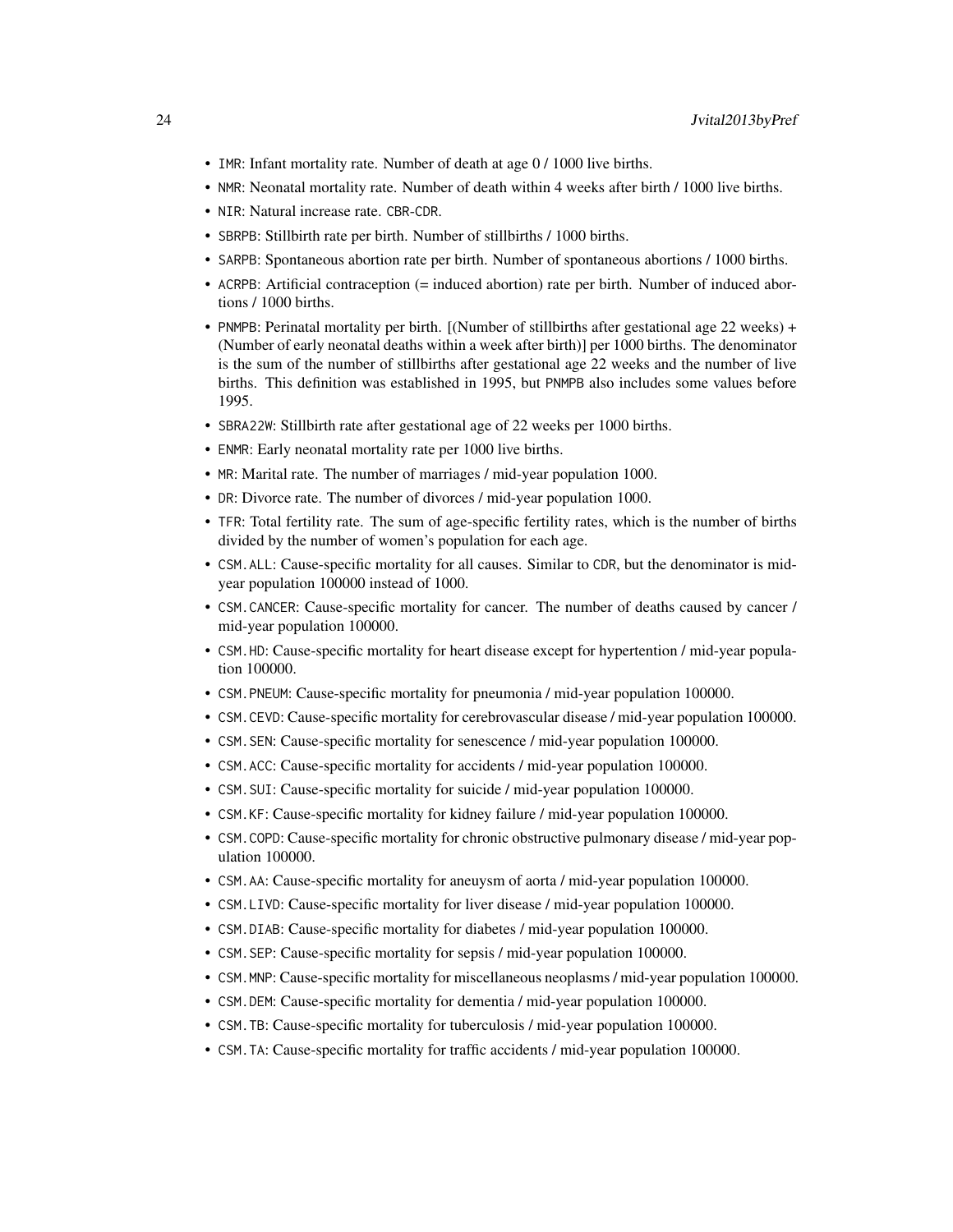# <span id="page-24-0"></span>Kappa.test 25

#### Source

<http://www.mhlw.go.jp/toukei/saikin/hw/jinkou/kakutei13/xls/hyo.xls> [http://www.m](http://www.mhlw.go.jp/toukei/saikin/hw/jinkou/kakutei13/xls/sankou.xls)hlw. [go.jp/toukei/saikin/hw/jinkou/kakutei13/xls/sankou.xls](http://www.mhlw.go.jp/toukei/saikin/hw/jinkou/kakutei13/xls/sankou.xls)

#### References

Ministry of Health, Labor and Welfare of Japan: Vital Statistics 2013.

Kappa.test *Calculate Cohen's kappa statistics for agreement*

#### Description

Calculate Cohen's kappa statistics for agreement and its confidence intervals followed by testing null-hypothesis that the extent of agreement is same as random, kappa statistic equals zero.

#### Usage

Kappa.test(x, y=NULL, conf.level=0.95)

#### Arguments

| $\times$   | If y is not given, x must be the square matrix that the rows and columns show<br>the ratings of different rater (or repeated measure) and the values indicate the<br>numbers of data having that combination. If y is given, x must be the result of<br>ratings by the first rater (or first time measurement). |
|------------|-----------------------------------------------------------------------------------------------------------------------------------------------------------------------------------------------------------------------------------------------------------------------------------------------------------------|
| y          | If given, y must be the result of ratings by the second rater (or second time<br>measurement). As default, it is not given.                                                                                                                                                                                     |
| conf.level | Probability for confidence intervals for kappa statistics. Default is 0.95.                                                                                                                                                                                                                                     |

#### Value

Result\$statistic

Z score to test null-hypothesis.

#### Result\$estimate

Calculated point estimate of Cohen's kappa statistic.

#### Result\$conf.int

A numeric vector of length 2 to give upper/lower limit of confidence intervals.

- Result\$p.value The significant probability as the result of null-hypothesis testing.
- Judgement The judgement for the estimated kappa about the extent of agreement, given by Landis JR, Koch GG (1977) Biometrics, 33: 159-174: If kappa is less than 0, "No agreement", if 0-0.2, "Slignt agreement", if 0.2-0.4, "Fair agreement", if 0.4-0.6, "Moderate agreement", if 0.6-0.8, "Substantial agreement", if 0.8-1.0, "Almost perfect agreement".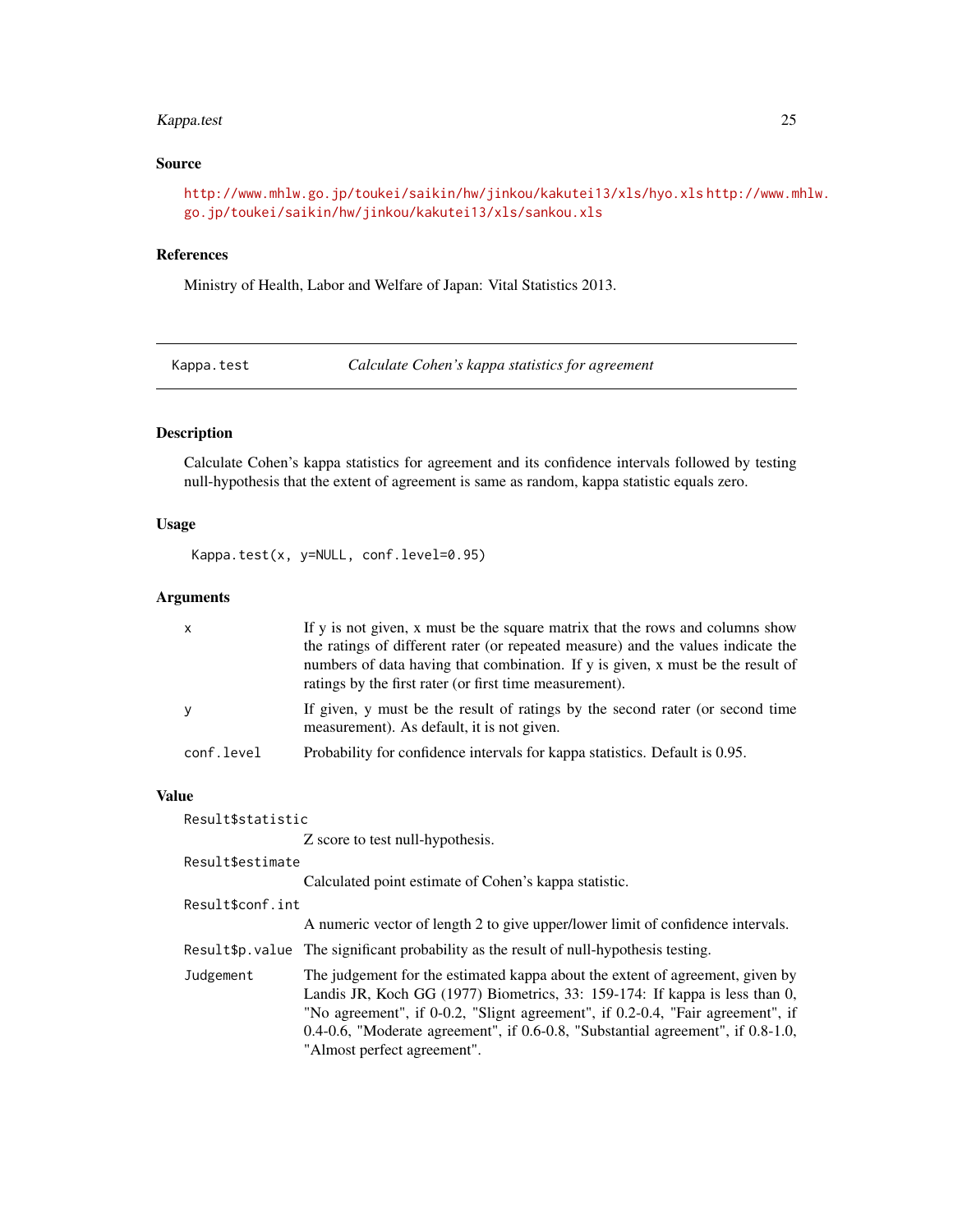### <span id="page-25-0"></span>Author(s)

Minato Nakazawa <minato-nakazawa@umin.net> <http://minato.sip21c.org/>

# References

Landis JR, Koch GG (1977) The measurement of observer agreement for categorical data. Biometrics, 33: 159-174.

# See Also

[Kappa](#page-0-0)

# Examples

```
res <- Kappa.test(matrix(c(20, 10, 5, 15), 2, 2))
str(res)
print(res)
Kappa.test(c(1, 1, 3, 1, 1, 2, 1, 2, 1, 1), c(2, 1, 3, 1, 3, 2, 1, 3, 3, 3))
```
lifetable *Lifetable functions with mutual conversions*

#### Description

Lifetable related functions.

# Usage

```
lifetable(mx, ns=NULL, class=5, mode=1)
lifetable2(mx, ax=0.5, n=1)
lifetable3(lx, ax=0.5, n=1)
clifetable(qx)
lxtodx(lx)
dxtolx(dx)
qxtodx(qx)
dxtoqx(dx)
qxtomx(qx, ax=0.5, n=1, mmax=NULL)
mx\text{toqx(mx, ax=0.5, n=1)}qxtolx(qx)
lxtoqx(lx)
uxtoqx(ux)
```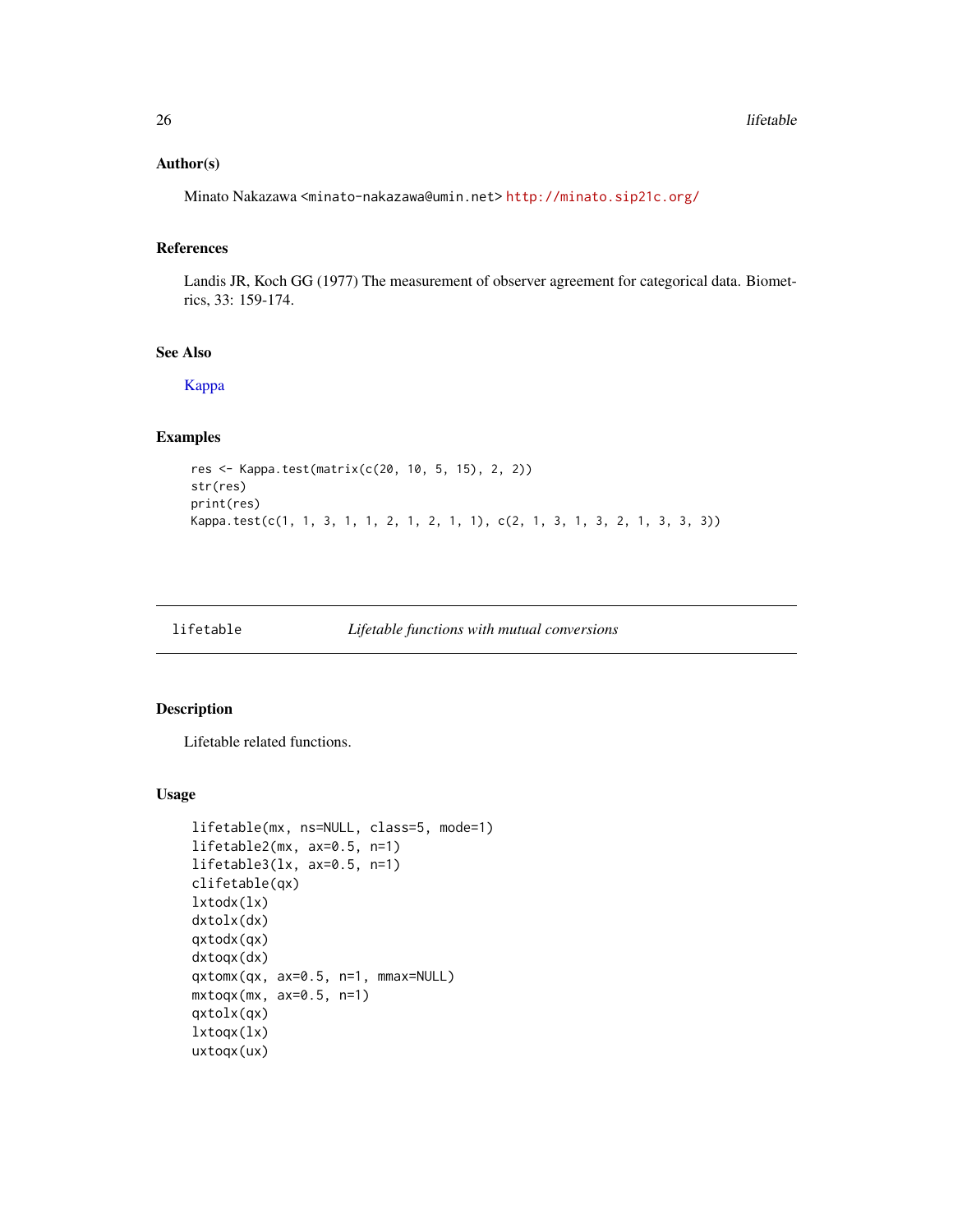#### lifetable 27

# Arguments

| mx    | Lifetable function mx, meaning the age (class)-specific death rates.                                                                                                                                                                                                                                                                                                                                                                                                                                                                                                                                                                                                                                                                                                                                                                                                                                                                                                                                                             |
|-------|----------------------------------------------------------------------------------------------------------------------------------------------------------------------------------------------------------------------------------------------------------------------------------------------------------------------------------------------------------------------------------------------------------------------------------------------------------------------------------------------------------------------------------------------------------------------------------------------------------------------------------------------------------------------------------------------------------------------------------------------------------------------------------------------------------------------------------------------------------------------------------------------------------------------------------------------------------------------------------------------------------------------------------|
| ns    | If given as a vector with the same length as mx, the duration for each age (class).<br>Default is NULL: same duration with class is automatically used.                                                                                                                                                                                                                                                                                                                                                                                                                                                                                                                                                                                                                                                                                                                                                                                                                                                                          |
| n     | If given as a vector with the same length as mx or qx, the duration for each age<br>(class). Default is 1, which means the length for all age-classes being 1 year.                                                                                                                                                                                                                                                                                                                                                                                                                                                                                                                                                                                                                                                                                                                                                                                                                                                              |
| class | Age-class of lifetable() function. Default is 5.                                                                                                                                                                                                                                                                                                                                                                                                                                                                                                                                                                                                                                                                                                                                                                                                                                                                                                                                                                                 |
| mode  | How to set ax and correction method in conversion from mx to qx. 1 and 11: all<br>ax is 0.5 except the open-ended class [where ax is reciprocal of mx], 2, 4, 12, 14:<br>ax is 0.1 for age $0$ , 0.4 for age 1-4, 0.5 for the other ages except the open-ended<br>class [where ax is reciprocal of mx], $3, 5, 13, 15$ : ax is 0.3 for age 0, 0.4 for age<br>1-4, 0.5 for the other ages except the open-ended class [where ax is reciprocal<br>of mx], 6 and 16: Males value given in Preston SH (2001), pp.48 Table 3.3,<br>7 and 17: Females value given in Preston SH (2001), pp.48 Table 3.3. If less<br>than 10, simply calculating qx as $n*mx/(1+n*(1-ax)*mx)$ (Note: In the formula<br>of Preston SH (2001) pp.47, the function is given as $n*mx/(1+(n-ax)*mx)$ . The<br>difference is due to the formulation of ax. In this function, ax is given for single<br>age, same as Newell C (1988), pp.71) except for the open-ended class where<br>$qx=1$ , otherwise calculating $qx$ by Greville's method. Default is 1. |
| ax    | Lifetable function ax, fraction of last year lived. Default is 0.5 (scalar) for all<br>classes. It can be given as scalar or vector. Note: This argument can only be<br>specified in lifetable2() or lifetable3(), not in lifetable().                                                                                                                                                                                                                                                                                                                                                                                                                                                                                                                                                                                                                                                                                                                                                                                           |
| qx    | Lifetable function qx, which means the probability of dying between age x and<br>$x+1$ (for lifetable(), $x+class$ ).                                                                                                                                                                                                                                                                                                                                                                                                                                                                                                                                                                                                                                                                                                                                                                                                                                                                                                            |
| mmax  | To calculate mx from qx, mx at the maximum open-ended age-class cannot be<br>calculated from qx. In such situation, mmax gives a value for it. Default is<br>NULL.                                                                                                                                                                                                                                                                                                                                                                                                                                                                                                                                                                                                                                                                                                                                                                                                                                                               |
| 1x    | Lifetable function lx, which means number of people left alive at age x from<br>100,000 newborns.                                                                                                                                                                                                                                                                                                                                                                                                                                                                                                                                                                                                                                                                                                                                                                                                                                                                                                                                |
| dx    | Lifetable function dx, which means number of people dying between age x and<br>x+1 (for lifetable(), x+class) from 100,000 newborns. Differentials of lx.                                                                                                                                                                                                                                                                                                                                                                                                                                                                                                                                                                                                                                                                                                                                                                                                                                                                        |
| ux    | The force of mortality.                                                                                                                                                                                                                                                                                                                                                                                                                                                                                                                                                                                                                                                                                                                                                                                                                                                                                                                                                                                                          |
|       |                                                                                                                                                                                                                                                                                                                                                                                                                                                                                                                                                                                                                                                                                                                                                                                                                                                                                                                                                                                                                                  |

# Value

| ages | Lifetable's exact age x, which is the beginning of each interval.                                                                                                                       |
|------|-----------------------------------------------------------------------------------------------------------------------------------------------------------------------------------------|
| n    | Duration of each interval. If ns is not given, the value of the class is repeatedly<br>used.                                                                                            |
| mx   | Lifetable function mx, meaning the age (class)-specific death rates.                                                                                                                    |
| qx   | Lifetable function qx, which means the probability of dying between age x and<br>$x+1$ (for lifetable), $x + class$ ).                                                                  |
| ax   | Lifetable function ax, which means the average number of person-years lived<br>in the interval by those dying in the interval. In lifetable(), it's automatically<br>specified by mode. |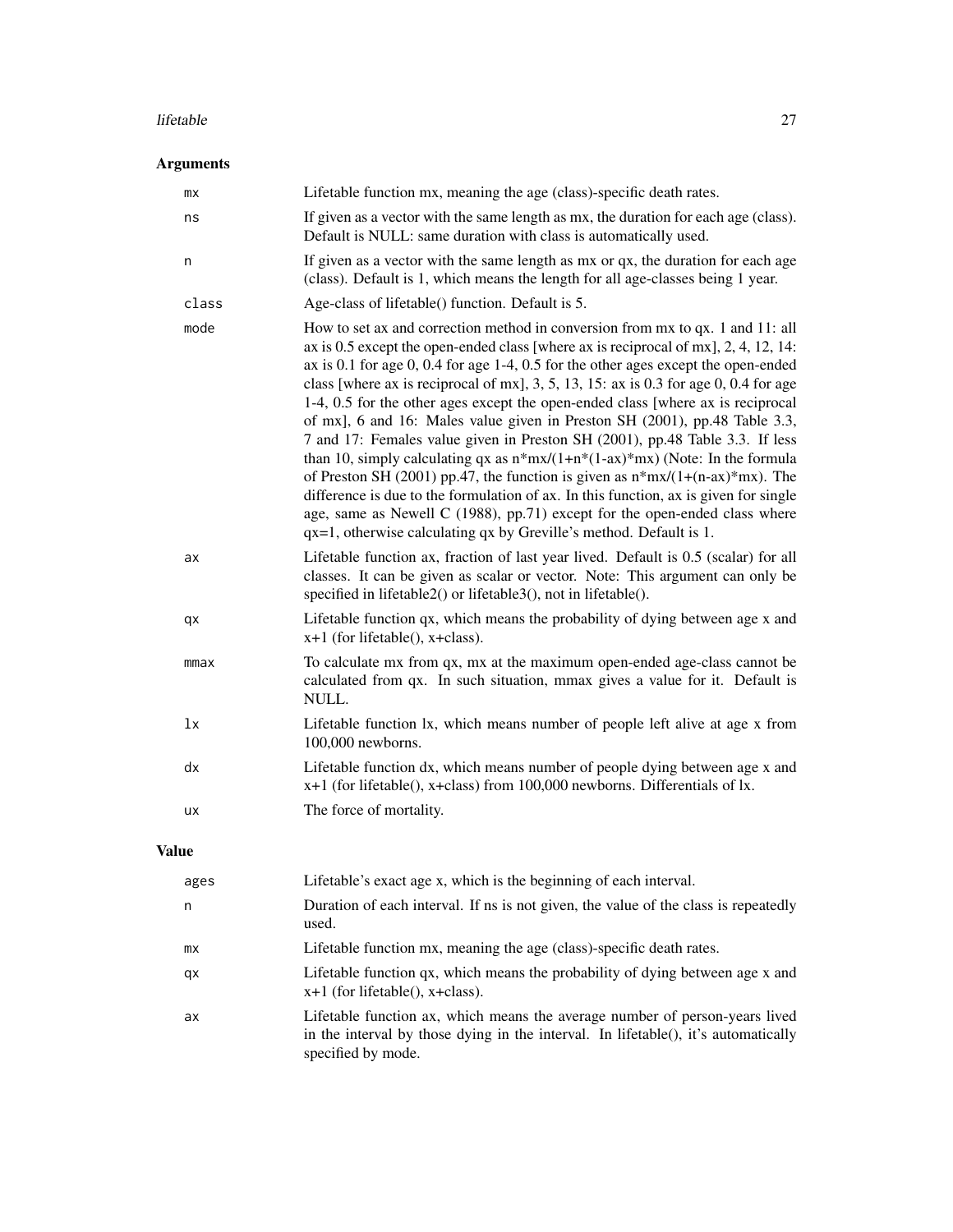<span id="page-27-0"></span>

| 1x | Lifetable function lx, which means number of people left alive at age x from<br>$100,000$ newborns.                                                           |
|----|---------------------------------------------------------------------------------------------------------------------------------------------------------------|
| dx | Lifetable function dx, which means number of people dying between age x and<br>$x+1$ (for lifetable), $x+class$ ) from 100,000 newborns. Differentials of lx. |
| Lx | Lifetable function Lx, which means person-years lived between age x and x+class.                                                                              |
| Tx | Lifetable function Tx, which means person-years lived above age x.                                                                                            |
| ex | Lifetable function ex, which means expectation of life at age x.                                                                                              |

#### Author(s)

Minato Nakazawa <minato-nakazawa@umin.net> <http://minato.sip21c.org/>

#### References

Preston SH, Heuveline P, Guillot M (2001) Demography: Measuring and Modeling Population Processes. Blackwell Publishing, Oxford.

Newell C (1988) Methods and Models in Demography. The Guilford Press, New York.

#### See Also

[Jlife](#page-13-1)

# Examples

```
lifetable(c(0.0087, 0.00015, 0.00019, 0.00098, 0.0013, 0.0011, 0.0014, 0.0019,
            0.0029, 0.0048, 0.0071, 0.011, 0.019, 0.028, 0.041, 0.072, 0.11,
            0.19), class=5, mode=11)
lifetable2(c(0.008314, 0.000408, 0.000181, 0.000187, 0.000282, 0.000307, 0.000364,
             0.000566, 0.000884, 0.001445, 0.002485, 0.004210, 0.007219, 0.012054,
             0.018259, 0.029920, 0.049689, 0.085545, 0.177987),
             ax = c(0.1, 0.4, rep(0.5, 16), NA), n = c(1, 4, rep(5, 16), NA)lifetable3(lx=c(1.0, 0.8499, 0.8070, 0.7876, 0.7762, 0.7691, 0.7502, 0.7362,
                0.7130, 0.6826, 0.6525, 0.6223, 0.5898, 0.5535, 0.5106, 0.4585,
                0.3965, 0.3210, 0.2380, 0.1516, 0.0768, 0.0276, 0.0059, 0.0006, 0),
              n = c(rep(1, 5), rep(5, 20)), ax = c(0.3, rep(0.5, 24))) # Newell, Table 13.1
clifetable(Jlife$qx2000F)
```
mhchart *Draw maternity history charts.*

#### **Description**

To compare the maternity histories among several human populations, this kind of graph is useful, inspired by Wood JW (1994) "Dynamics of Human Reproduction", Aldine de Gruyter, New York.

#### Usage

```
mhchart(LIST, XLIM=c(15,45), COL="black", FILL="white", BWD=1, ...)
```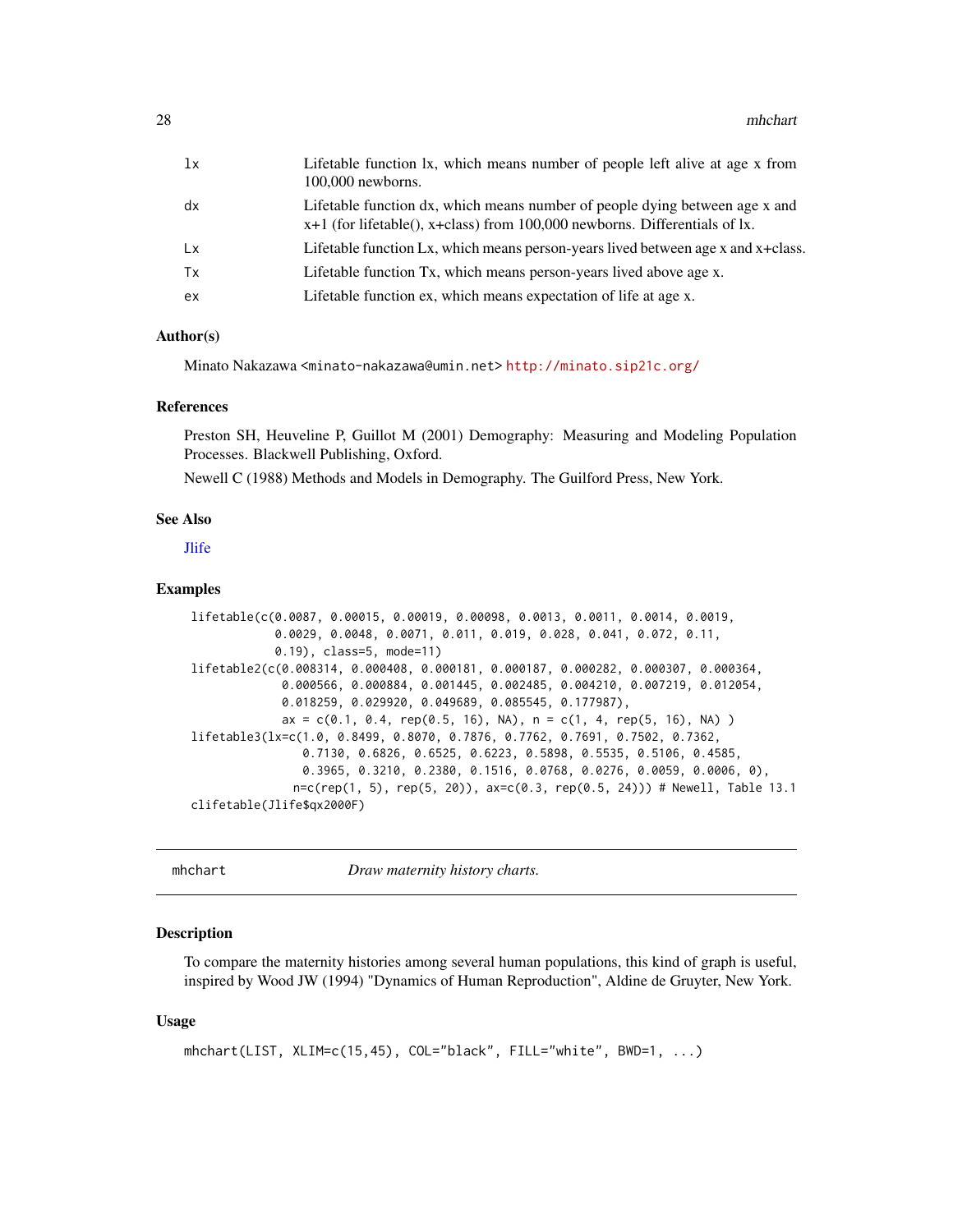# <span id="page-28-0"></span>NagelkerkeR2 29

# Arguments

| LIST        | The list of groups with their maternity histories from first birth to the last birth.<br>Usually the first child birth age is estimated as median by Kaplan-Meier method,<br>the second child birth age was given by adding the median of first birth intervals<br>to the first childbirth age by Kaplan-Meier method, and so on. |
|-------------|-----------------------------------------------------------------------------------------------------------------------------------------------------------------------------------------------------------------------------------------------------------------------------------------------------------------------------------|
| XLIM        | The limit of x axis, which means the range of reproductive ages. Default is 15<br>and $45$ .                                                                                                                                                                                                                                      |
| <b>COL</b>  | The border color. Default is black.                                                                                                                                                                                                                                                                                               |
| <b>FILL</b> | The painting color. Default is white.                                                                                                                                                                                                                                                                                             |
| <b>BWD</b>  | The line width of the boxes. Default is 1.                                                                                                                                                                                                                                                                                        |
| .           | Other parameters handed to barplot() to draw axes and background.                                                                                                                                                                                                                                                                 |

# Value

No value is returned.

# Author(s)

Minato Nakazawa <minato-nakazawa@umin.net> <http://minato.sip21c.org/>

# Examples

```
Developing <- c(18, 21, 24, 27, 30, 33.5, 37)
Hutterite <- c(23, 25, 27, 29, 31, 33, 35, 37, 39)
Gainj <- c(27, 31, 35, 39)
Japan <- c(29, 34)
x \leftarrow list(
Developing=Developing,
Hutterite=Hutterite,
Gainj=Gainj,
 Japan=Japan)
mhchart(rev(x), COL="blue", FILL="pink", BWD=2, XLIM=c(15, 45),
 main="Maternity histories for selected populations",
 xlab="Maternal age (years)")
```
NagelkerkeR2 *Calculate Nagelkerke's R squared.*

# Description

To evaluate the goodness of fit of the logistic regression model, calculating Nagelkerke's R squared from the result of glm(). The Nagelkerke's R squared means the power of explanation of the model.

#### Usage

NagelkerkeR2(rr)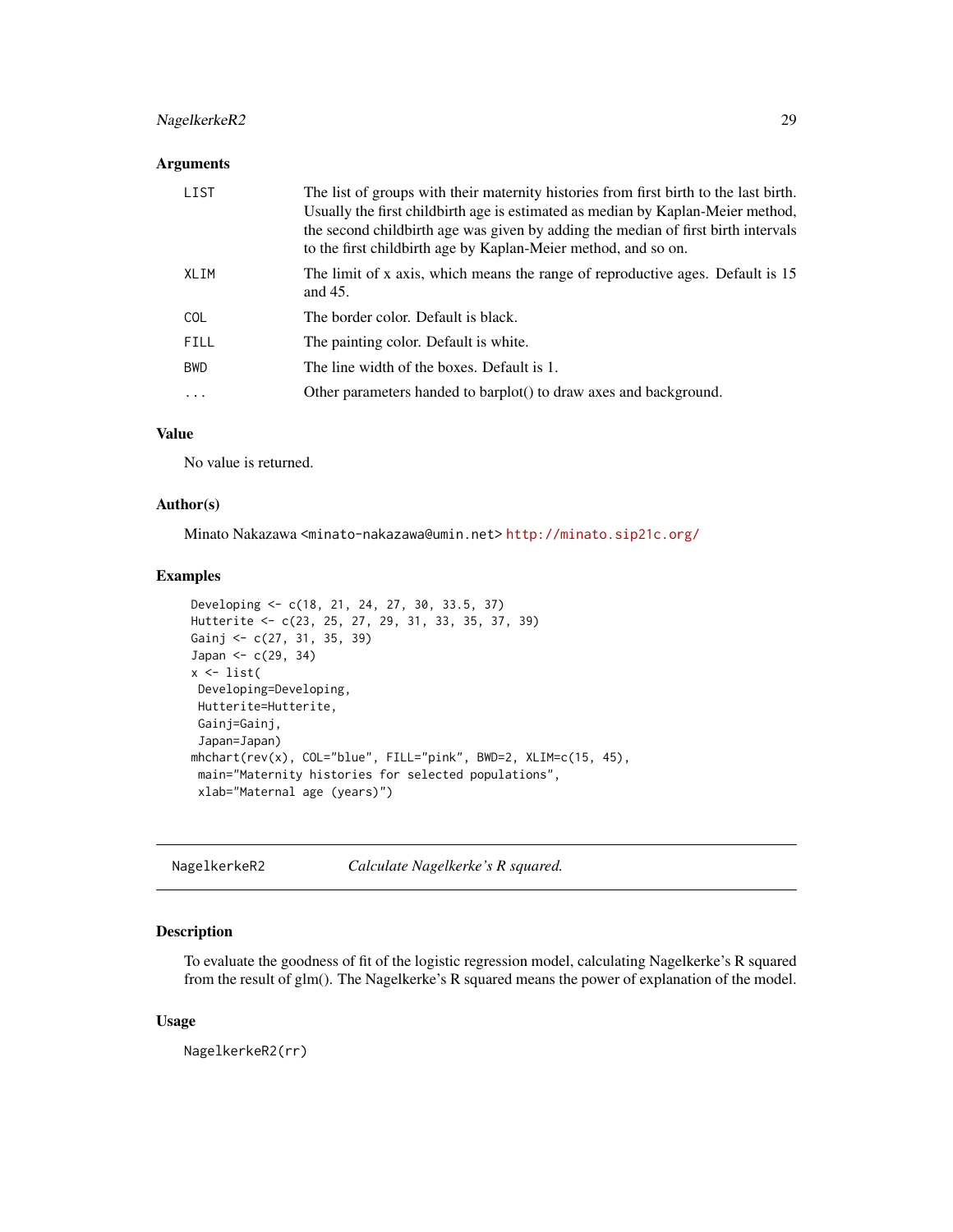30 oddsratio

#### Arguments

| The object with class "glm" and "lm", which would be generated by glm(). |
|--------------------------------------------------------------------------|
|--------------------------------------------------------------------------|

#### Value

|    | The number of observations in which the model were fitted. |
|----|------------------------------------------------------------|
| R2 | Nagelkerke's R squared.                                    |

# Author(s)

Minato Nakazawa <minato-nakazawa@umin.net> <http://minato.sip21c.org/>

# References

Nagelkerke N (1991) A note on a general definition of the coefficient of determination. Biometrika, 78: 691-692.

Faraway JJ (2006) Extending the linear models with R: Generalized linear, mixed effects and nonparametric regression models. Chapman and Hall.

<http://minato.sip21c.org/grad/infop-text2012.pdf>

# Examples

res <- glm(cbind(ncases,ncontrols) ~ agegp+alcgp+tobgp, data=esoph, family=binomial()) summary(res) NagelkerkeR2(res)

oddsratio *Calculate odds ratio and its confidence intervals*

# Description

Calculate odds ratio and its confidence intervals based on approximation, followed by null-hypothesis (odds ratio equals to 1) testing.

#### Usage

```
oddsratio(a, b, c, d, conf.level=0.95)
```
# Arguments

| a          | The number of individuals who both suffer from exposure and disease.      |
|------------|---------------------------------------------------------------------------|
| b          | The number of individuals who suffer from dises as but not exposed.       |
| C          | The number of individuals who suffer from exposure but are healthy.       |
| d          | The number of individuals who neither suffered from exposure nor disease. |
| conf.level | Probability for confidence intervals. Default is 0.95.                    |
|            |                                                                           |

<span id="page-29-0"></span>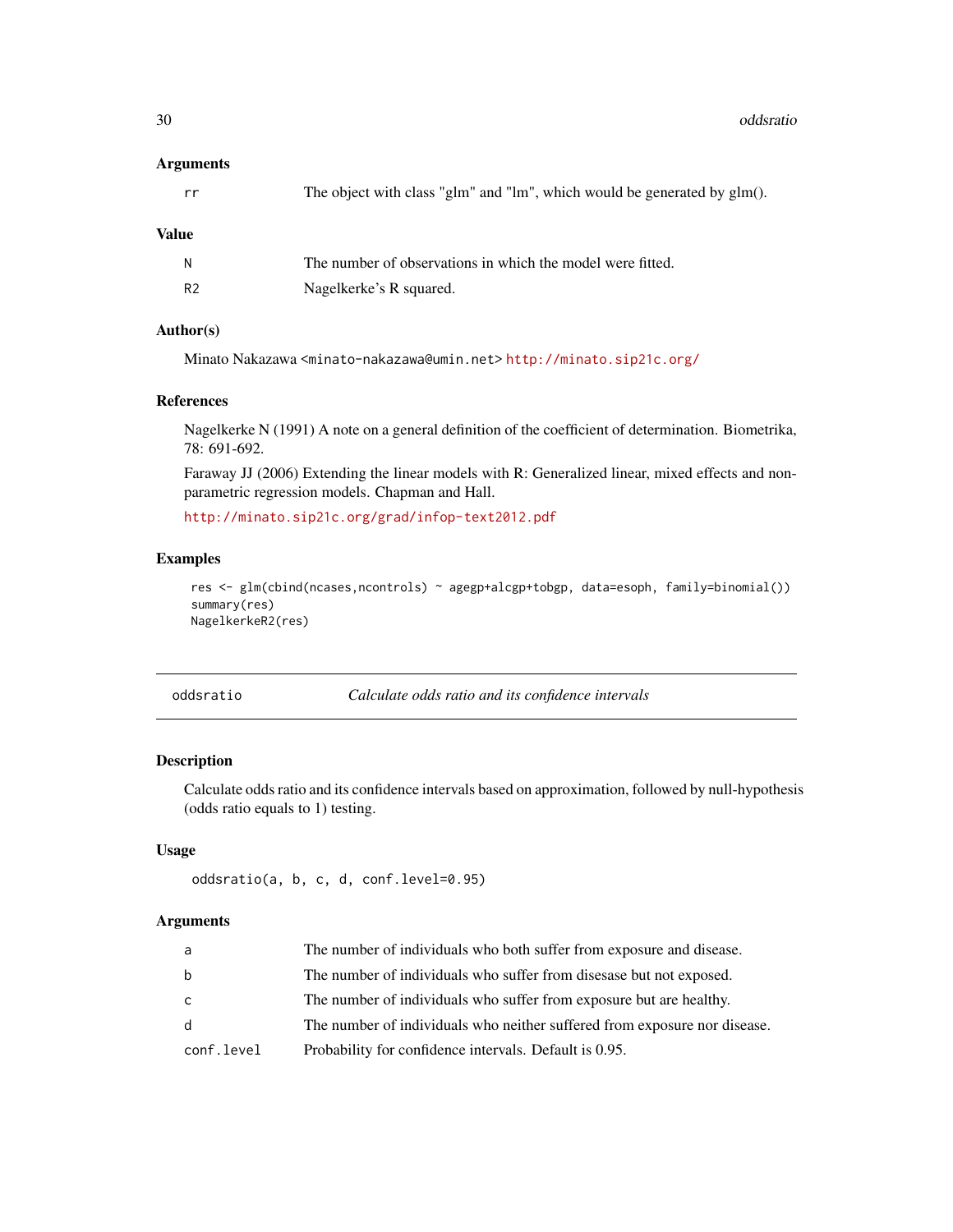# <span id="page-30-0"></span>Value

| estimate | Calculated point estimate of odds ratio.                                        |
|----------|---------------------------------------------------------------------------------|
| conf.int | A numeric vector of length 2 to give upper/lower limit of confidence intervals. |
| p.value  | The significant probability as the result of null-hypothesis testing.           |

# Author(s)

Minato Nakazawa <minato-nakazawa@umin.net> <http://minato.sip21c.org/>

# Examples

```
res <- oddsratio(5, 10, 85, 80)
str(res)
print(res)
```
pairwise.fisher.test *Exact version of pairwise.prop.test*

# Description

By conducting repeatedly Fisher's exact tests instead of chi-square tests, this function can test the null-hypothesis of no difference in any pair of proportions for more than 2 groups, with adjustment of type I error for multiple comparison.

#### Usage

```
pairwise.fisher.test(x, n, p.adjust.method, ...)
```
#### Arguments

| X                 | A integer vector of event occurences                                                                                    |
|-------------------|-------------------------------------------------------------------------------------------------------------------------|
| n                 | A integer vector of trials                                                                                              |
| p.adjust.method   |                                                                                                                         |
|                   | A name in p.adjust.methods to specify the method to adjust type I error for<br>multiple comparisons. Default is "holm". |
| $\cdot\cdot\cdot$ | Miscellaneous arguments to be given for fisher.test().                                                                  |

# Value

An object of adjusted p-values for all possible comparisons of pairs with class pairwise.htest.

#### Author(s)

Minato Nakazawa <minato-nakazawa@umin.net> <http://minato.sip21c.org/>. The code of this function was provided by Dr. Shigenobu AOKI (Gunma Univ.).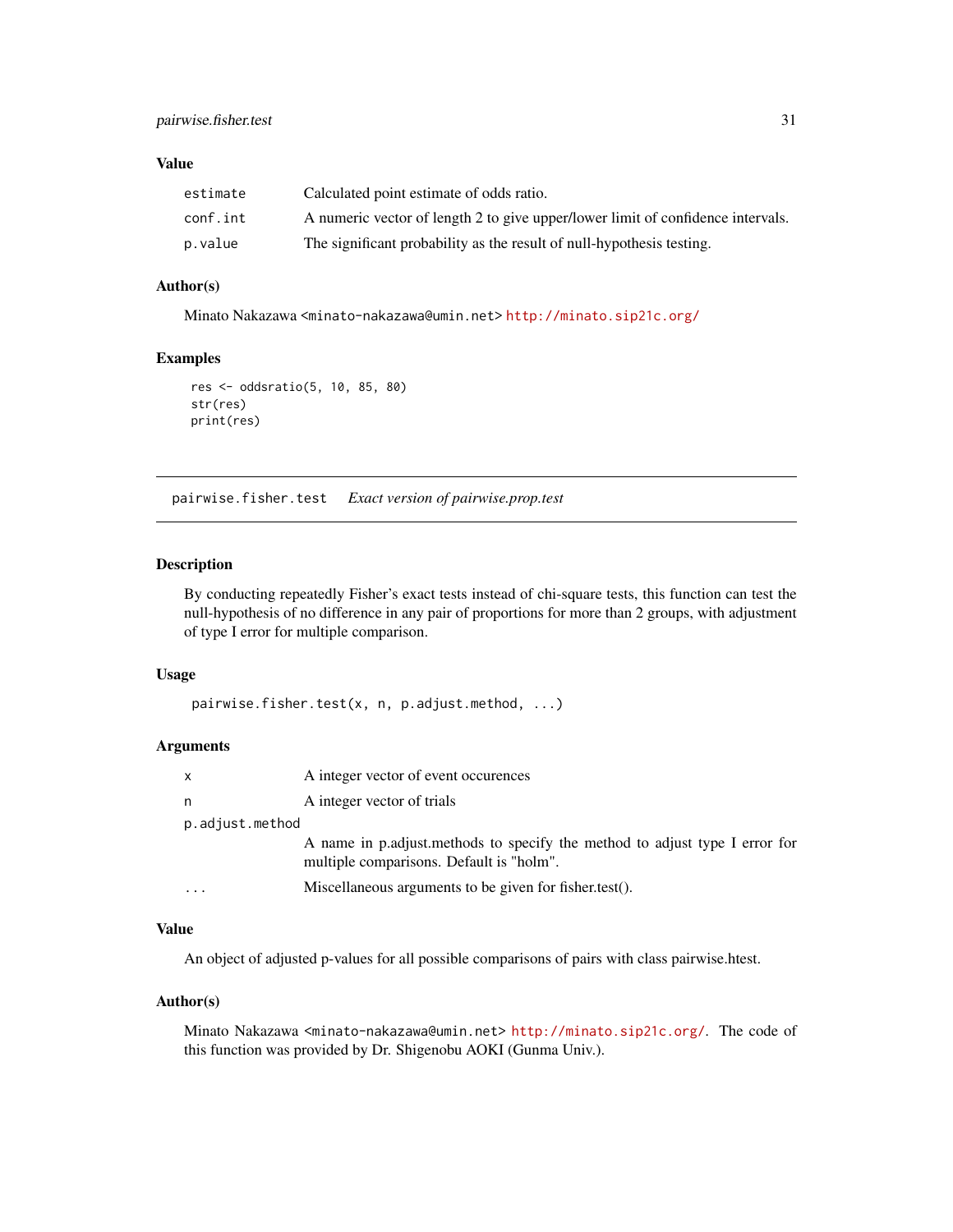# See Also

pairwise.prop.test, p.adjust.methods

#### Examples

```
pairwise.fisher.test(c(2, 4, 5), c(10, 14, 17), p.adjust.method="bonferroni")
smoker <-c(2, 1, 7)total <- c(11, 14, 10)
names(total) <- c("A", "B", "C")
pairwise.fisher.test(smoker, total)
```
percentile *Convert numeric vector into its percentile*

# Description

Convert numeric vector into its percentile. For example, 1:5 will become c(0,25,50,75,100).

#### Usage

```
percentile(dat)
```
# Arguments

dat A numeric vector, which will be converted into percentile value.

#### Value

A integer vector in [0,100]. Minimum value always becomes 0 and maximum always becomes 100.

#### Author(s)

Minato Nakazawa <minato-nakazawa@umin.net> <http://minato.sip21c.org/>

```
percentile(1:5)
X <- runif(1000, 10, 20)
percentile(X)
```
<span id="page-31-0"></span>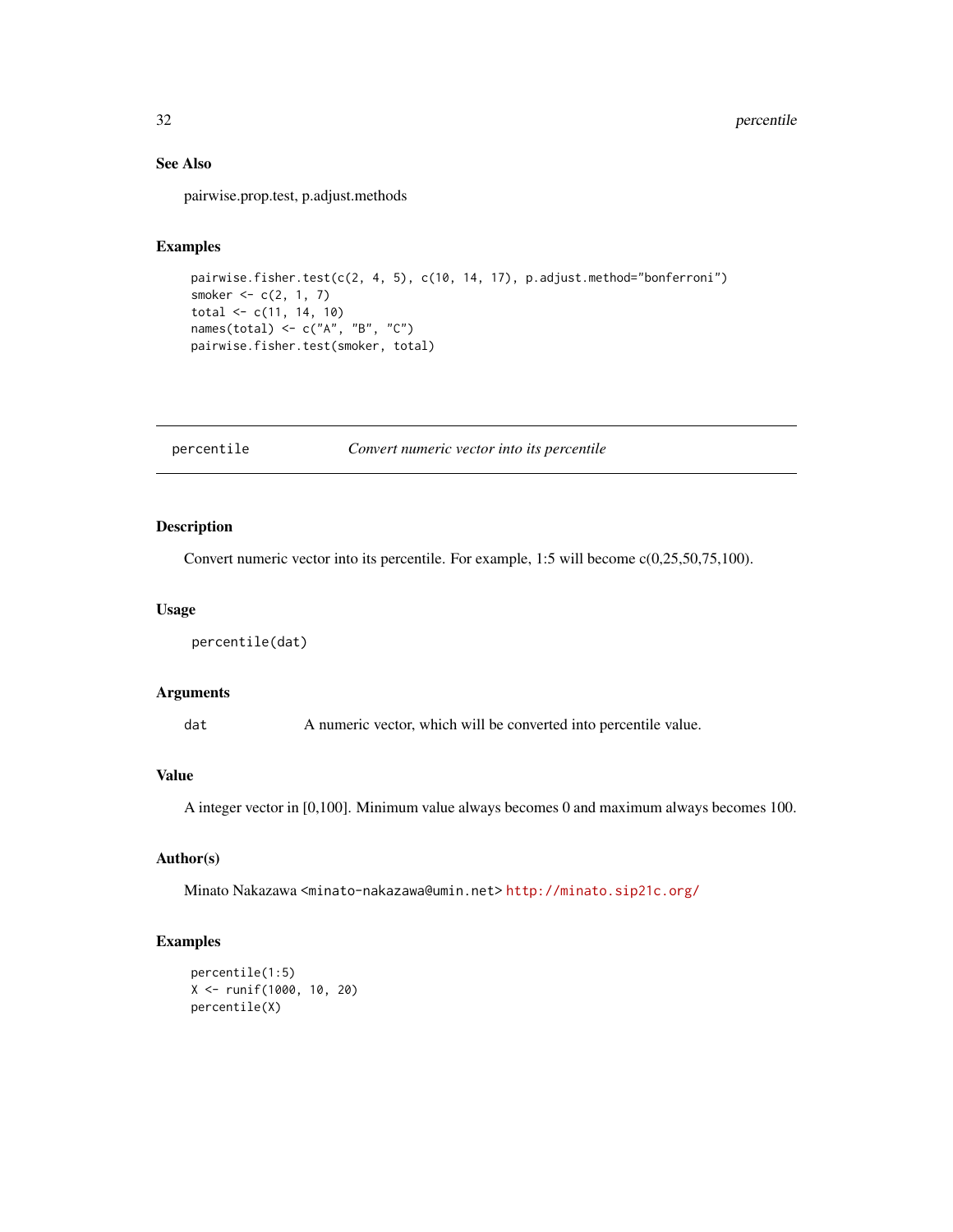<span id="page-32-0"></span>

Drawing the p-value function (a.k.a. nested confidence intervals) plot of risk ratio (RR) or odds ratio (OR) for a given 2 by 2 cross table, which is strongly recommended by Rothman KJ "Epidemiology: An introduction. 2nd Ed." Oxford Univ. Press.

Until fmsb-0.4.2, the formula to calculate p-values was not appropriate, so that the curve was not correct. Through discussion with Professor Rothman, I realized my mistake, then fixed it in fmsb-0.4.3. The feasible calculation is only possible in the manner of back-calculation from p-values to RR or OR, so that the calculation of p-values is restricted to the given range from 0.0005 to 1.

# Usage

pvalueplot(XTAB, plot.OR, plot.log, xrange)

# Arguments

| <b>XTAB</b> | A 2 by 2 matrix to draw p-value function (in another term, nested confidence<br>intervals). The table should be given as the cross table for the exposure status<br>being column and the health outcome status being row, opposite from usual<br>manner for cross tabulation. To note, usually the numbers of incidence and the<br>total observed numbers for exposed and nonexposed population as risk data, but<br>in this function, the numbers of incidence and the remaining numbers without<br>disease should be given as rows. |
|-------------|---------------------------------------------------------------------------------------------------------------------------------------------------------------------------------------------------------------------------------------------------------------------------------------------------------------------------------------------------------------------------------------------------------------------------------------------------------------------------------------------------------------------------------------|
| plot.OR     | Logical. If you want to draw the p-value function for the odds ratio, it should be<br>set at TRUE, otherwise the p-value function for the risk ratio is drawn. Default<br>FALSE.                                                                                                                                                                                                                                                                                                                                                      |
| xrange      | A numeric vector includes 2 elements for minimum and maximum of x axis.<br>Default is $c(0.01, 5)$ .                                                                                                                                                                                                                                                                                                                                                                                                                                  |
| plot.log    | Logical. If TRUE, the horizontal axis becomes logarythmic scale. Default<br>FALSE.                                                                                                                                                                                                                                                                                                                                                                                                                                                    |

#### Value

The data.frame containing the set of p-values (ranging from 0.0005 to 1) and corresponding RR or OR is returned.

#### Author(s)

Minato Nakazawa <minato-nakazawa@umin.net> <http://minato.sip21c.org/>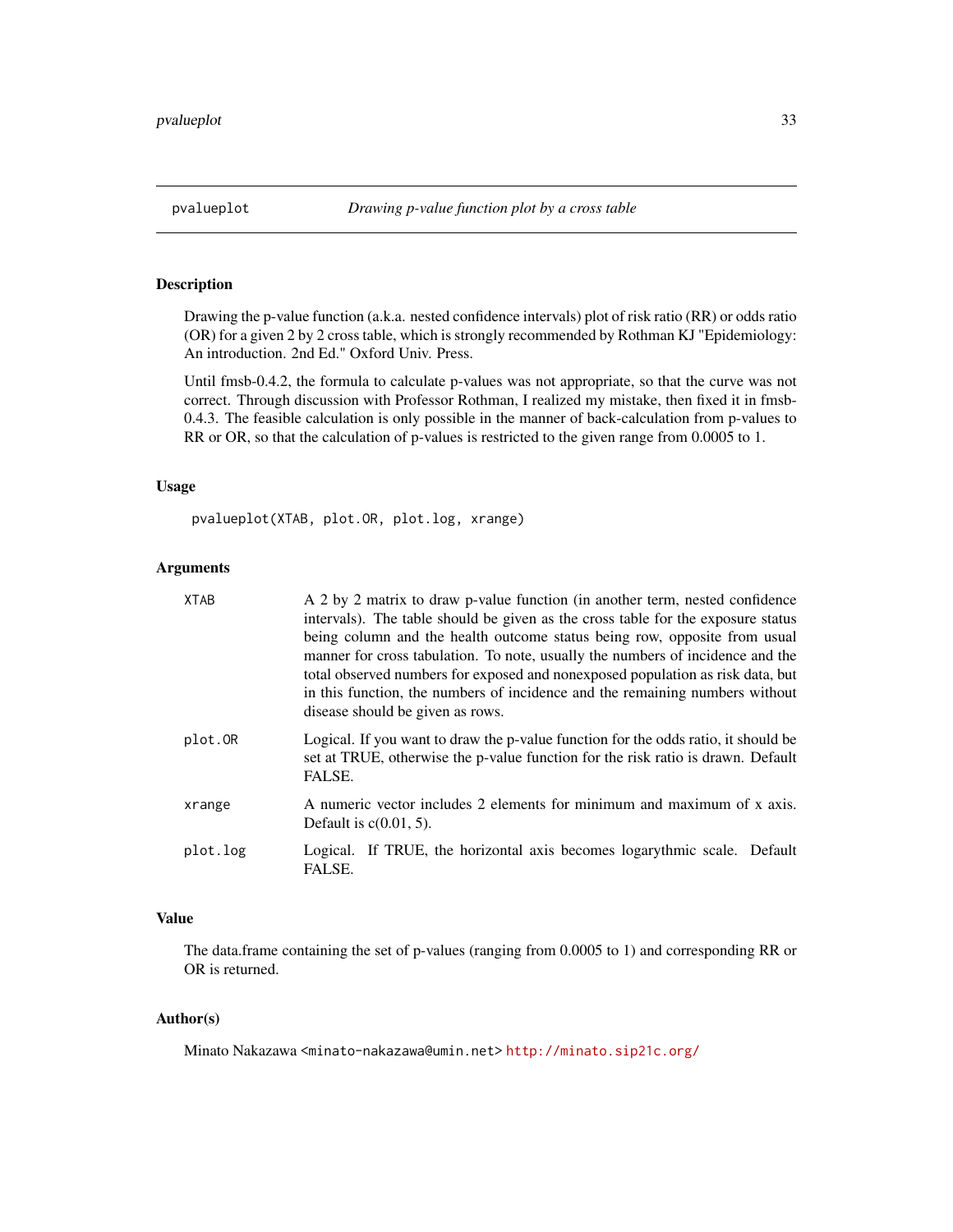# Examples

```
pvalueplot(matrix(c(321, 411, 686-321, 689-411), 2, 2), xrange=c(0.7, 0.9))
pvalueplot(matrix(c(4, 386, 4, 1250), 2, 2), xrange=c(0.1, 20), plot.log=TRUE)
pvalueplot(matrix(c(468, 480, 229, 205), 2, 2), plot.OR=TRUE, xrange=c(0.7, 1.0))
```
radarchart *Drawing radar chart (a.k.a. spider plot)*

# Description

Drawing the radar chart with several lines from a data frame, which must be composed of more than 3 variables as axes and the rows indicate cases as series.

# Usage

radarchart(df, axistype, seg, pty, pcol, plty, plwd, pdensity, pangle, pfcol, cglty, cglwd, cglcol, axislabcol, title, maxmin, na.itp, centerzero, vlabels, vlcex, caxislabels, calcex, paxislabels, palcex, ...)

# Arguments

| df       | The data frame to be used to draw radarchart. If maxmin is TRUE, this must<br>include maximum values as row 1 and minimum values as row 2 for each vari-<br>ables, and actual data should be given as row 3 and lower rows. The number of<br>columns (variables) must be more than 2. |
|----------|---------------------------------------------------------------------------------------------------------------------------------------------------------------------------------------------------------------------------------------------------------------------------------------|
| axistype | The type of axes, specified by any of 0:5. 0 means no axis label. 1 means center<br>axis label only. 2 means around-the-chart label only. 3 means both center and<br>around-the-chart (peripheral) labels. 4 is *.** format of 1, 5 is *.** format of 3.<br>Default is 0.             |
| seg      | The number of segments for each axis (default 4).                                                                                                                                                                                                                                     |
| pty      | A vector to specify point symbol: Default 16 (closed circle), if you don't plot<br>data points, it should be 32. This is repeatedly used for data series.                                                                                                                             |
| pcol     | A vector of color codes for plot data: Default 1:8, which are repeatedly used.                                                                                                                                                                                                        |
| plty     | A vector of line types for plot data: Default 1:6, which are repeatedly used.                                                                                                                                                                                                         |
| plwd     | A vector of line widths for plot data: Default 1, which is repeatedly used.                                                                                                                                                                                                           |
| pdensity | A vector of filling density of polygons: Default NULL, which is repeatedly used.                                                                                                                                                                                                      |
| pangle   | A vector of the angles of lines used as filling polygons: Default 45, which is<br>repeatedly used.                                                                                                                                                                                    |
| pfcol    | A vector of color codes for filling polygons: Default NA, which is repeatedly<br>usd.                                                                                                                                                                                                 |
| cglty    | Line type for radar grids: Default 3, which means dotted line.                                                                                                                                                                                                                        |
| cglwd    | Line width for radar grids: Default 1, which means thinnest line.                                                                                                                                                                                                                     |
| cglcol   | Line color for radar grids: Default "navy"                                                                                                                                                                                                                                            |

<span id="page-33-0"></span>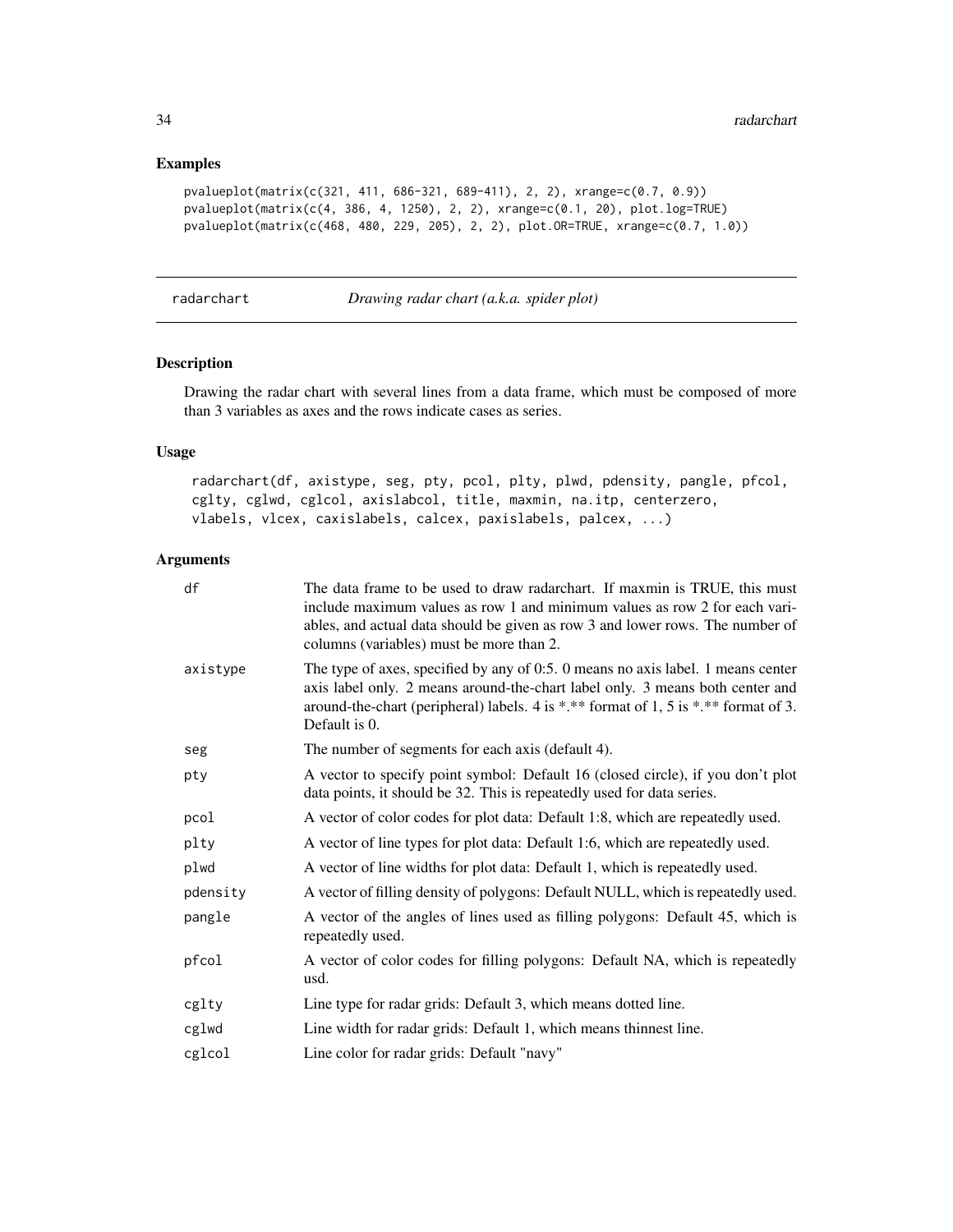#### radarchart 35

| axislabcol  | Color of axis label and numbers: Default "blue"                                                                                                                                                                                                          |
|-------------|----------------------------------------------------------------------------------------------------------------------------------------------------------------------------------------------------------------------------------------------------------|
| title       | if any, title should be typed.                                                                                                                                                                                                                           |
| maxmin      | Logical. If true, data frame includes possible maximum values as row 1 and<br>possible minimum values as row 2. If false, the maximum and minimum values<br>for each axis will be calculated as actual maximum and minimum of the data.<br>Default TRUE. |
| na.itp      | Logical. If true, items with NA values are interpolated from nearest neighbor<br>items and connect them. If false, items with NA are treated as the origin (but not<br>pointed, only connected with lines). Default FALSE.                               |
| centerzero  | Logical. If true, this function draws charts with scaling originated from $(0,0)$ . If<br>false, charts originated from (1/segments). Default FALSE.                                                                                                     |
| vlabels     | Character vector for the names for variables. If NULL, the names of the vari-<br>ables as colnames(df) are used. Default NULL.                                                                                                                           |
| vlcex       | Font size magnification for vlabels. If NULL, the font size is fixed at text()'s<br>default. Default NULL.                                                                                                                                               |
| caxislabels | Character vector for center axis labels, overwriting values specified in axistype<br>option. If NULL, the values specified by axistype option are used. Default is<br>NULL.                                                                              |
| calcex      | Font size magnification for caxislabels. If NULL, the font size is fixed at text()'s<br>default. Default NULL.                                                                                                                                           |
| paxislabels | Character vector for around-the-chart (peripheral) labels, overwriting values spec-<br>ified in axistype option. If NULL, the values specified by axistype option are<br>used. Default is NULL.                                                          |
| palcex      | Font size magnification for paxislabels. If NULL, the font size is fixed at text()'s<br>default. Default NULL.                                                                                                                                           |
| .           | Miscellaneous arguments to be given for plot.default().                                                                                                                                                                                                  |

# Value

No value is returned.

# Author(s)

Minato Nakazawa <minato-nakazawa@umin.net> <http://minato.sip21c.org/>

```
# Data must be given as the data frame, where the first cases show maximum.
maxmin <- data.frame(
total=c(5, 1),phys=c(15, 3),
psycho=c(3, 0),
 social=c(5, 1),
env = c(5, 1)# data for radarchart function version 1 series, minimum value must be omitted from above.
RNGkind("Mersenne-Twister")
set.seed(123)
```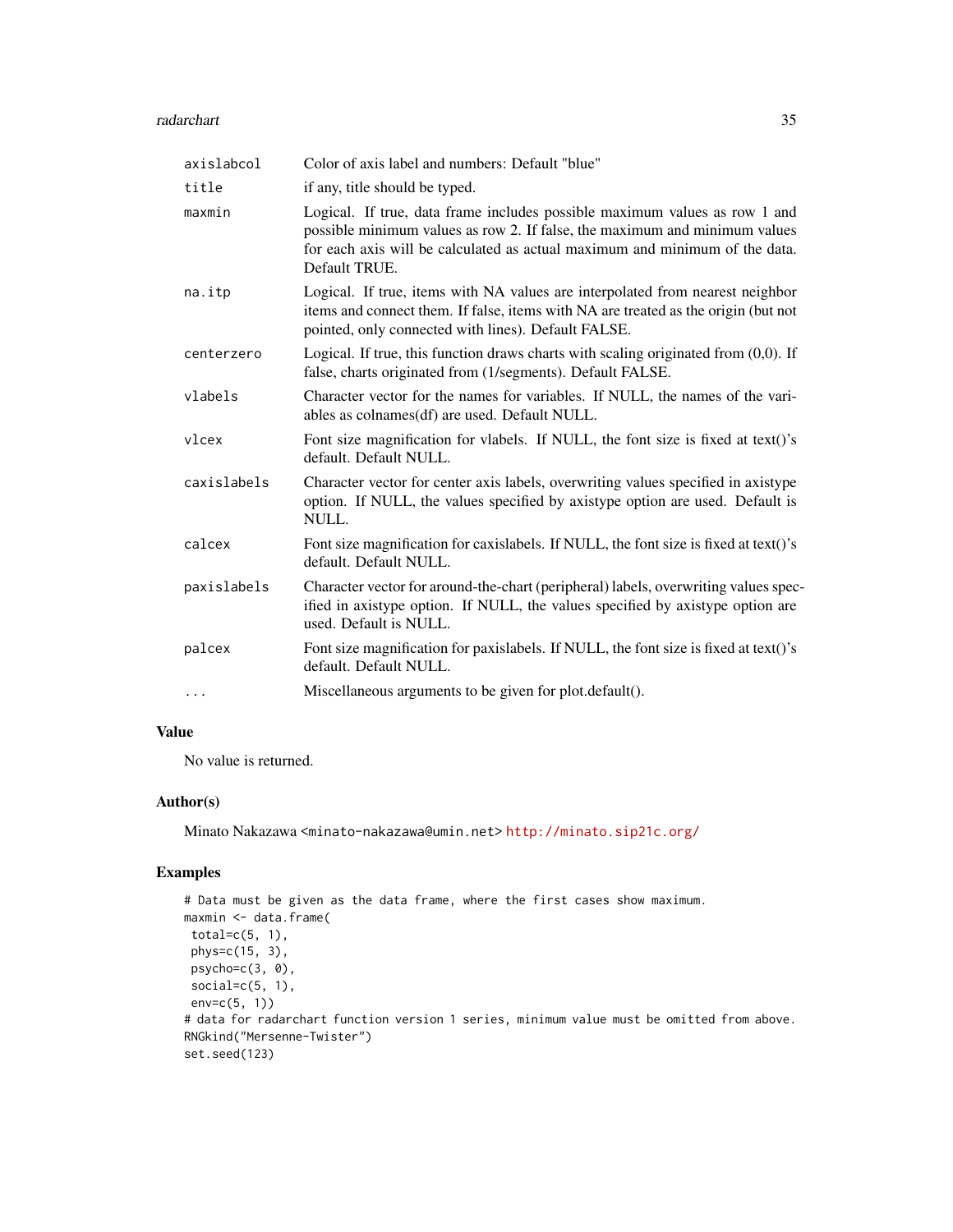```
dat <- data.frame(
total=runif(3, 1, 5),
phys=rnorm(3, 10, 2),
psycho=c(0.5, NA, 3),
social=runif(3, 1, 5),
env=c(5, 2.5, 4))
dat <- rbind(maxmin,dat)
op <- par(mar=c(1, 2, 2, 1),mfrow=c(2, 2))
radarchart(dat, axistype=1, seg=5, plty=1, vlabels=c("Total\nQOL", "Physical\naspects",
 "Phychological\naspects", "Social\naspects", "Environmental\naspects"),
title="(axis=1, 5 segments, with specified vlabels)", vlcex=0.5)
radarchart(dat, axistype=2, pcol=topo.colors(3), plty=1, pdensity=c(5, 10, 30),
pangle=c(10, 45, 120), pfcol=topo.colors(3),
 title="(topo.colors, fill, axis=2)")
radarchart(dat, axistype=3, pty=32, plty=1, axislabcol="grey", na.itp=FALSE,
title="(no points, axis=3, na.itp=FALSE)")
radarchart(dat, axistype=1, plwd=1:5, pcol=1, centerzero=TRUE,
seg=4, caxislabels=c("worst", "", "", "", "best"),
title="(use lty and lwd but b/w, axis=1,\n centerzero=TRUE, with centerlabels)")
par(op)
```
ratedifference *Calculate incidence rate difference and its confidence intervals*

#### Description

Calculate incidence rate difference (a kind of attributable risk / excess risk) and its confidence intervals based on approximation, followed by null hypothesis (incidence rate difference equals to 0) testing.

#### Usage

```
ratedifference(a, b, PT1, PT0, CRC=FALSE, conf.level=0.95)
```
#### Arguments

| a               | The number of disease occurence among exposed cohort.                                          |
|-----------------|------------------------------------------------------------------------------------------------|
| b               | The number of disease occurence among non-exposed cohort.                                      |
| PT <sub>1</sub> | The observed person-time of the exposed cohort.                                                |
| PT0             | The observed person-time of the unexposed cohort.                                              |
| CRC             | Logical. If TRUE, calculate confidence intervals for each incidence rate. Default<br>is FALSE. |
| conf.level      | Probability for confidence intervals. Default is 0.95.                                         |

#### Value

| estimate | Calculated point estimate of incidence rate difference.                         |
|----------|---------------------------------------------------------------------------------|
| conf.int | A numeric vector of length 2 to give upper/lower limit of confidence intervals. |
| p.value  | The significant probability of the result of null-hypothesis testing.           |

<span id="page-35-0"></span>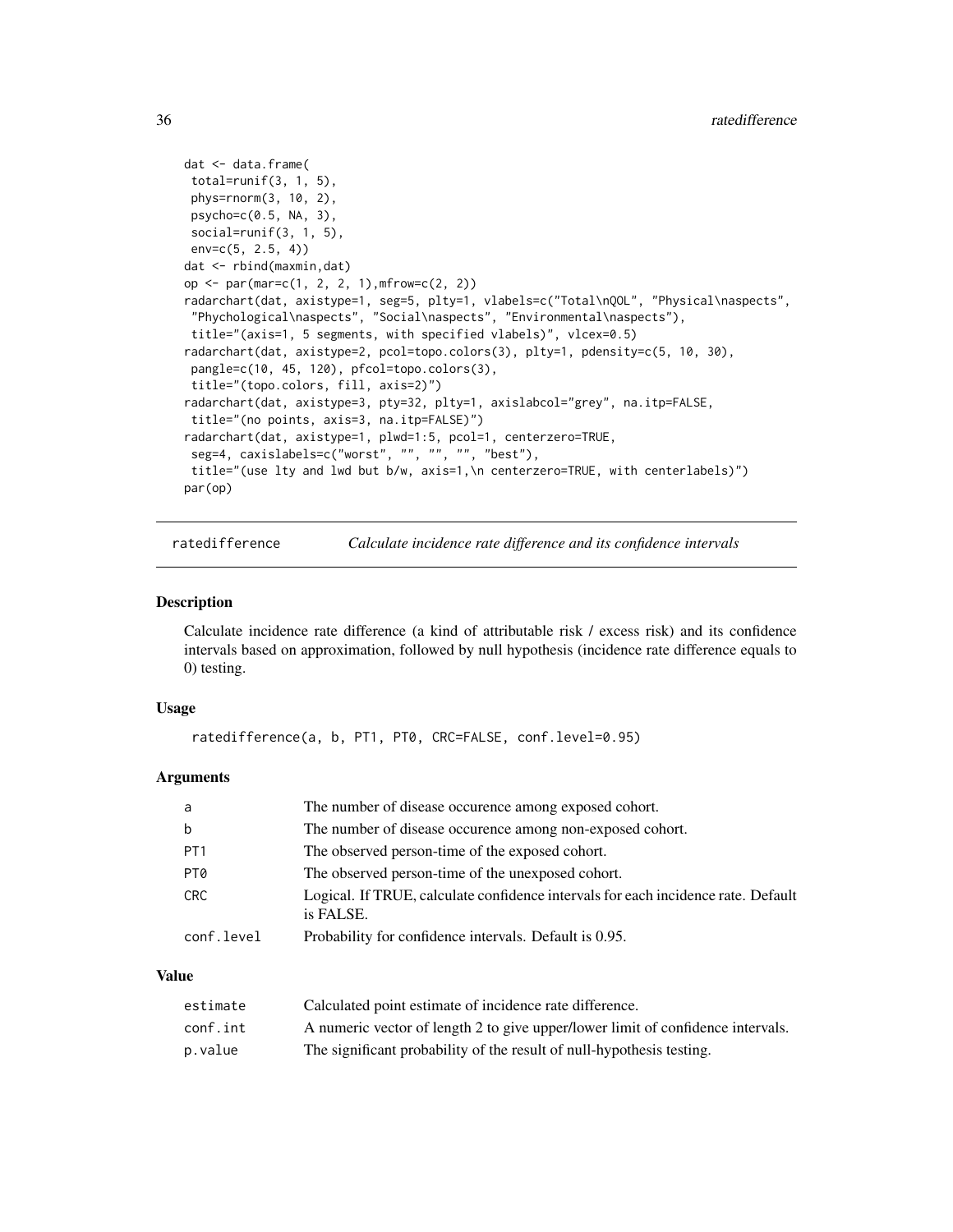#### <span id="page-36-0"></span>rateratio 37

#### Author(s)

Minato Nakazawa <minato-nakazawa@umin.net> <http://minato.sip21c.org/>

#### References

Rothman KJ (2012) Epidemiology: An Introduction. 2nd Ed., Oxford University Press, Oxford.

#### Examples

```
res <- ratedifference(136, 1709, 22050, 127650, CRC=TRUE)
str(res)
print(res)
```
rateratio *Calculate incidence rate ratio and its confidence intervals*

# Description

Calculate incidence rate ratio (a kind of relative risk) and its confidence intervals based on approximation, followed by null hypothesis (incidence rate ratio equals to 1) testing.

# Usage

```
rateratio(a, b, PT1, PT0, conf.level=0.95)
```
# Arguments

| a               | The number of disease occurence among exposed cohort.     |
|-----------------|-----------------------------------------------------------|
| <sub>b</sub>    | The number of disease occurence among non-exposed cohort. |
| PT <sub>1</sub> | The observed person-time of the exposed cohort.           |
| PT0             | The observed person-time of the unexposed cohort.         |
| conf.level      | Probability for confidence intervals. Default is 0.95.    |

# Value

| estimate | Calculated point estimate of incidence rate ratio.                              |
|----------|---------------------------------------------------------------------------------|
| conf.int | A numeric vector of length 2 to give upper/lower limit of confidence intervals. |
| p.value  | The significant probability of the result of null-hypothesis testing.           |

#### Author(s)

Minato Nakazawa <minato-nakazawa@umin.net> <http://minato.sip21c.org/>

# References

Rothman KJ (2012) Epidemiology: An Introduction. 2nd Ed., Oxford University Press, Oxford.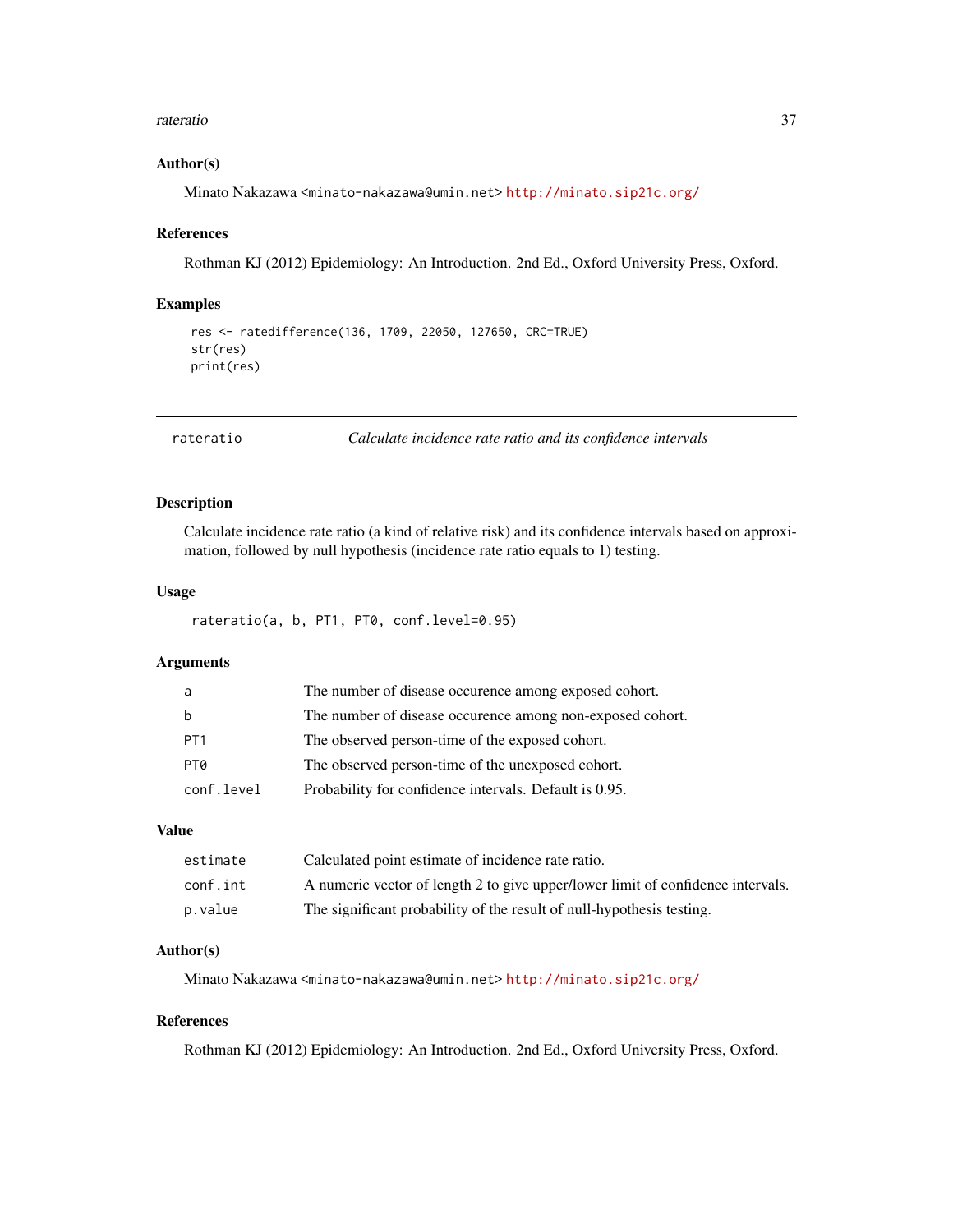# Examples

```
res <- rateratio(136, 1709, 22050, 127650)
str(res)
print(res)
```
riskdifference *Calculate risk difference and its confidence intervals*

# Description

Calculate risk difference (a kind of attributable risk / excess risk) and its confidence intervals based on approximation, followed by null hypothesis (risk difference equals to 0) testing.

#### Usage

riskdifference(a, b, N1, N0, CRC=FALSE, conf.level=0.95)

#### Arguments

| a          | The number of disease occurence among exposed cohort.                             |
|------------|-----------------------------------------------------------------------------------|
| b          | The number of disease occurence among non-exposed cohort.                         |
| N1         | The population at risk of the exposed cohort.                                     |
| N0         | The population at risk of the unexposed cohort.                                   |
| CRC        | Logical. If TRUE, calculate confidence intervals for each risk. Default is FALSE. |
| conf.level | Probability for confidence intervals. Default is 0.95.                            |

# Value

| estimate | Calculated point estimate of risk difference.                                   |
|----------|---------------------------------------------------------------------------------|
| conf.int | A numeric vector of length 2 to give upper/lower limit of confidence intervals. |
| p.value  | The significant probability of the result of null-hypothesis testing.           |

# Author(s)

Minato Nakazawa <minato-nakazawa@umin.net> <http://minato.sip21c.org/>

# References

Rothman KJ (2012) Epidemiology: An Introduction. 2nd Ed., Oxford University Press, Oxford.

```
res <- riskdifference(321, 411, 686, 689, CRC=TRUE)
str(res)
print(res)
```
<span id="page-37-0"></span>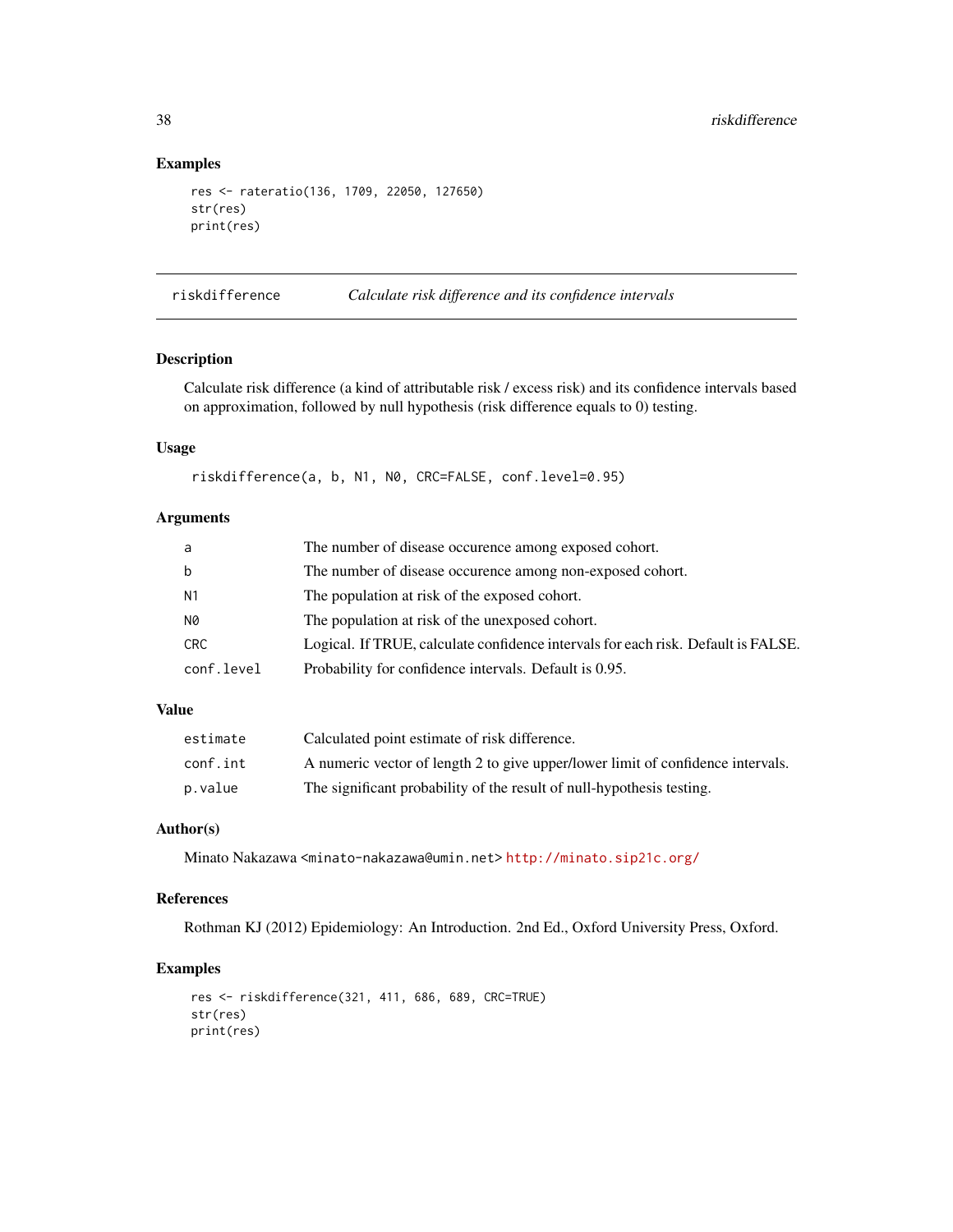<span id="page-38-0"></span>

Calculate risk ratio (a kind of relative risk) and its confidence intervals based on approximation, followed by null hypothesis (risk ratio equals to 1) testing.

# Usage

riskratio(X, Y, m1, m2, conf.level=0.95)

# Arguments

| X              | The number of disease occurence among exposed cohort.     |
|----------------|-----------------------------------------------------------|
| $\mathsf{Y}$   | The number of disease occurence among non-exposed cohort. |
| m1             | The number of individuals in exposed cohort group.        |
| m <sub>2</sub> | The number of individuals in non-exposed cohort group.    |
| conf.level     | Probability for confidence intervals. Default is 0.95.    |

# Value

| estimate | Calculated point estimate of risk ratio.                                        |
|----------|---------------------------------------------------------------------------------|
| conf.int | A numeric vector of length 2 to give upper/lower limit of confidence intervals. |
| p.value  | The significant probability of the result of null-hypothesis testing.           |

# Author(s)

Minato Nakazawa <minato-nakazawa@umin.net> <http://minato.sip21c.org/>

```
res <- riskratio(5, 10, 90, 90)
str(res)
print(res)
```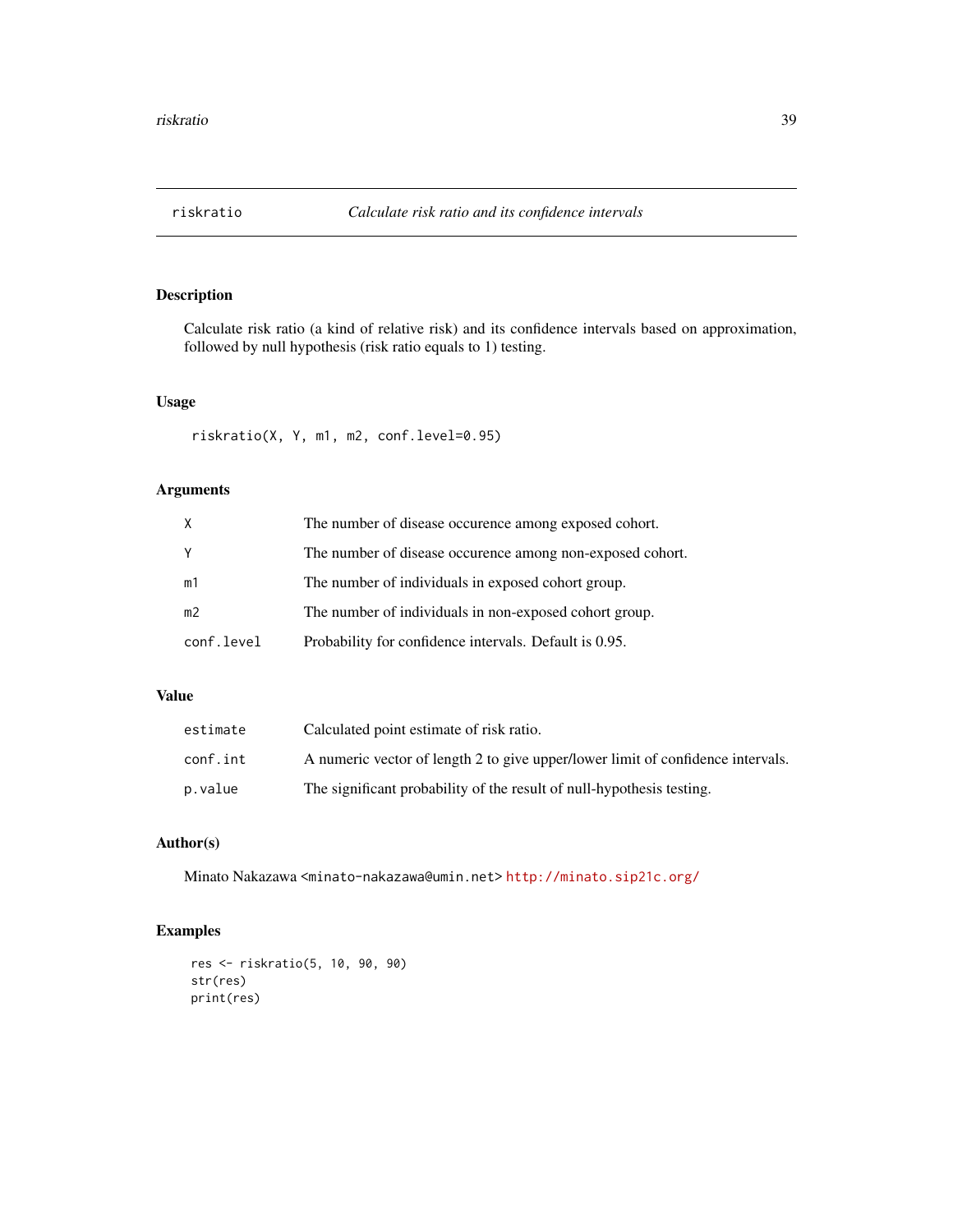<span id="page-39-0"></span>Calculate Receiver Operating Characteristic (ROC) curve's each performance set of [sensitivity, 1 specificity], each distance of the performance from the worst performance [0, 1], and each piece of area under the curve, for each cutoff point, as list.

#### Usage

roc(values, iscase)

# Arguments

| values | A numeric vector of measured values.                                                         |
|--------|----------------------------------------------------------------------------------------------|
| iscase | A logical (or $0/1$ ) vector of diagnostics. Negative result must be given by FALSE<br>or 0. |

# Value

| cutoff   | The numeric vector of cutoff points, which are composed of the all unique values<br>among the given measurements and the maximum cutoff is maximum measure-<br>ment plus 1. Therefore, the minimum cutoff gives $[1, 1]$ and the maximum cutoff<br>gives [0, 0] as the performance set of [sensitivity, 1-specificity], respectively. |
|----------|---------------------------------------------------------------------------------------------------------------------------------------------------------------------------------------------------------------------------------------------------------------------------------------------------------------------------------------|
| sens     | The numeric vector of sensitivities for all cutoff points.                                                                                                                                                                                                                                                                            |
| falsepos | The numeric vector of 1-specificities (false positiveness) for all cutoff points.                                                                                                                                                                                                                                                     |
| distance | The numeric vector of distance between actual performance set and the worst<br>performance.                                                                                                                                                                                                                                           |
| aucpiece | The numeric vector of the pieces of areas under the curve.                                                                                                                                                                                                                                                                            |

# Author(s)

Minato Nakazawa <minato-nakazawa@umin.net> <http://minato.sip21c.org/>

#### See Also

[ROC](#page-0-0)

```
scores <- c(15, 20, 19, 28, 26, 17, 13, 22, 23, 24)
diagno \leq -c(0, 0, 0, 1, 1, 1, 0, 1, 1, 1)res <- roc(scores, diagno)
print(res)
plot(res)
```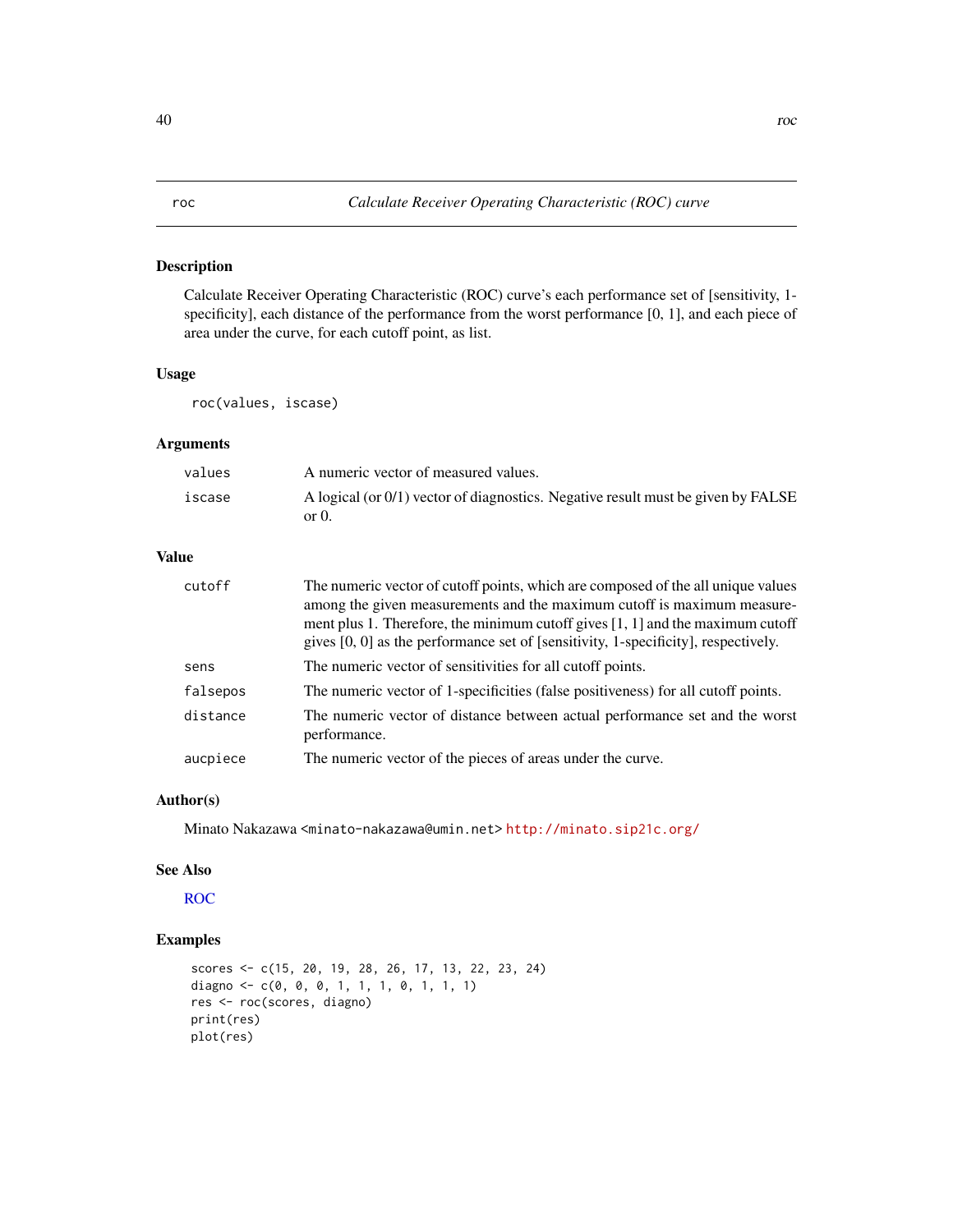<span id="page-40-0"></span>

The data gives the age-class (by five) specific model population of Japan in Showa 60 (1985) to calculate directly adjusted mortality rate.

#### Usage

S60MPJ

# Format

A vector containing 18 observations.

# Source

<http://www.mhlw.go.jp/toukei/list/dl/81-1b1.pdf>, page 55.

# References

Tamura K. (2008) How do we die?: death date from vital statistics of the Japanese population. *The Waseda study of politics and public law*, 87: 27-57.

Siler *Siler's model mortality for qx and its fitting*

#### Description

Implementing Siler's model mortality function of qx and fitting the model to actual qx of given lifetable.

#### Usage

```
Siler(a1, b1, a2, a3, b3, t)
fitSiler(initialpar=c(0.01,3,1e-4,1e-5,0.1), data, mode=1, Method="Nelder-Mead", ...)
```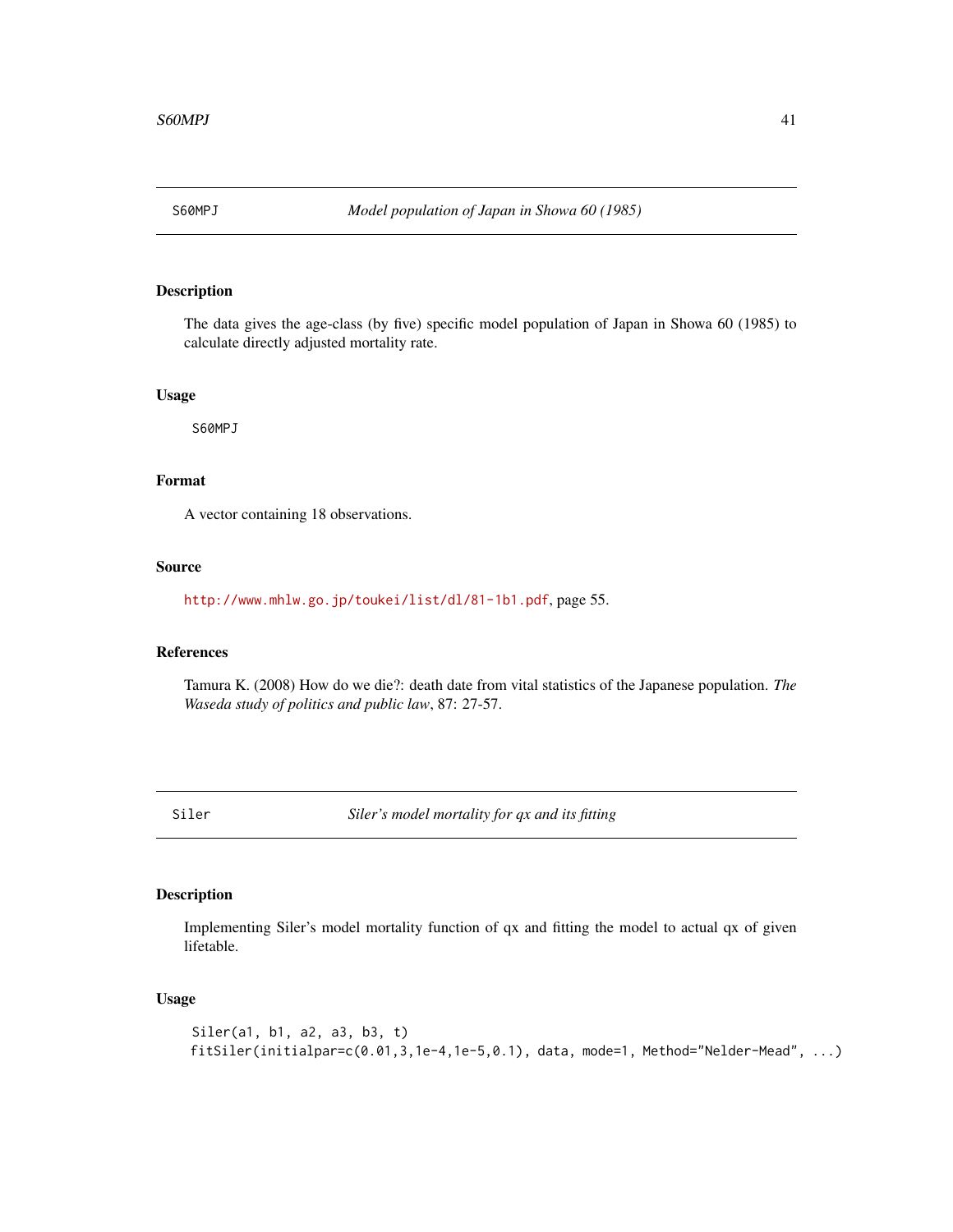#### <span id="page-41-0"></span>Arguments

| a1             | The parameter a1 of the Siler model, $q(t)=a1*exp(-b1*t)+a2+a3*exp(b3*t)$ .                                         |
|----------------|---------------------------------------------------------------------------------------------------------------------|
| b <sub>1</sub> | The parameter b1 of the Siler model, $q(t)=a1*exp(-b1*t)+a2+a3*exp(b3*t)$ .                                         |
| a2             | The parameter a2 of the Siler model, $q(t)=a1*exp(-b1*t)+a2+a3*exp(b3*t)$ .                                         |
| a <sub>3</sub> | The parameter a3 of the Siler model, $q(t)=a1*exp(-b1*t)+a2+a3*exp(b3*t)$ .                                         |
| b <sub>3</sub> | The parameter b3 of the Siler model, $q(t)=a1*exp(-b1*t)+a2+a3*exp(b3*t)$ .                                         |
| t              | Age (vector OK) in years                                                                                            |
| initialpar     | Initial value for the parameters to be estimated. If not given, $c(0.01, 0.0003,$<br>$(0.07)$ is used.              |
| data           | Actual vector of qx in the lifetable to be used to obtain the best-fit parameters of<br>the Gompertz-Makeham model. |
| mode           | Which of lifetable functions should be used to calculate the RMSE: 1 $qx$ , 2 dx,<br>otherwise lx. Default is 1.    |
| Method         | The method to be used in optim() function. Default is "Nelder-Mead".                                                |
| $\cdots$       | Other options to be passed to optim().                                                                              |

# Value

Siler() returns model qx for the same length with t. fitSiler() returns the numeric vector of fitted parameters a1, b1, a2, a3 and b3, RMSE for those values, and the flag of convergence.

#### Author(s)

Minato Nakazawa <minato-nakazawa@umin.net> <http://minato.sip21c.org/>

# See Also

[Jlife](#page-13-1)

```
res <- fitSiler(,Jlife$qx2005M)
FLAG < - res[7]while (FLAG>0) {
 res <- fitSiler(res[1:5], Jlife$qx2005M)
 FLAG <- res[7]
}
print(res)
```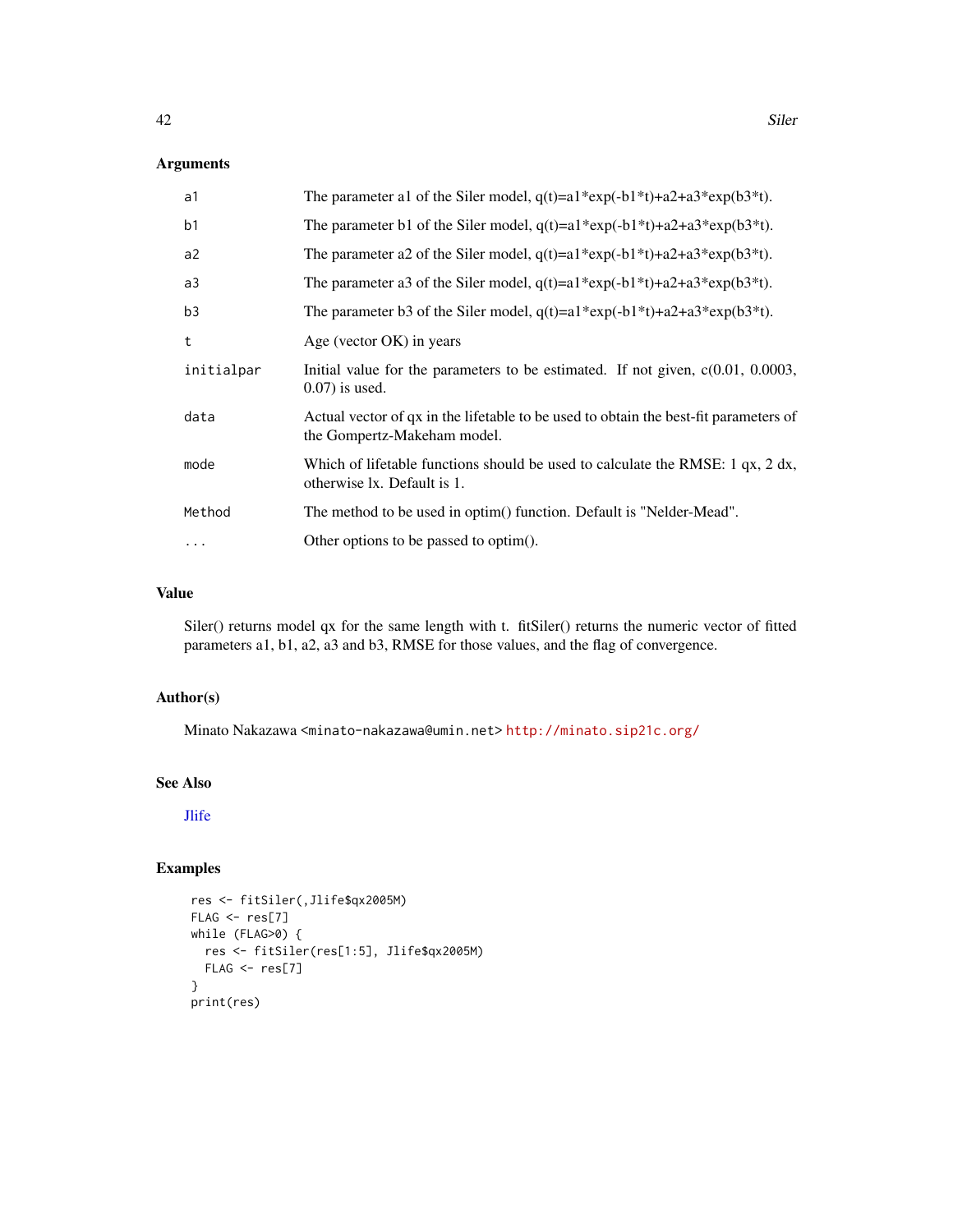<span id="page-42-0"></span>

Calculate semi-interquartile range, using IQR or fivenum.

# Usage

SIQR(X, mode)

#### Arguments

|      | a numeric vector.                                                |
|------|------------------------------------------------------------------|
| mode | If 1, using fivenum, otherwise using IQR function. Default is 1. |

# Value

A numeric vector of length 1, giving the semi-interquartile range.

#### Author(s)

Minato Nakazawa <minato-nakazawa@umin.net> <http://minato.sip21c.org/>

#### Examples

```
data <- rnorm(100, 10, 1)
SIQR(data)
SIQR(data, 2)
sd(data)
idata <- sample(50:80, 100, replace=TRUE)
SIQR(idata)
SIQR(idata, 2)
sd(idata)
```
truemedian *Calculate true median for data with ties.*

#### Description

Usually median for data with ties, tied values are treated as exactly same. For example, median of 3, 3, 4, 4, 4 will be 4. However, the measured values are usually rounded, so that we can assume evenly distributed true values for tied values. For example, the previous data can be treated as rounded values of 2.75, 3.25, 11/3, 4, 13/3. From this viewpoint, true median of 3, 3, 4, 4, 4 could be  $11/3$  (=3.66...). This function calculates this.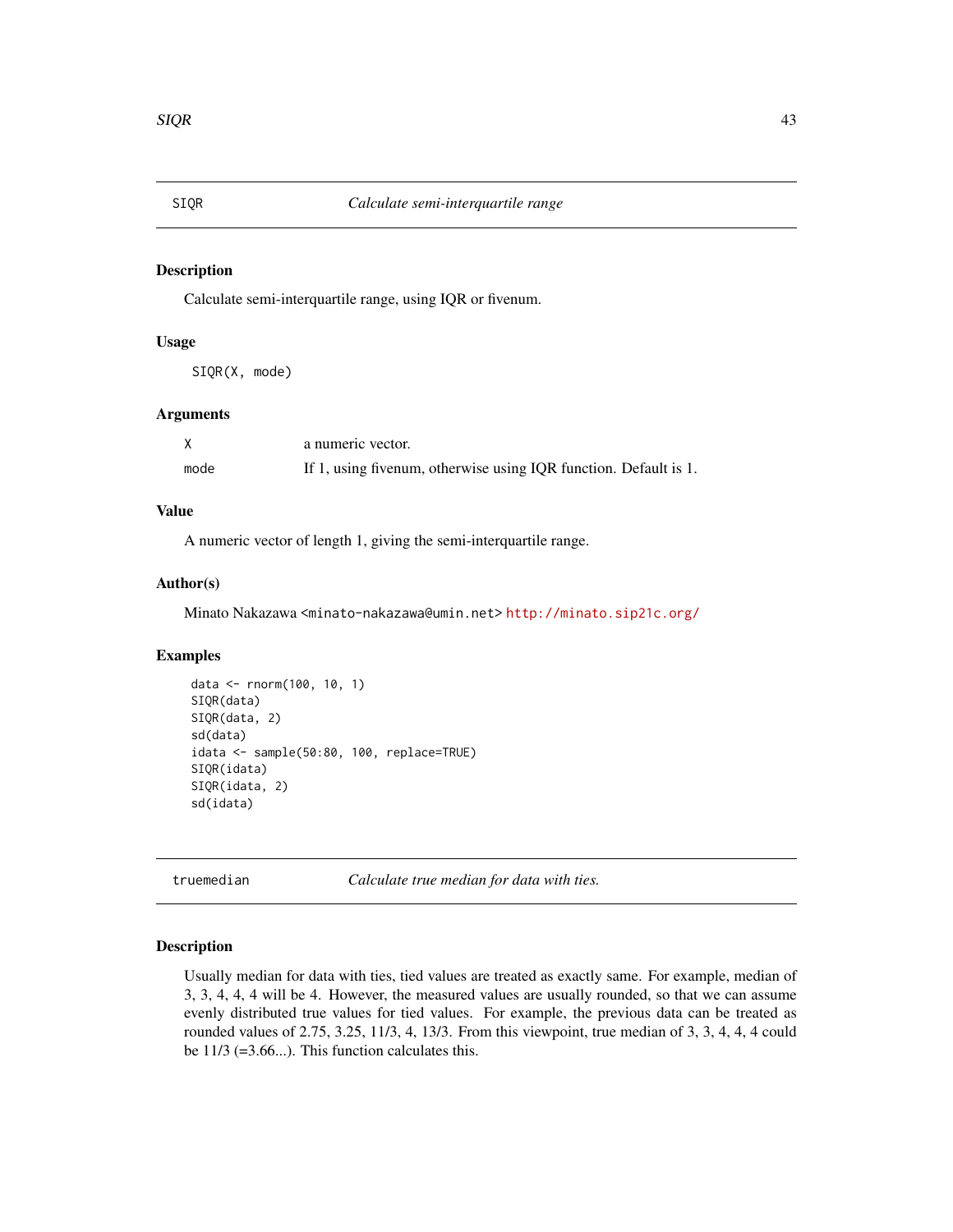#### <span id="page-43-0"></span>Usage

truemedian(X, h)

#### Arguments

|   | A numeric vector. Usually integer.       |
|---|------------------------------------------|
| h | Width of measurement unit. Default is 1. |

#### Value

A numeric vector of length 1, giving "true" median estimate.

#### Author(s)

Minato Nakazawa <minato-nakazawa@umin.net> <http://minato.sip21c.org/>

# References

Grimm LG (1993) Statistical Applications for the Behavioral Sciences. John Wiley and Sons.

# Examples

```
median(c(3, 3, 4, 4, 4))truemedian(c(3, 3, 4, 4, 4))
```
VIF *Calculate variance inflation factor (VIF) from the result of lm.*

#### Description

To evaluate multicolinearity of multiple regression model, calculating the variance inflation factor (VIF) from the result of lm(). If VIF is more than 10, multicolinearity is strongly suggested.

#### Usage

VIF(X)

### Arguments

X The object with class "lm", which would be generated by lm().

#### Value

A variance inflation factor is returned.

#### Author(s)

Minato Nakazawa <minato-nakazawa@umin.net> <http://minato.sip21c.org/>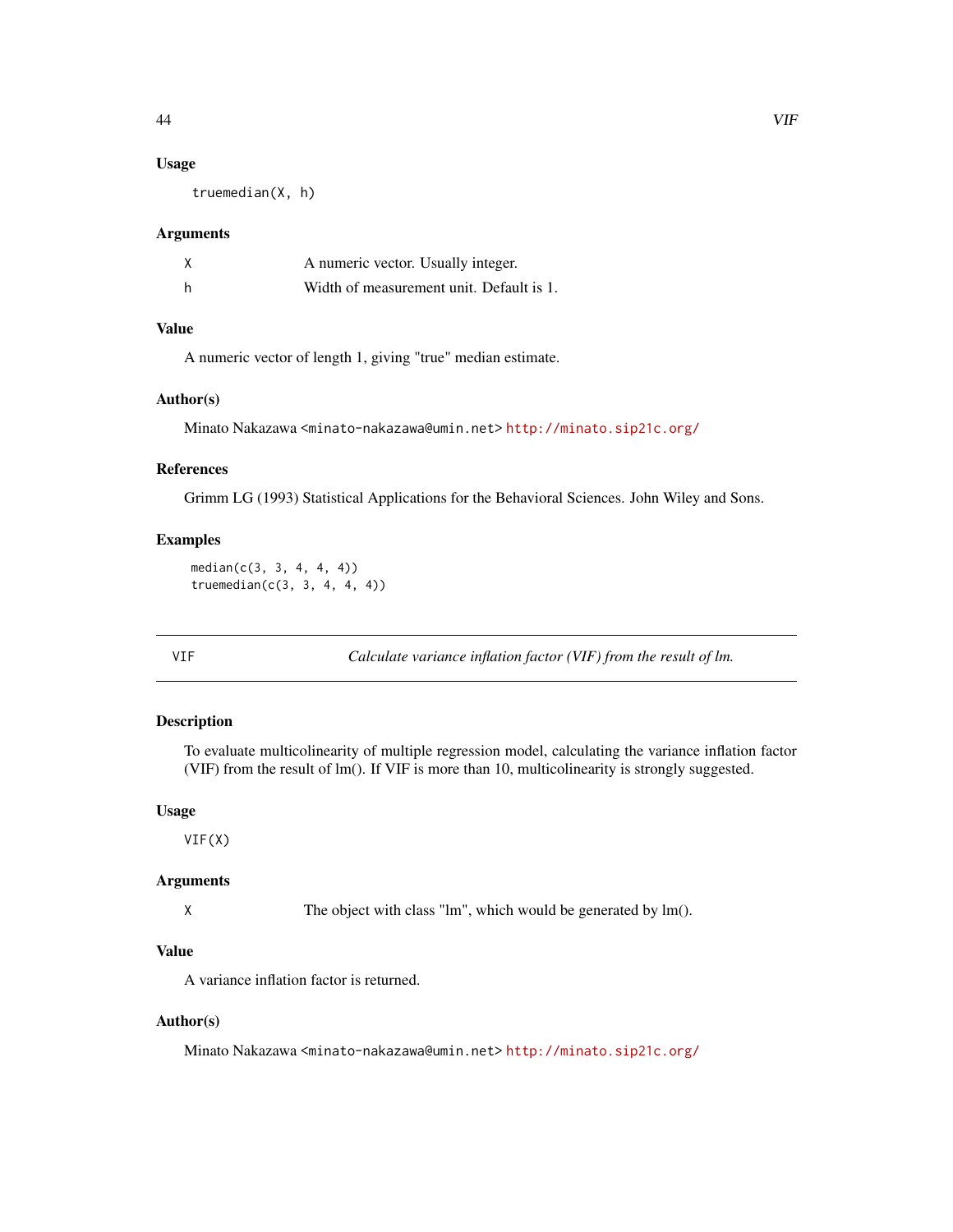$VIF$  45

```
# the target multiple regression model
res <- lm(Ozone ~ Wind+Temp+Solar.R, data=airquality)
summary(res)
# checking multicolinearity for independent variables.
VIF(lm(Wind ~ Temp+Solar.R, data=airquality))
VIF(lm(Temp ~ Wind+Solar.R, data=airquality))
VIF(lm(Solar.R ~ Wind+Temp, data=airquality))
```